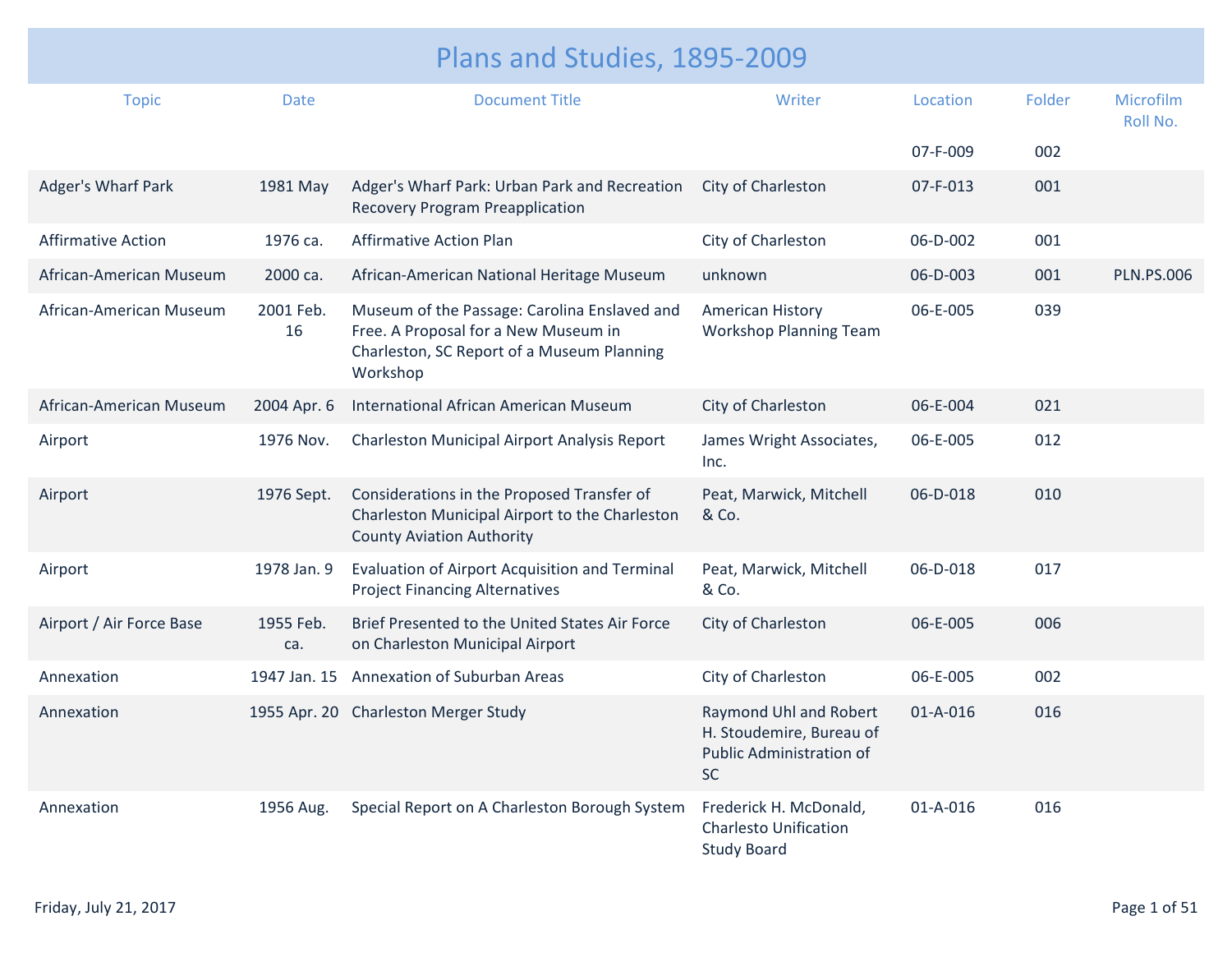| <b>Topic</b>       | <b>Date</b>     | <b>Document Title</b>                                                                                                     | Writer                                                                   | Location       | Folder | Microfilm<br>Roll No. |
|--------------------|-----------------|---------------------------------------------------------------------------------------------------------------------------|--------------------------------------------------------------------------|----------------|--------|-----------------------|
| Annexation         | 1956 ca.        | Report on Metropolitan Charleston's Merger<br>Problem                                                                     | John J. Mahoney, III                                                     | $01 - A - 016$ | 016    |                       |
| Annexation         | 1956 ca.        | Preliminary Observations on the Charleston<br>Metropolitan Problem                                                        | Thomas H. Reed and<br>Doris D. Reed                                      | $01 - A - 016$ | 016    |                       |
| Annexation         | 1956 Nov.       | Metropolitan Charleston, A Unified Community                                                                              | <b>Charleston Unification</b><br><b>Study Board</b>                      | 06-E-007       | 020    | <b>PLN.PS.014</b>     |
| Annexation         | 1956 Oct.       | Report of The Charleston Unification Study<br><b>Board</b>                                                                | <b>Charleston Unification</b><br><b>Study Board</b>                      | $01 - A - 016$ | 015    |                       |
| Ansonborough       | 1992            | Underground Wiring Feasibility Study for<br>Historic Ansonborough City of Charleston                                      | Historic Ansonborough<br>Neighborhood<br>Association                     | 06-F-015       | 026    | <b>PLN.PS.031</b>     |
| Ansonborough Field | 1998 Nov.<br>25 | Report of Waste Stream Characterization, City<br>of Charleston, Multi-purpose Fields, Laurens &<br><b>Concord Streets</b> | S&ME, Inc.                                                               | 06-D-009       | 036    | <b>PLN.PS.029</b>     |
| Aquarium           | 1983 July       | Concept Report, Charleston Municipal Aquarium                                                                             | unknown                                                                  | 06-D-003       | 012    | <b>PLN.PS.023</b>     |
| Aquarium           | 1984 Sept.      | Feasibility Study for a South Carolina Marine<br><b>Science Museum</b>                                                    | <b>Economic Consulting</b><br>Services, BIOS: Inc., &<br>William S. Flyn | 06-C-014       | 018    | <b>PLN.PS.026</b>     |
| Aquarium           | 1985 July       | Program Master Plan for the South Carolina<br><b>Marine Science Museum</b>                                                | E. Verner John'son &<br>Assoc., Inc.                                     | 06-E-007       | 022    | <b>PLN.PS.006</b>     |
| Aquarium           | 1985 May        | South Carolina Marine Science Museum<br><b>Workshop Document</b>                                                          | State of SC                                                              | 06-C-014       | 038    | <b>PLN.PS.026</b>     |
| Aquarium           | 1987 Oct.       | South Carolina Aquarium A Marine Science<br>Museum, Concept Plan                                                          | Rhodes/Dahl                                                              | 06-E-007       | 030    | <b>PLN.PS.006</b>     |
| Aquarium           | 1988 Feb.       | South Carolina Aquarium Feasibility Review<br><b>Cooper River Site</b>                                                    | Rhodes/Dahl                                                              | 06-C-014       | 037    | <b>PLN.PS.023</b>     |
| Aquarium           | 1989 July 18    | South Carolina Aquarium Preliminary Exhibit<br>Program, Schematic Design Phase                                            | Lyons / Zaremba, Inc.                                                    | 06-E-005       | 057    |                       |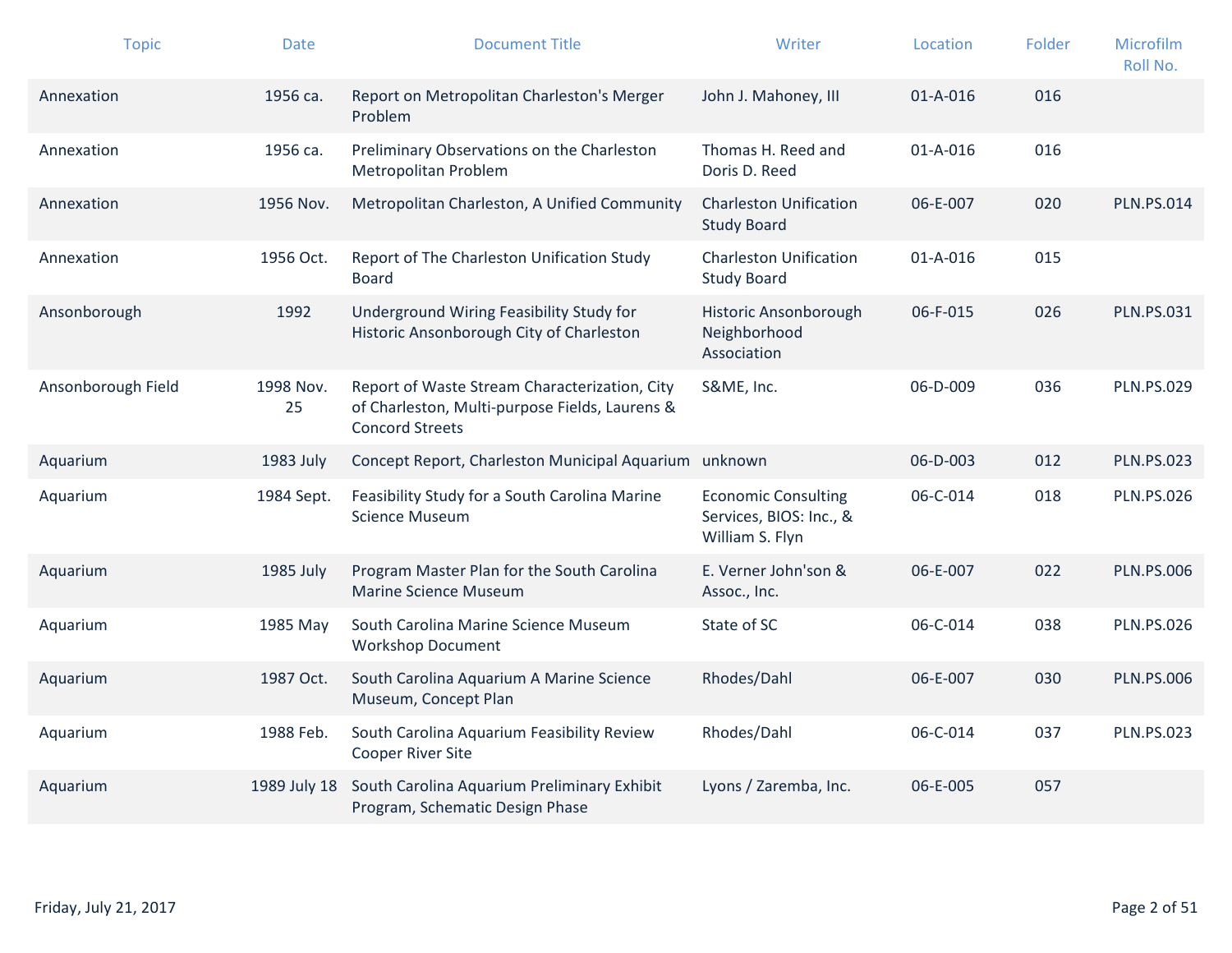|          | <b>Topic</b> | <b>Date</b>      | <b>Document Title</b>                                                                                                                      | Writer                                     | Location | Folder | Microfilm<br>Roll No. |
|----------|--------------|------------------|--------------------------------------------------------------------------------------------------------------------------------------------|--------------------------------------------|----------|--------|-----------------------|
| Aquarium |              |                  | 1990 July 24 South Carolina Aquarium A Marine Science<br>Museum: Design Development Phase                                                  | Lyons/Zaremba, Inc.                        | 06-C-014 | 036    | <b>PLN.PS.023</b>     |
| Aquarium |              |                  | 1992 Jan. 21 Safety Training Program South Carolina<br><b>Aquarium Site</b>                                                                | <b>General Engineering</b><br>Laboratories | 06-D-018 | 045    |                       |
| Aquarium |              | 1992 Nov.        | South Carolina Aquarium A Marine Science<br>Museum: Interpretive Exhibit Plan                                                              | Lyons/Zaremba Inc.                         | 06-F-015 | 024    | <b>PLN.PS.023</b>     |
| Aquarium |              |                  | 1992 Sept. 2 Geotechnical Investigation Proposed Aquarium,<br>Charleston, South Carolina                                                   | <b>Eustis Engineering</b>                  | 06-E-001 | 025    |                       |
| Aquarium |              | 1993 July        | Work Plan for Soil, Sediment, Surface Water and Killam Assoc.<br>Groundwater Investigation Aquarium Tract<br><b>Charleston Harbor Site</b> |                                            | 06-F-015 | 031    | <b>PLN.PS.031</b>     |
| Aquarium |              | 1994 Sept.       | Containment Plan for the South Carolina<br><b>Aquarium Site</b>                                                                            | Killam Assoc.                              | 06-D-003 | 013    | <b>PLN.PS.031</b>     |
| Aquarium |              | 1994 Sept.       | Environmental Monitoring and Response Plan<br>for the South Carolina Aquarium Site, Revision<br>No. 1                                      | Killam Assoc.                              | 06-F-015 | 007    | <b>PLN.PS.031</b>     |
| Aquarium |              | 1995 June 7      | <b>General Obligation Public Aquarium Bonds</b><br>Series 1990                                                                             | DOBBS, RAM & Co.                           | 06-E-006 | 014    |                       |
| Aquarium |              | 1997 Aug.<br>15  | Report of Peer-Review Team on Geotechnical<br>Engineering South Carolina Aquarium                                                          | Lymon C. Reese & Assoc.,<br>Inc.           | 06-D-009 | 034    | <b>PLN.PS.031</b>     |
| Aquarium |              | 1997 Aug.<br>18  | Report of Peer-Review Team on Structural<br>Engineering South Carolina Aquarium                                                            | Rutherford & Chekene                       | 06-E-001 | 046    |                       |
| Aquarium |              | 1997 July 23     | Geotechnical Investigation South Carolina<br>Aquarium Evaluation of Bank Stability                                                         | Eustis Engineering Co.,<br>Inc.            | 06-D-009 | 014    | <b>PLN.PS.029</b>     |
| Aquarium |              | 1997 Sept. 2     | Report of Peer-Review Team on Geotechnical<br>Engineering South Carolina Aquarium<br>Charleston, South Carolina                            | Lymon C. Reese & Assoc.,<br>Inc.           | 06-D-009 | 035    | <b>PLN.PS.026</b>     |
| Aquarium |              | 1998-1999<br>ca. | Compilation of the City of Charleston Damages,<br>South Carolina Aquarium Project                                                          | Rubino & McGeehin                          | 06-E-004 | 011    |                       |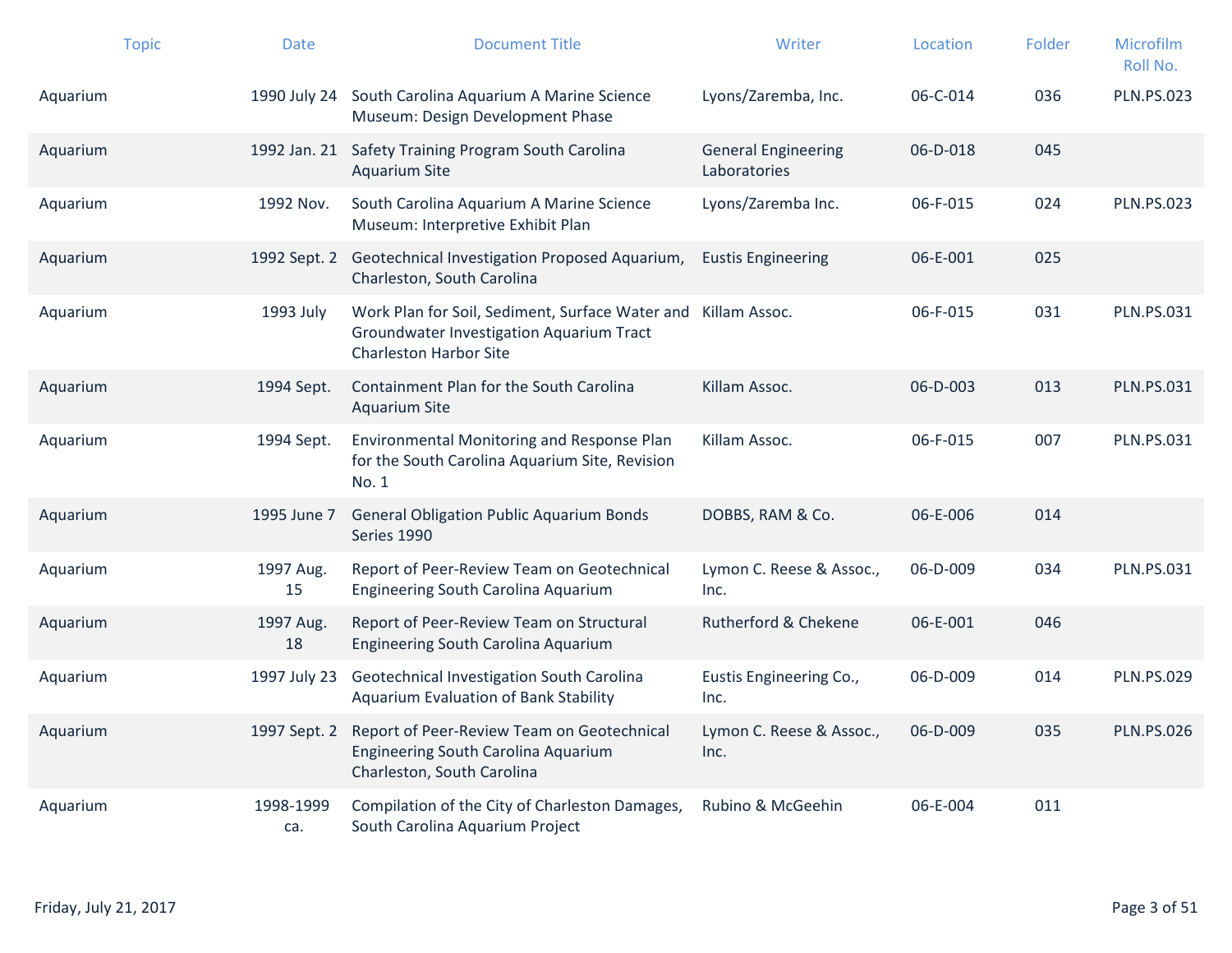| <b>Topic</b>                           | <b>Date</b>      | <b>Document Title</b>                                                                                                       | Writer                              | Location | Folder | Microfilm<br>Roll No. |
|----------------------------------------|------------------|-----------------------------------------------------------------------------------------------------------------------------|-------------------------------------|----------|--------|-----------------------|
| Architecture                           | 1979<br>Summer   | Architectural Survey, Neighborhood Housing<br>Services Area                                                                 | City of Charleston                  | 06-E-007 | 002    | <b>PLN.PS.014</b>     |
| Architecture, Historic<br>Preservation | 1973 ca.         | Historic Architecture of the Peninsula City: A<br>Summary Report on the 1972-73 Historic<br>Architecture Inventory          | Feiss, Wright, et al.               | 06-D-018 | 022    |                       |
| Architecture, Historic<br>Preservation | 1973 Mar.        | Preliminary Survey Ratings Charleston, South<br>Carolina                                                                    | Murtaugh et al                      | 06-D-018 | 039    |                       |
| Architecture, Historic<br>Preservation | 1985             | South Carolina Inventory of Historic Places<br>Survey Report - with annotations from SC<br>Department of Archives & History | Geier Brown & Renfrow<br>Architects | 06-D-018 | 047    |                       |
| Architecture, Historic<br>Preservation | 1987 Aug.<br>30  | South Carolina Certified Local Government<br>Annual Report 1986 [revised]                                                   | City of Charleston                  | 06-D-002 | 004    |                       |
| Architecture, Historic<br>Preservation | 1988             | South Carolina Certified Local Government<br>Annual Report, October 1, 1987 - September 30,<br>1988                         | City of Charleston                  | 06-D-002 | 005    |                       |
| Architecture, Historic<br>Preservation | 1989 Dec.<br>22  | South Carolina Certified Local Government<br>Annual Report, October 1, 1988 - September 30,<br>1989                         | City of Charleston                  | 06-D-002 | 006    |                       |
| Architecture, Historic<br>Preservation | 1991 Dec. 9      | South Carolina Certified Local Government<br>Annual Report, October 1, 1990 - September 30,<br>1991                         | City of Charleston                  | 06-E-003 | 007    |                       |
| Architecture, Historic<br>Preservation | 1992 Oct. 29     | South Carolina Certified Local Government<br>Annual Report, October 1, 1991 - September 30,<br>1992                         | City of Charleston                  | 06-E-003 | 008    |                       |
| Architecture, Historic<br>Preservation | 1993 Dec.<br>15  | South Carolina Certified Local Government<br>Annual Report, October 1, 1992 - September 30,<br>1993                         | City of Charleston                  | 06-E-003 | 009    |                       |
| Architecture, Historic<br>Preservation | 1994 Oct.<br>ca. | South Carolina Certified Local Government<br>Annual Report, October 1, 1993 - September 30,<br>1994                         | City of Charleston                  | 06-E-003 | 010    |                       |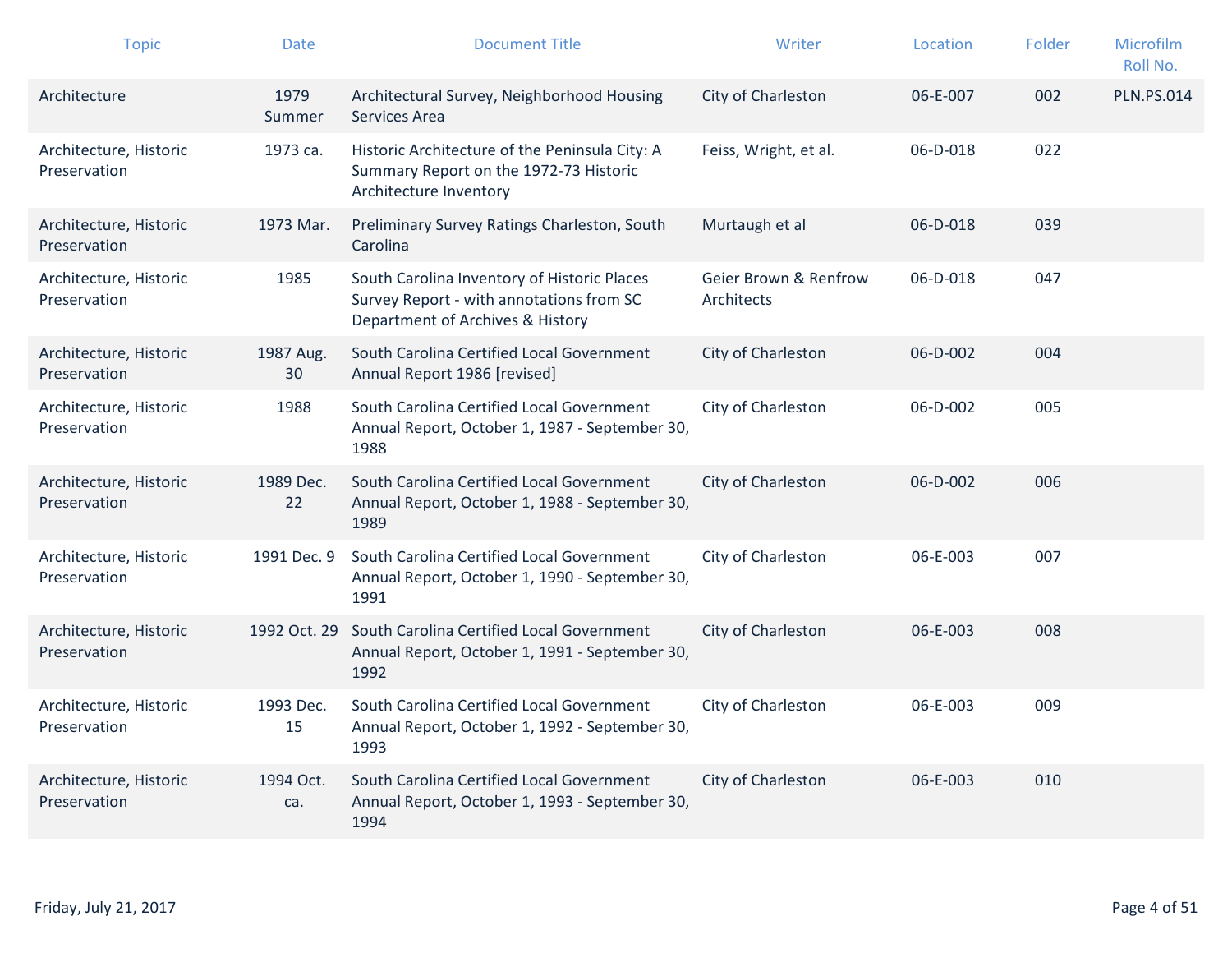| <b>Topic</b>                           | <b>Date</b>      | <b>Document Title</b>                                                                                            | Writer             | Location | Folder | Microfilm<br>Roll No. |
|----------------------------------------|------------------|------------------------------------------------------------------------------------------------------------------|--------------------|----------|--------|-----------------------|
| Architecture, Historic<br>Preservation |                  | 1995 Oct. 27 South Carolina Certified Local Government<br>Annual Report, October 1, 1994 - September 30,<br>1995 | City of Charleston | 06-E-003 | 011    |                       |
| Architecture, Historic<br>Preservation | 1996 Dec.<br>30  | South Carolina Certified Local Government<br>Annual Report, October 1, 1995 - September 30,<br>1996              | City of Charleston | 06-E-003 | 012    |                       |
| Architecture, Historic<br>Preservation | 1997 Dec.<br>15  | South Carolina Certified Local Government<br>Annual Report, October 1, 1996 - September 30,<br>1997              | City of Charleston | 06-E-003 | 013    |                       |
| Architecture, Historic<br>Preservation | 1998 Dec.<br>31  | South Carolina Certified Local Government<br>Annual Report, October 1, 1997 - September 30,<br>1998              | City of Charleston | 06-E-003 | 014    |                       |
| Architecture, Historic<br>Preservation | 1999 Dec.<br>17  | South Carolina Certified Local Government<br>Annual Report, October 1, 1998 - September 30,<br>1999              | City of Charleston | 06-E-003 | 015    |                       |
| Architecture, Historic<br>Preservation | 2000 Sept.<br>30 | South Carolina Certified Local Government<br>Annual Report, October 1, 1999 - September 30,<br>2000              | City of Charleston | 06-E-003 | 016    |                       |
| Architecture, Historic<br>Preservation | 2003 Dec.<br>22  | South Carolina Certified Local Government<br>Annual Report, October 1, 2002 - September 30,<br>2003              | City of Charleston | 06-E-003 | 019    |                       |
| Architecture, Historic<br>Preservation | 2003 Jan. 6      | South Carolina Certified Local Government<br>Annual Report, October 1, 2001 - September 30,<br>2002              | City of Charleston | 06-E-003 | 018    |                       |
| Architecture, Historic<br>Preservation | 2005             | South Carolina Certified Local Government<br>Annual Report, October 1, 2004 - September 30,<br>2005              | City of Charleston | 06-E-003 | 021    |                       |
| Architecture, Historic<br>Preservation | 2005 Jan. 13     | South Carolina Certified Local Government<br>Annual Report, October 1, 2003 - September 30,<br>2004              | City of Charleston | 06-E-003 | 020    |                       |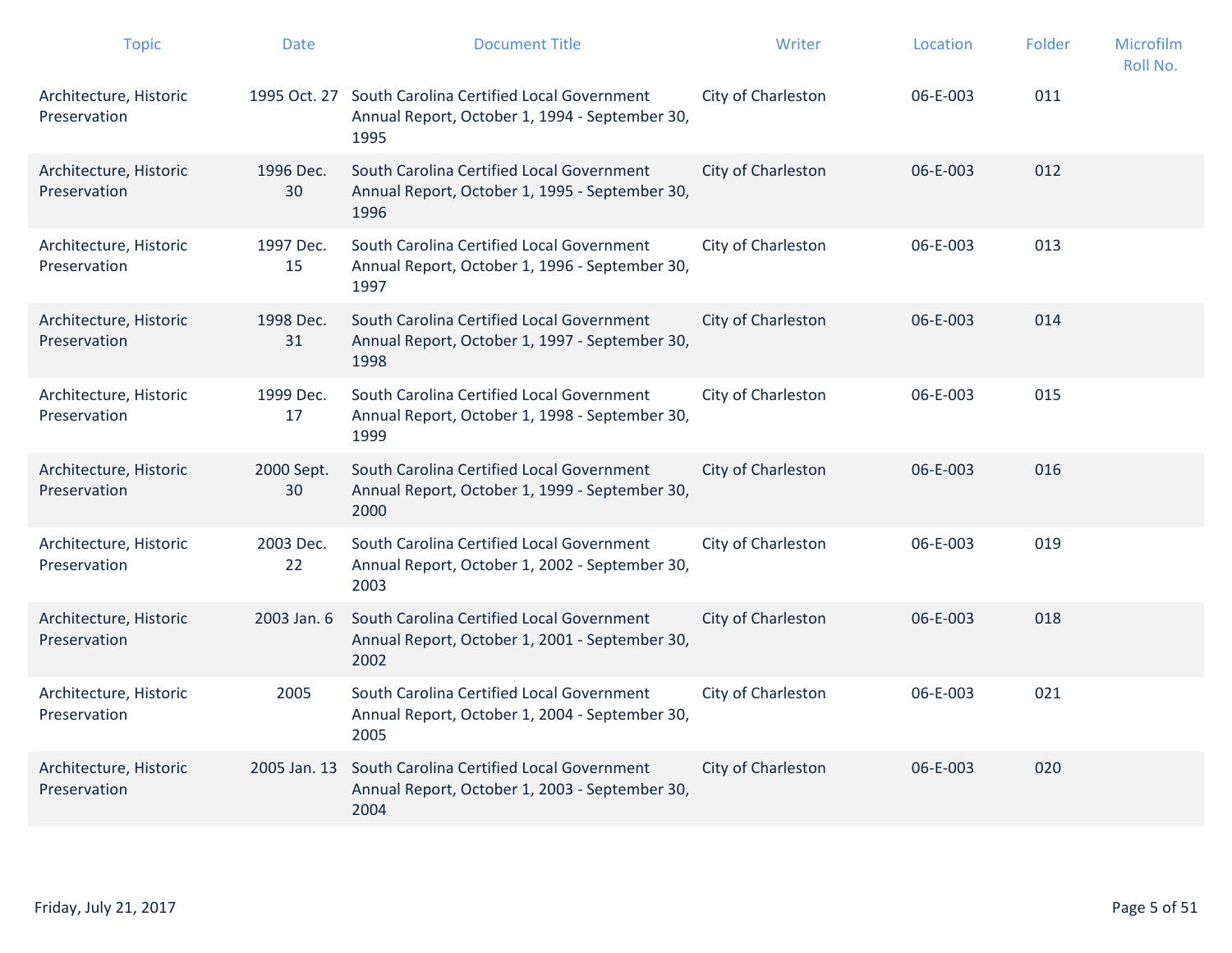| <b>Topic</b>                                                             | <b>Date</b>     | <b>Document Title</b>                                                                                                             | Writer                                                                                   | Location | Folder | Microfilm<br>Roll No. |
|--------------------------------------------------------------------------|-----------------|-----------------------------------------------------------------------------------------------------------------------------------|------------------------------------------------------------------------------------------|----------|--------|-----------------------|
| Ardmore Subdivision                                                      | 1988 Jan.       | Ardmore Subdivision/Savannah Highway Area<br><b>Drainage Improvements Preliminary</b><br><b>Engineering Report</b>                | Davis & Floyd, Inc.                                                                      | 06-E-001 | 003    |                       |
| Ardmore Subdivision                                                      | 1988 July       | Ardmore Subdivision/Savannah Highway Area<br>Drainage Improvements Amendment to<br><b>Preliminary Engineering Report</b>          | Davis & Floyd, Inc.                                                                      | 06-E-001 | 04     |                       |
| <b>Ardmore Subdivision</b>                                               | nd              | Staff Report on the Ardmore Rezoning                                                                                              | City of Charleston                                                                       | 06-E-001 | 053    |                       |
| <b>Ashley River Housing</b><br>Complex                                   | 1980 July       | Ashley River Housing Complex Environmental<br>Assessment                                                                          | City of Charleston                                                                       | 07-F-013 | 005    |                       |
| <b>Ashley River Housing</b><br>Complex                                   | 1980 July       | Ashley River Housing Complex UDAG Application                                                                                     | City of Charleston                                                                       | 07-F-013 | 004    |                       |
| <b>Aviation Avenue Tract</b>                                             | 1997 Feb.       | Phase I Environmental Site Assessment 5 Acre<br><b>Tract on West Aviation Avenue</b>                                              | <b>Rust Environment &amp;</b><br>Infrastructure                                          | 06-E-002 | 037    | <b>PLN.PS.029</b>     |
| <b>Bees Landing</b>                                                      | 1993 Jan. 28    | Development Guidelines, Bees Landing                                                                                              | Forsberg Engineering &<br>Surveying, Inc.                                                | 06-E-002 | 015    | <b>PLN.PS.015</b>     |
| <b>Bees Landing</b>                                                      | 2001 July 9     | Development Guidelines, Bees Landing [revised]                                                                                    | Forsberg Engineering &<br>Surveying, Inc. and<br>Seamon, Whiteside &<br>Associates, Inc. | 06-D-003 | 015    | <b>PLN.PS.015</b>     |
| <b>Bees Landing</b>                                                      | 2005 Mar.<br>22 | Development Guidelines, Bees Landing [revised]                                                                                    | Seamon, Whiteside &<br>Assoc., Inc.                                                      | 06-E-004 | 004    |                       |
| Berkeley-Charleston-<br>Dorchester Region                                | 1977 June       | Managing the Growth of the Region, Report on<br>the Proposed Development Concept for the<br>Berkeley-Charleston-Dorchester Region | <b>BCD Council of</b><br>Governments                                                     | 06-E-002 | 031    | <b>PLN.PS.015</b>     |
| Berkeley-Charleston-<br>Dorchester Regional<br><b>Information System</b> | 1975 June       | BCDRIS, Berkeley-Charleston-Dorchester<br>Regional Information System Summary Report,<br>Volume I                                 | <b>BCD Regional Planning</b><br>Council                                                  | 06-C-014 | 005    | <b>PLN.PS.015</b>     |
| <b>Billboards</b>                                                        | 1992 Apr.       | <b>Billboard Committee Book</b>                                                                                                   | <b>Billboard Committee</b>                                                               | 06-E-004 | 003    |                       |
| <b>Brittlebank Park</b>                                                  | 1993 July       | Draft Phase II Environmental Site Assessment<br>for North Section of Brittlebank Park                                             | Rust Environment &<br>Infrastructure                                                     | 06-E-001 | 040    |                       |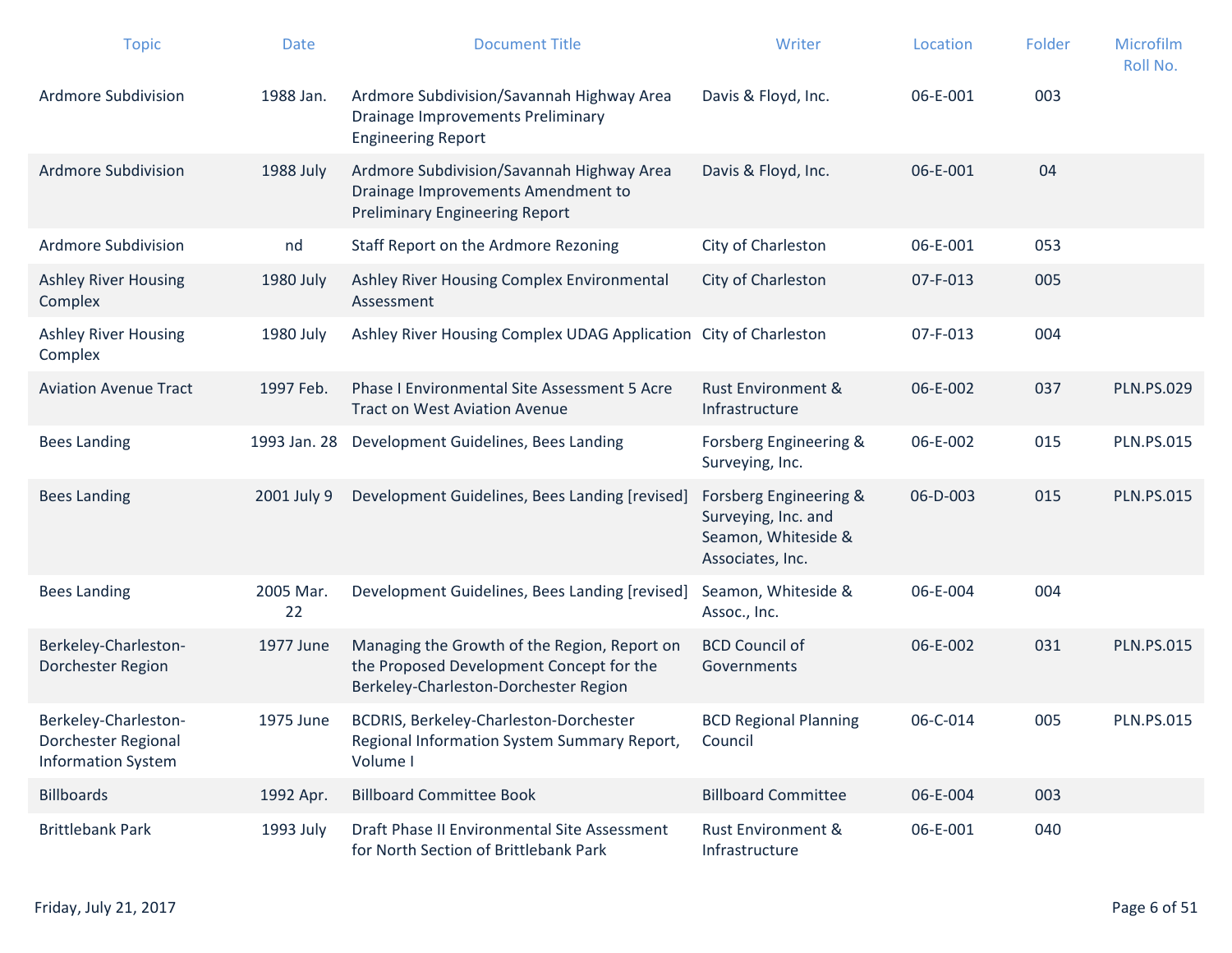| <b>Topic</b>               | <b>Date</b>     | <b>Document Title</b>                                                                                                                                  | Writer                                                              | Location | Folder    | Microfilm<br>Roll No. |
|----------------------------|-----------------|--------------------------------------------------------------------------------------------------------------------------------------------------------|---------------------------------------------------------------------|----------|-----------|-----------------------|
| <b>Brownfields Program</b> | 2000 Mar.<br>15 | Quality Assurance Program for Site Assessment<br>Activity, Brownfield Assessment Demonstration<br>Pilot                                                | <b>Concurrent Technologies</b><br>Corp.                             | 06-E-006 | 044       |                       |
| <b>Brownfields Program</b> | 2001 Apr. 30    | Brownfields Job Training and Development,<br>Demonstration Pilot Project,                                                                              | Eric Oltman, Concurrent<br>Technologies Corp.                       | 06-E-006 | 003       |                       |
| <b>Brownfields Program</b> | 2001 July 30    | Brownfields Job Training and Development,<br><b>Demonstration Pilot Project</b>                                                                        | Eric Oltman, Concurrent<br>Technologies Corp.                       | 06-E-006 | 004       |                       |
| <b>Burke High School</b>   | 1996 July 23    | Burke: Charleston's Urban High School, A<br>Master Plan                                                                                                | <b>Charleston County School</b><br>Board, and City of<br>Charleston | 06-D-003 | 003       | <b>PLN.PS.026</b>     |
| <b>Byrnes Down</b>         | 2007 Mar.       | Byrnes Downs Drainage Improvement Project -<br><b>Record drawings</b>                                                                                  | B.P. Barber & Assoc., Inc.                                          | 27-F-007 | oversized |                       |
| Calhoun / Concord Streets  | 1989 Feb.<br>16 | Stormwater Drainage Improvements Soil Boring<br>Report (Calhoun & Concord Streets)                                                                     | Davis & Floyd, INC AND<br>Soil Consultants, INC.                    | 06-C-014 | 027       | <b>PLN.PS.026</b>     |
| <b>Calhoun Park</b>        | 1989 Sept.      | Calhoun Park Site Investigation Health Hazard<br>Assessment                                                                                            | Davis & Floyd, INC.                                                 | 06-C-014 | 007       | <b>PLN.PS.026</b>     |
| Calhoun Park               | 1990 Dec.       | Initial Groundwater Investigation for the<br>Calhoun Park/Ansonborough Homes Sites                                                                     | Davis & Floyd, INC.                                                 | 06-C-014 | 024       | <b>PLN.PS.026</b>     |
| <b>Calhoun Street</b>      | 1989 Aug.       | Calhoun Stormwater Drainage Railroad Crossing<br>Plan                                                                                                  | unknown                                                             | 06-E-002 | 008       | <b>PLN.PS.026</b>     |
| <b>Calhoun Street</b>      | 1989 Jan.       | Calhoun Street Corridor Study, Charleston,<br>South Carolina                                                                                           | Buckhurst, Fish, Hutton,<br>Katz Inc./Thomas &<br>Means             | 06-E-008 | 002       | <b>PLN.PS.014</b>     |
| <b>Calhoun Street</b>      | 1992 Oct. 22    | Report of Geotechnical Exploration, Proposed<br>Sewer Tunnel, Calhoun Street                                                                           | Law Engineering                                                     | 06-E-006 | 045       |                       |
| <b>Calhoun Street</b>      | 1992 Oct. 9     | Report of Phase I Environmental Evaluation with S&ME, Inc.<br>Soil and Groundwater Sampling; Proposed<br><b>Calhoun Street Administration Building</b> |                                                                     | 06-E-005 | 052       |                       |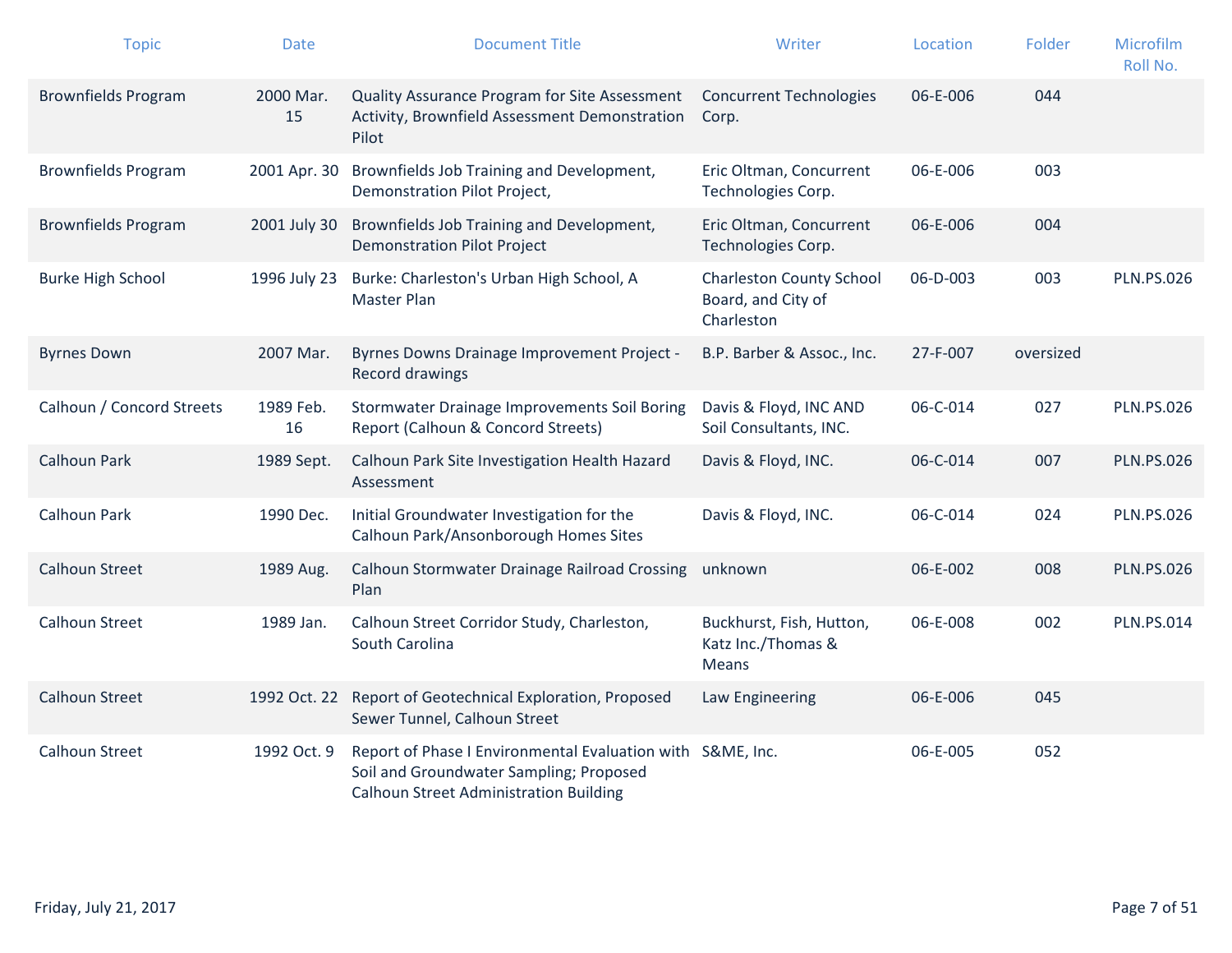| <b>Topic</b>                      | <b>Date</b>     | <b>Document Title</b>                                                                                            | Writer                                       | Location | Folder | <b>Microfilm</b><br>Roll No. |
|-----------------------------------|-----------------|------------------------------------------------------------------------------------------------------------------|----------------------------------------------|----------|--------|------------------------------|
| Camden Exchange                   | 1993 Aug.<br>17 | Draft Hydrogeologic Assessment Report,<br>Camden Exchange Municipal Parking Garage<br>[draft]                    | S&ME, Inc.                                   | 06-E-008 | 016    | <b>PLN.PS.014</b>            |
| Camden Exchange                   | 1995 Apr.       | Preliminary Groundwater Assessment Report<br>for Camden Exchange Parking Garage,<br>Charleston, South Carolina   | Albrecht & Associates                        | 06-D-009 | 026    | <b>PLN.PS.031</b>            |
| Camden Exchange parking<br>garage |                 | 1992 Oct. 16 Post-pile Installation Survey Camden Exchange<br>Parking Facility, April 24, 1992 - August 31, 1992 | S&ME, Inc.                                   | 06-E-001 | 042    |                              |
| Camden Exchange parking<br>garage | 1992 Oct. 30    | Interim Report of Additional Crack Monitor<br>Readings Hampton Inn Camden Exchange<br><b>Parking Facility</b>    | S&ME, Inc.                                   | 06-E-001 | 032    |                              |
| Camden Exchange Parking<br>Garage | 1994 Mar.<br>29 | Assessment Plan for Camden Exchange Parking<br>Garage                                                            | <b>Trico Environmental</b><br>Services, Inc. | 06-D-009 | 003    | <b>PLN.PS.025</b>            |
| <b>Camden Towers</b>              | 1990 Apr.       | Masters Thesis: Adaptive Reuse Project for the<br>Camden Depot Portal Towers/Shed                                | Joseph H Heard, Clemson<br>University        | 06-E-007 | 001    |                              |
| <b>Cannon Park</b>                | 1981 May        | Cannon Park: Elevation of Lawn front of Pergola                                                                  | City of Charleston                           | 07-F-013 | 006    |                              |
| <b>Cannon Park</b>                | 1981 Nov.       | Cannon Park: Land and Water Conservation<br><b>Fund Application</b>                                              | City of Charleston                           | 07-F-013 | 009    |                              |
| <b>Cannon Park</b>                | 1983 July       | Cannon Park: Land and Water Conservation<br><b>Fund Preapplication</b>                                           | City of Charleston                           | 07-F-013 | 007    |                              |
| <b>Cannon Park</b>                | 2010 April 6    | Cannon Park Column Repairs                                                                                       | Evans & Schmidt<br>Architects                | 07-F-009 | 002    |                              |
| Cannonborough-<br>Elliottborough  | 2009 Aug.       | Area Character Appraisal: Cannonborough-<br>Elliottborough                                                       | <b>Robert and Company</b>                    | 06-D-003 | 004    |                              |
| Capital Improvements              | 1978 ca.        | Capital Improvements Budget, 1979                                                                                | City of Charleston                           | 06-E-001 | 007    |                              |
| Capital Improvements              | 1983 Feb.<br>22 | Capital Improvements Plan 1983-1988                                                                              | City of Charleston                           | 06-C-014 | 006    | <b>PLN.PS.026</b>            |
| Capital Improvements              | 1985 ca.        | Capital Improvements Plan, 1984-1989                                                                             | Capital Improvements<br>Committee            | 06-E-001 | 006    |                              |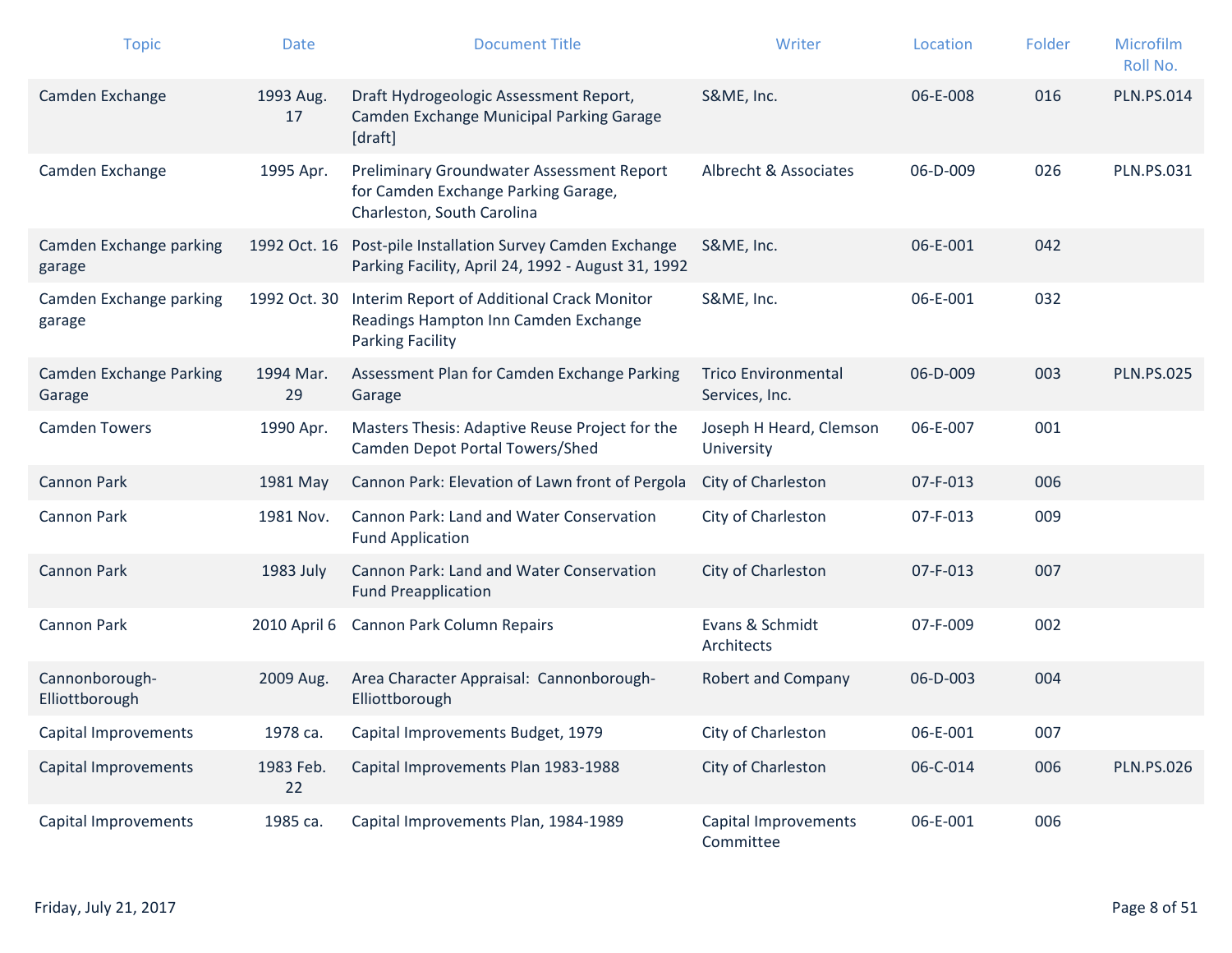| <b>Topic</b>                                   | <b>Date</b>      | <b>Document Title</b>                                                                                                                                                | Writer                                                      | Location       | Folder | Microfilm<br>Roll No. |
|------------------------------------------------|------------------|----------------------------------------------------------------------------------------------------------------------------------------------------------------------|-------------------------------------------------------------|----------------|--------|-----------------------|
| Carolina Bay                                   | 2006 Mar.<br>22  | Carolina Bay: Planned Development Guidelines                                                                                                                         | Seamon, Whiteside &<br>Assoc., Inc.                         | 06-E-006       | 038    |                       |
| <b>CARTA</b>                                   | 1992 Feb.        | Americans With Disabilities Act Complementary<br>Paratransit Plan For The Charleston, South<br>Carolina Urbanized Area                                               | Collins, Jr., Frederick B.,<br><b>Transit Administrator</b> | 06-C-014       | 003    | <b>PLN.PS.026</b>     |
| <b>CARTA</b>                                   | 1994 Feb.        | <b>DASH Expansion Study</b>                                                                                                                                          | City of Charleston                                          | 06-C-014       | 015    | <b>PLN.PS.026</b>     |
| <b>CARTA</b>                                   | 1997 Nov.        | City of Charleston Quarterly Maintenance Audit<br>Report, 1st Inspection                                                                                             | <b>Transit Maintenance</b><br>Consultants, Inc.             | 06-D-003       | 009    | <b>PLN.PS.016</b>     |
| Castle Pinckney                                | 1978 Feb.        | Economic Feasibility and Development<br>Alternatives for the Castle Pinckney Restoration                                                                             | Wilbur Smith &<br>Associates                                | 06-E-004       | 018    |                       |
| <b>Charleston Air Force Base</b>               | 1977 Mar.        | Air Installation Compatible Use Zone Study,<br><b>Charleston Air Force Base</b>                                                                                      | Charleston Air Force Base                                   | 07-F-009       | 001    |                       |
| <b>Charleston Center</b><br>(Charleston Place) | 1982 Nov. 4      | Pile Driving Vibration Monitoring, Charleston<br>Center Project, Charleston, South Carolina                                                                          | Soil & Material Engineers<br>Inc.                           | 06-C-014       | 035    | <b>PLN.PS.014</b>     |
| <b>Charleston Center</b><br>(Charleston Place) | 1986 Dec.<br>31  | Economic Investment Analysis and Valuation:<br><b>Charleston Center Hotel Complex</b>                                                                                | Charles F. Middleton, MAI                                   | 07-F-009       | 013    |                       |
| <b>Charleston Festival</b><br>Marketplace      | 1983 Sept.<br>21 | Charleston Festival Market Place, Report to the<br>City of Charleston, South Carolina & the South<br>Carolina State Ports Authority                                  | Charter Properties, Inc.                                    | 06-E-008       | 007    | <b>PLN.PS.021</b>     |
| <b>Charleston Museum</b>                       | 1981 ca.         | Museum Building for The Charleston Museum,<br>Charleston, South Carolina, A report on<br>conditions of present facilities, museum needs,<br>and possible souloution. | Cummings & McCrady,<br>Inc.                                 | 06-E-008       | 032    | <b>PLN.PS.021</b>     |
| Charleston Navy Yard                           | 1940 Nov.<br>18  | Schedule of Wages for Civil Employees in the<br>Field Service of the Navy Department and the<br><b>Marine Corps</b>                                                  | <b>US Navy Department</b>                                   | $01 - A - 013$ | OS-18  |                       |
| <b>Charleston Neck</b>                         | 2003 Dec. 6      | <b>Charleston Neck Plan</b>                                                                                                                                          | <b>Charleston Neck Planning</b><br>Team                     | 06-E-006       | 005    |                       |
| <b>Charleston Place</b>                        |                  | 2003 Apr. 11 100% NAPL Groundwater Remedial Design,<br>Former Koppers Co., Inc. Superfund Site                                                                       | Key Environmental, Inc.                                     | 06-E-006       | 035    |                       |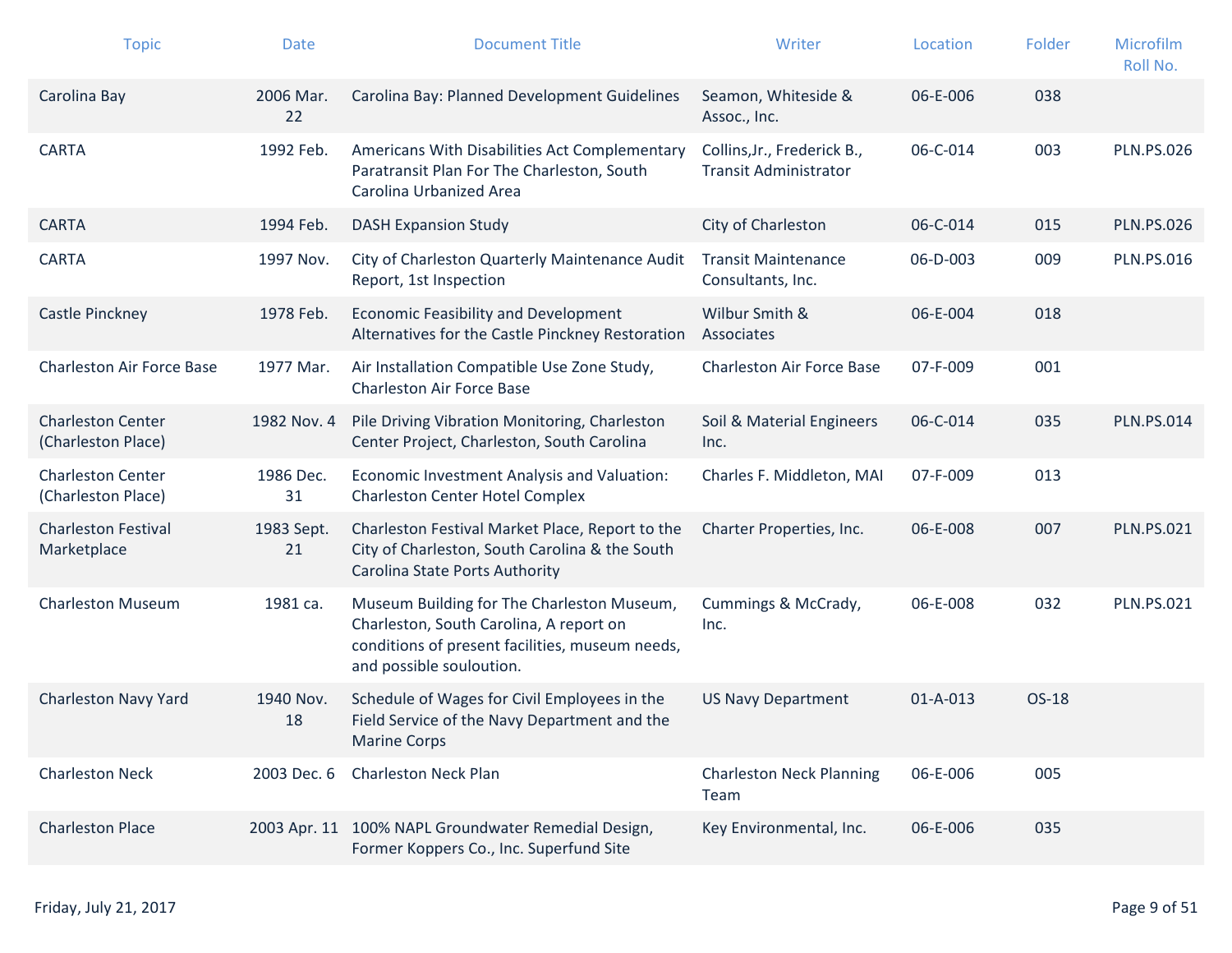| <b>Topic</b>                 | <b>Date</b>     | <b>Document Title</b>                                                                                                              | Writer                                                                                         | Location | Folder | Microfilm<br>Roll No. |
|------------------------------|-----------------|------------------------------------------------------------------------------------------------------------------------------------|------------------------------------------------------------------------------------------------|----------|--------|-----------------------|
| <b>Church Creek</b>          | 2001 Dec.       | Church Creek Stormwater Master Plan,<br>Technical Report Volume 2 [broken into 5 parts-<br>Plans/Drawings Located in Box 27-F-016] | Woolpert                                                                                       | 06-D-002 | 018    |                       |
| <b>Church Creek</b>          | 2001 Dec.       | Church Creek Stormwater Master Plan,<br>Summary Report Volume 1 [broken into 2<br>parts - Plans/Drawings located in box 27-F-016]  | Woolpert                                                                                       | 07-F-013 | 034    |                       |
| <b>Church Creek</b>          | 2009 Jan. 30    | Church Creek Watershed, ICPR model Additions<br>/ Revisions, Bees Ferry Road Widening [final<br>report]                            | Woolpert                                                                                       | 07-F-013 | 035    |                       |
| <b>Church Creek Landing</b>  | 2006 Sept. 8    | Church Creek Landing, Planned Unit<br>Development                                                                                  | <b>General Engineering &amp;</b><br>Environmental, LLC                                         | 06-D-018 | 004    |                       |
| <b>Citizen Participation</b> | 1977 June<br>21 | Proposed Program Summary Citizen's<br>Participation Plan                                                                           | City of Charleston                                                                             | 06-D-018 | 040    |                       |
| <b>City Artwork</b>          | 1989 Mar. 3     | City of Charleston Art in Public Places Master<br>Plan [revised]                                                                   | City of Charleston                                                                             | 06-E-005 | 007    |                       |
| <b>City Artwork</b>          | 2000 Dec. 5     | Beauregard and Healy: The Story of Charleston's<br>Beauregard Portrait by G.P.A. Healy                                             | <b>Eric Wright</b>                                                                             | 06-D-018 | 015    |                       |
| City Artwork                 |                 | 2003 Oct. 17 Survey Report: City Hall Review of 45 Paintings<br>for Packing During Renovation                                      | Olin Conservation, Inc.                                                                        | 06-E-005 | 060    |                       |
| <b>City Computer System</b>  | 1981 Apr.       | <b>Computer Bid Analysis</b>                                                                                                       | <b>Computer Selection</b><br>Committee                                                         | 06-D-018 | 005    |                       |
| City Hall                    | 1982 Apr. 1     | <b>Energy Audit City Hall</b>                                                                                                      | Energy Auditors, Inc.                                                                          | 06-D-018 | 014    |                       |
| City Hall                    | 1987 Nov.       | City Hall Building Asbestos Survey Report                                                                                          | Davis & Floyd, Inc.                                                                            | 06-C-014 | 009    | <b>PLN.PS.026</b>     |
| City Hall                    | 2003 Feb. 7     | An Analysis of the Critical Needs of Charleston<br>City Hall                                                                       | <b>Evans and Schmidt</b><br>Architects, Austin Dillon<br>Cook Engineering, Meca<br>Engineering | 06-E-006 | 001    |                       |
| <b>City Market</b>           | 1977 Mar.       | Market District Charleston Commercial<br><b>Revitalization Program</b>                                                             | Barton-Aschman Assoc.                                                                          | 06-D-009 | 024    | <b>PLN.PS.025</b>     |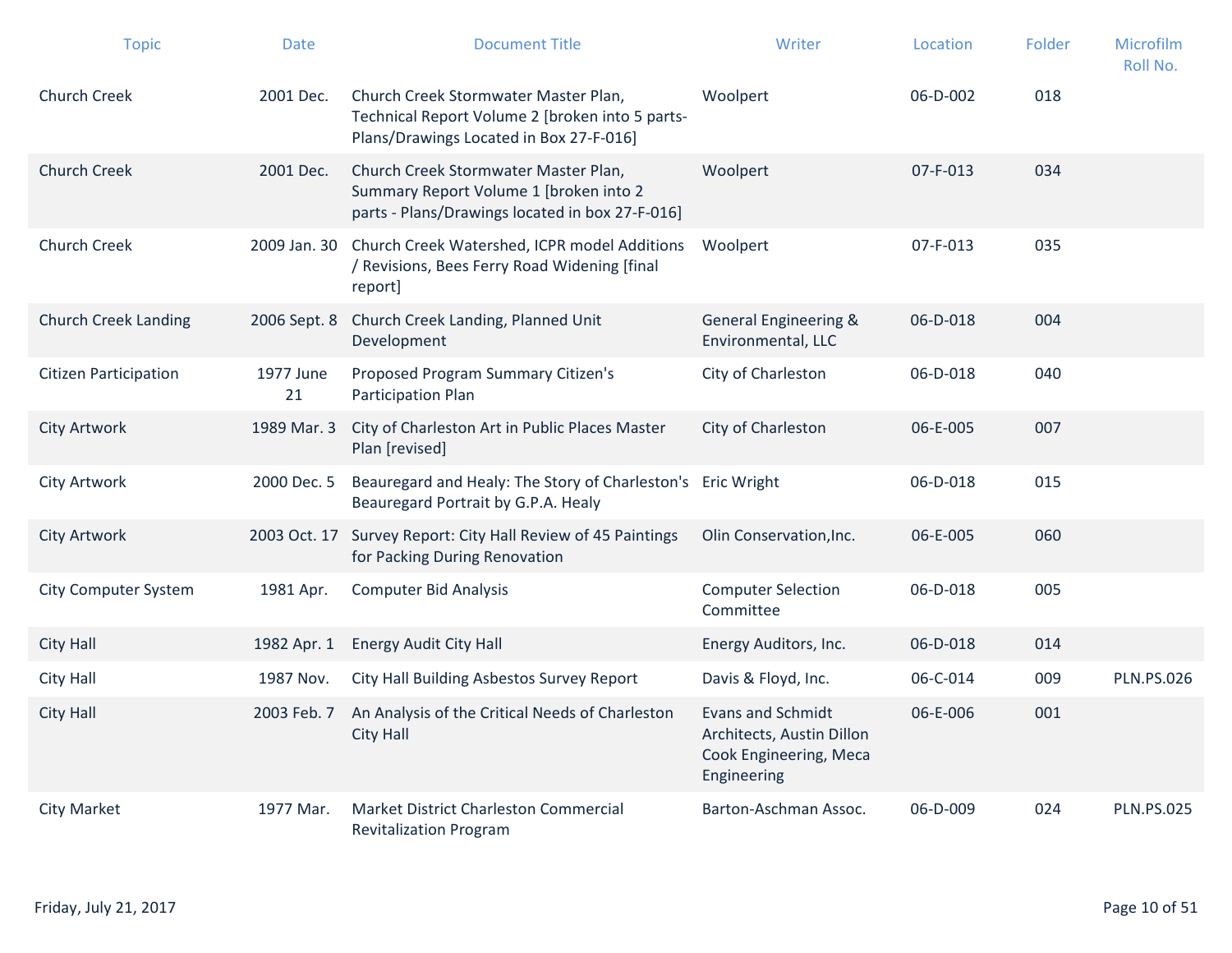| <b>Topic</b>                   | <b>Date</b>     | <b>Document Title</b>                                                                                 | Writer                                                     | Location | Folder | Microfilm<br>Roll No. |
|--------------------------------|-----------------|-------------------------------------------------------------------------------------------------------|------------------------------------------------------------|----------|--------|-----------------------|
| <b>City Market</b>             | 1982 ca.        | Report and Recommendations for the City<br>Market                                                     | City of Charleston                                         | 06-D-018 | 042    |                       |
| <b>City Market</b>             | 1982 July 23    | Market Area Study                                                                                     | City Market Study<br>Committee                             | 06-D-018 | 034    |                       |
| <b>City Market</b>             | 1988 Aug. 4     | Proposal for Reorganization of Internal Auditing,<br><b>Business License, and City Market</b>         | unknown                                                    | 06-E-007 | 024    |                       |
| <b>City Market</b>             | 1994 Feb.       | Market Area Study                                                                                     | City of Charleston                                         | 06-E-002 | 033    | <b>PLN.PS.030</b>     |
| <b>City Market</b>             | 2005 Feb.<br>18 | Market Street Brick Arch Research                                                                     | Sarah S. McCrary                                           | 06-D-018 | 032    |                       |
| City Offices                   | 1992 Oct. 7     | Program and Space Analysis Report for the City<br>of Charleston                                       | <b>LS3P Architects</b>                                     | 06-E-006 | 041    |                       |
| City Technology                | 1982 са.        | Financial Services Study, First Draft                                                                 | Management<br>Improvement<br><b>Corporation of America</b> | 06-D-018 | 029    |                       |
| City Technology                | 1984 Sept.      | Computer System Recommendations for the<br>City of Charleston                                         | John W. Moore                                              | 06-E-001 | 013    |                       |
| <b>City-owned Buildings</b>    | 1976 Dec. 1     | Maintenance Study for City Owned Buildings                                                            | <b>Harold Nielson</b>                                      | 06-D-018 | 030    |                       |
| Coal tipple site, Cooper River | 1981 Dec.       | Feasibility Study: Coal Tipple Joint Use                                                              | Wilbur Smith &<br>Associates                               | 06-E-004 | 008    |                       |
| <b>College of Charleston</b>   | 1992 Mar.       | College Impact Zone Study                                                                             | Downtown<br><b>Neighborhood Coalition</b>                  | 06-E-006 | 007    |                       |
| <b>College of Charleston</b>   | 1995 са.        | The Town and Gown Technical Report [draft]                                                            | City of Charleston                                         | 07-F-013 | 029    |                       |
| <b>College Park</b>            | 1987 Dec. 4     | Market Analysis And Facility Needs Assessment<br>For A Public Assembly Facility [with<br>attachments] | <b>KPMG Peat Marwick CPA</b>                               | 06-D-009 | 025    | <b>PLN.PS.025</b>     |
| <b>College Park</b>            | 1993 July       | Phase I Site Assessment College Park                                                                  | <b>Rust Environment &amp;</b><br>Infrastructure            | 06-E-001 | 039    |                       |
| <b>College Park</b>            | 1994 Jan.       | Phase II Environmental Site Assessment College<br>Park Ball Field                                     | Rust Environment &<br>Infrastructure                       | 06-E-006 | 036    |                       |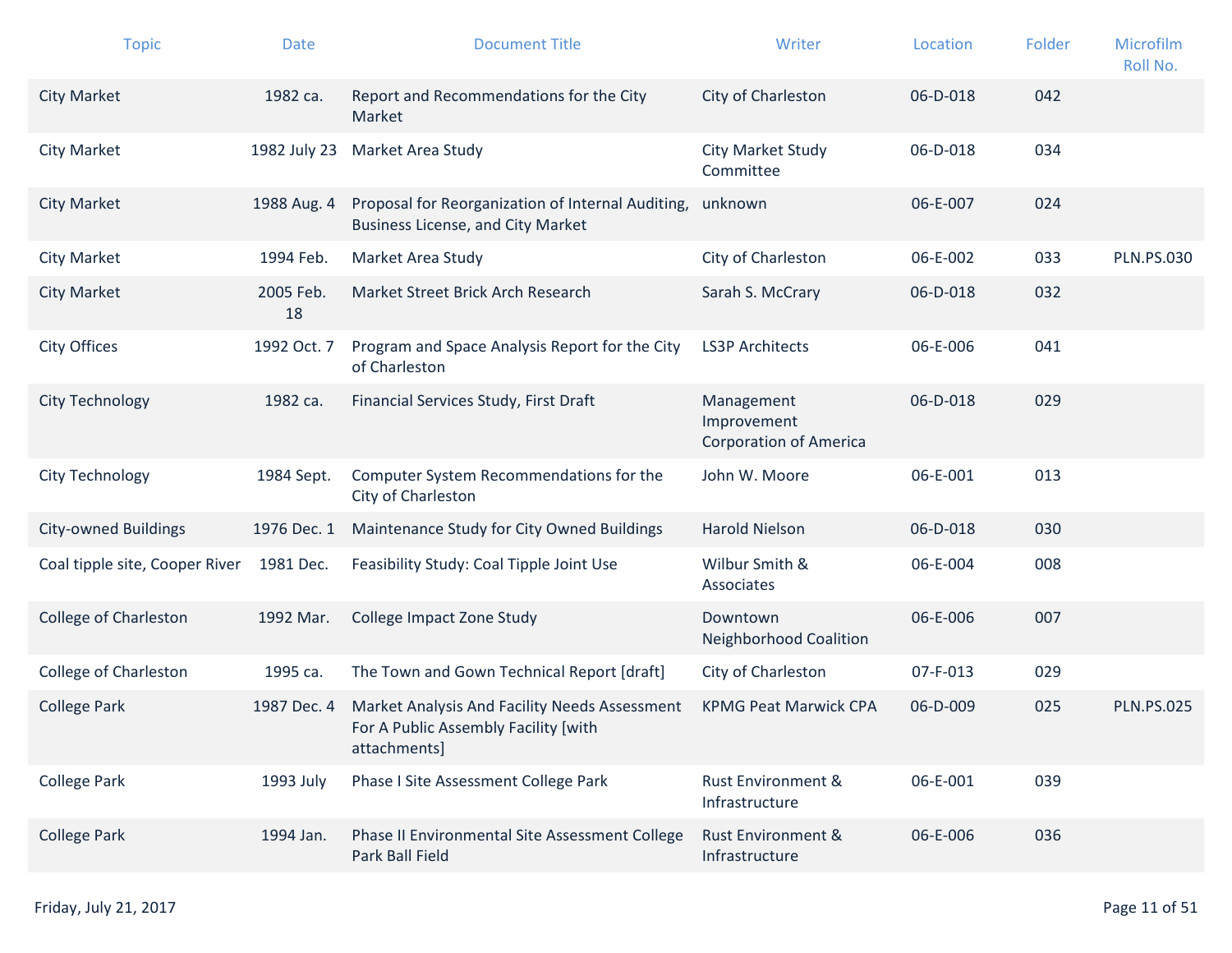| <b>Topic</b>                          | <b>Date</b>      | <b>Document Title</b>                                                                                                                                                      | Writer                                    | Location | Folder | Microfilm<br>Roll No. |
|---------------------------------------|------------------|----------------------------------------------------------------------------------------------------------------------------------------------------------------------------|-------------------------------------------|----------|--------|-----------------------|
| <b>College Park</b>                   | 1998 Dec.<br>17  | College Park, Rutledge Avenue and Grove<br>Street, Charleston, South Carolina - Phase I<br><b>Environmental Site Assessment</b>                                            | Aerostar Environmental<br>Services        | 06-E-005 | 015    |                       |
| <b>College Park</b>                   | 1999 June        | College Park, Rutledge Avenue and Grove<br>Street, Charleston, South Carolina - Phase II<br>Environmental Site Assessment College ParK<br>Rutledge Avenue and Grove Street | Aerostar Environmental<br><b>Services</b> | 06-E-006 | 037    |                       |
| Coming / Morris Street<br>development | 2003 Mar.<br>11  | Development Guidelines for Residences at<br>Coming and Morris Street, Planned Unit<br>Development                                                                          | <b>Neil Stevenson Architects</b>          | 06-E-002 | 018    | <b>PLN.PS.015</b>     |
| <b>Community Development</b>          | 1967 May         | Charleston: The Historic City With A Future, A<br><b>Community Needs and Resources Study</b>                                                                               | Ruder & Finn, Inc.                        | 06-E-008 | 003    | <b>PLN.PS.014</b>     |
| <b>Community Development</b>          | 1974             | City of Charleston Community Development<br>Program(2 copies)                                                                                                              | <b>BCD Regional Planning</b><br>Council   | 06-C-014 | 010    | <b>PLN.PS.026</b>     |
| <b>Community Development</b>          | 1975 June        | <b>Community Development Program</b>                                                                                                                                       | City of Charleston                        | 06-C-014 | 011    | <b>PLN.PS.026</b>     |
| <b>Community Development</b>          | 1976 June        | Community Development Program, Charleston<br>South Carolina                                                                                                                | Planning, Relocation and<br>Redevelopment | 07-F-009 | 010    |                       |
| <b>Community Development</b>          | 1976 May<br>19   | Community Development Program Report 1976<br>[draft]                                                                                                                       | City of Charleston                        | 06-E-001 | 010    |                       |
| <b>Community Development</b>          | 1978 Jan 30      | <b>Community Development Application Fourth</b><br><b>Year Funding</b>                                                                                                     | City of Charleston                        | 07-F-009 | 006    |                       |
| <b>Community Development</b>          | 1979 March<br>12 | Community Development Application Fifth Year<br>Funding                                                                                                                    | City of Charleston                        | 07-F-009 | 007    |                       |
| <b>Community Development</b>          | 1980 Feb 22      | Community Development Application Sixth Year<br>Funding                                                                                                                    | City of Charleston                        | 07-F-009 | 008    |                       |
| <b>Community Development</b>          | 1981 Feb 9       | <b>Community Development Application Seventh</b><br><b>Year Funding</b>                                                                                                    | City of Charleston                        | 07-F-009 | 009    |                       |
| <b>Community Development</b>          | 1982 May         | Eighth Year Community Development Block<br><b>Grant Entitlement Objectives</b>                                                                                             | City of Charleston                        | 07-F-009 | 028    |                       |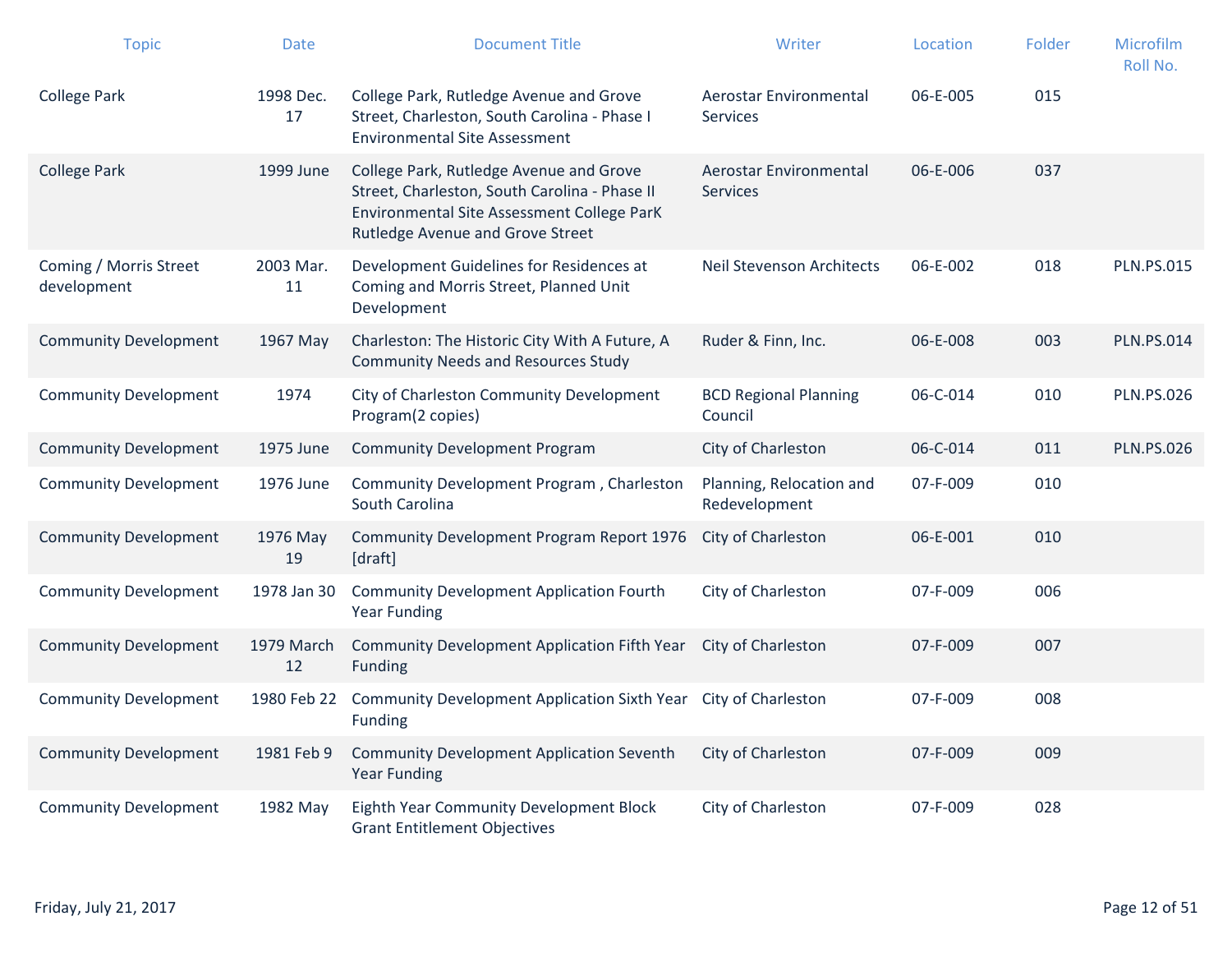| <b>Topic</b>                                               | Date             | <b>Document Title</b>                                                                                         | Writer                                                          | Location | Folder | Microfilm<br>Roll No. |
|------------------------------------------------------------|------------------|---------------------------------------------------------------------------------------------------------------|-----------------------------------------------------------------|----------|--------|-----------------------|
| <b>Community Development</b>                               | 1983             | Recent and Current Development Within the<br>City of Charleston                                               | unkown                                                          | 06-E-001 | 045    |                       |
| <b>Community Development</b>                               | 1985 May         | <b>Statement of Community Development</b><br><b>Objectives Eleventh Year Funding</b>                          | City of Charleston / city<br>Council                            | 07-F-009 | 025    |                       |
| <b>Community Development</b>                               | 1986 April<br>26 | <b>Statement of Community Development</b><br>Objectives Twelfth Year Funding                                  | City of Charleston / city<br>Council                            | 07-F-009 | 027    |                       |
| <b>Community Development</b>                               | 1990 April       | <b>Statement of Community Development</b><br><b>Objectives Sixteenth Year Funding</b>                         | City of Charleston / city<br>Council                            | 07-F-009 | 026    |                       |
| <b>Community Development</b>                               | Unknown          | <b>Community Services Directory</b>                                                                           | Department of Planning<br>and Urban Development                 | 07-F-009 | 011    |                       |
| <b>Community Development</b><br><b>Block Grant</b>         | 1987 April       | Thirteenth Year Community Development Block<br><b>Grant Entitlement</b>                                       | City of Charleston                                              | 07-F-013 | 028    |                       |
| <b>Community Development</b><br><b>Block Grant Program</b> | 1990 Aug.<br>22  | Grantee Performance Report Fifteenth Year                                                                     | <b>HUD Block Grant</b><br>Program Form                          | 07-F-009 | 016    |                       |
| <b>Community Development</b><br>objectives                 | 1984 May 8       | State of community Development Objectives<br>Tenth year Funding/ Block Grant Entitlement<br>Objectives        | City of Charleston                                              | 07-F-009 | 024    |                       |
| <b>Concord Street</b>                                      | 1974 July        | <b>Concord Street Replacement Analysis</b>                                                                    | Campbell, Foxworth and<br>Pugh, Inc.                            | 27-C-015 | 060    |                       |
| <b>Concord Street</b>                                      | 1974 Sept.<br>20 | <b>Concord Street Replacement Analysis</b>                                                                    | Campbell, Foxworth and<br>Pugh, Inc.                            | 06-E-008 | 011    | <b>PLN.PS.014</b>     |
| <b>Concord Street</b>                                      | 1991 Nov. 6      | Report of Geotechnical Services, Bulkhead for<br>Sewer Easement Concord Street, Charleston,<br>South Carolina | Westinghouse<br>Environmental and<br><b>Geotechnical Servic</b> | 06-E-007 | 026    | <b>PLN.PS.014</b>     |
| <b>Concord Street</b>                                      | 1994 July 5      | Report of Phase I Environmental Evaluation,<br>Concord Street Site, Charleston, South Carolina                | S&ME, Inc.                                                      | 06-E-008 | 035    | <b>PLN.PS.014</b>     |
| <b>Congress Street</b>                                     |                  | 1997 Oct. 15 Congress Street Revitalization Initiative                                                        | <b>Epps Edwards Architects</b>                                  | 06-E-005 | 018    |                       |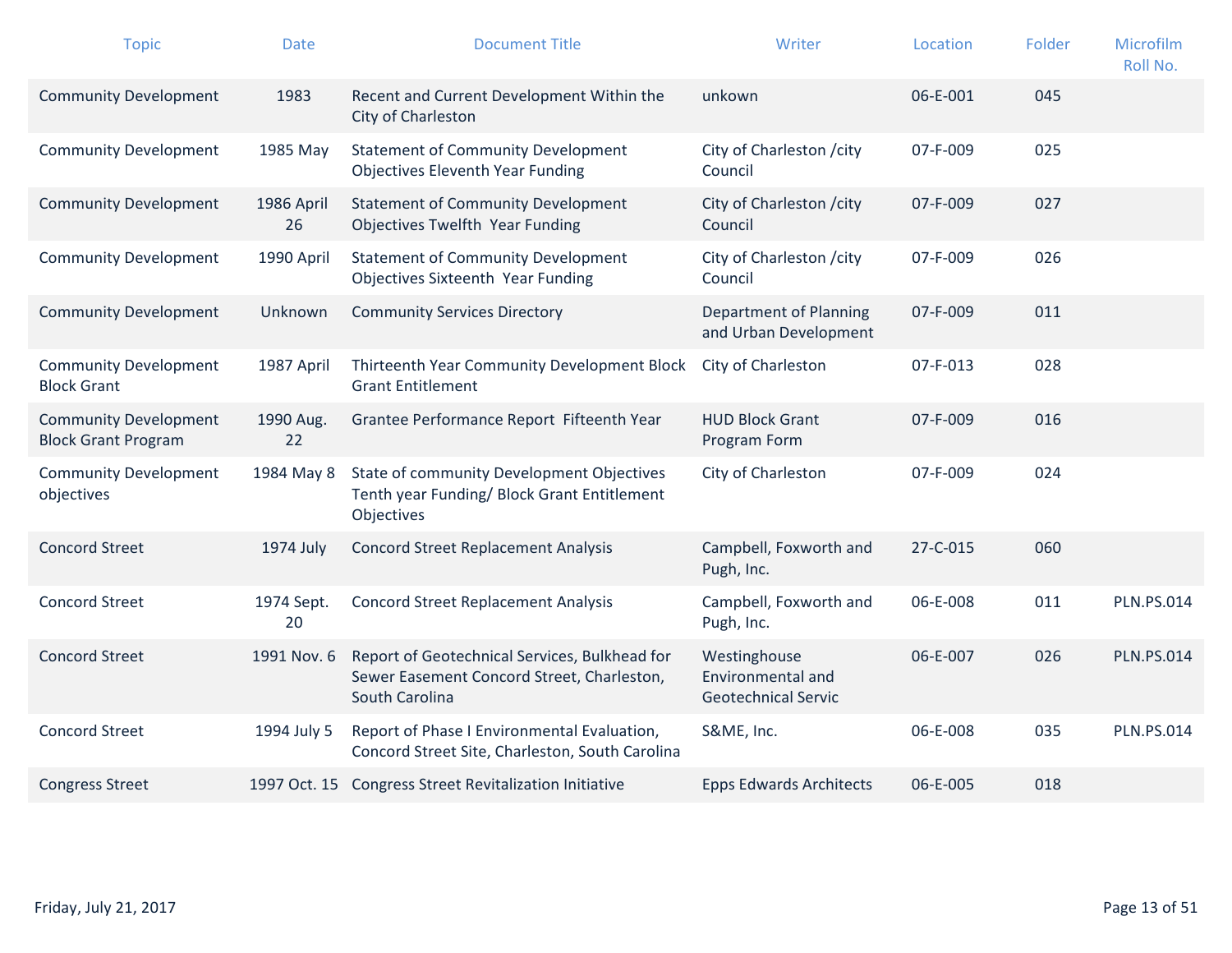| <b>Topic</b>                   | <b>Date</b>     | <b>Document Title</b>                                                                                                                                                          | Writer                                       | Location       | Folder | Microfilm<br>Roll No. |
|--------------------------------|-----------------|--------------------------------------------------------------------------------------------------------------------------------------------------------------------------------|----------------------------------------------|----------------|--------|-----------------------|
| <b>Cooper River Bridge</b>     | 1998 Sept. 1    | Replacement of the Cooper River Bridges on US<br>17 Over Cooper River and Town Creek,<br>Charleston County Final Individual Section 4(f)<br>Evaluation                         | Federal Highway<br>Administration            | 06-D-003       | 031    | <b>PLN.PS.031</b>     |
| <b>Cooper River Bridge</b>     | 2001 Apr.       | Replacement of the Cooper River Bridges on US<br>17 Over Cooper River and Town Creek,<br>Charleston County Final Environmental Impact<br>Statement and Section 4(f) Evaluation | SC Department of<br>Transportation           | 06-D-009       | 030    | <b>PLN.PS.031</b>     |
| <b>Cooper River Bridge</b>     | 2002 Oct. 31    | Replacement of the Cooper River Bridges on US<br>17 Over Cooper River and Town Creek,<br>Charleston County, South Carolina, Final<br>Individual Section 4(f) Evaluation        | SC Dept. of<br>Transportation                | 06-E-002       | 044    | <b>PLN.PS.031</b>     |
| <b>Cooper River Bridge</b>     | 2003 June       | Cooper River Bridge Replacement Project,<br>Redevelopment Strategy Report 1                                                                                                    | City of Charleston                           | 06-D-003       | 011    | <b>PLN.PS.006</b>     |
| <b>Cooper River Waterfront</b> | 1985 July       | Environmental Assessment, Cooper River<br>Waterfront Redevelopment Area, Charelston, SC                                                                                        | City of Charleston                           | 06-D-009       | 013    | <b>PLN.PS.029</b>     |
| <b>Cooper River Waterfront</b> | 1986 Aug.<br>15 | Tax Increment Financing Plan for the<br>Redevelopment of the Cooper River Waterfront                                                                                           | Hamer, Siler, George<br>Assoc.               | 06-D-003       | 036    | <b>PLN.PS.006</b>     |
| <b>Corrine Jones Park</b>      | 1983 Apr.       | Corrine Jones Park: Urban Park and Recreation<br><b>Recovery Program Preapplication</b>                                                                                        | City of Charleston                           | 07-F-013       | 014    |                       |
| <b>Cruise Ships</b>            | 2003 Dec.       | Cruise Ship Task Force - Final Report [draft]                                                                                                                                  | City of Charleston Cruise<br>Ship Task Force | 06-E-005       | 020    |                       |
| <b>Cypress Gardens</b>         | 1976 са.        | Observations and Recommendations on Cypress<br>Gardens for the Department of Leisure Services                                                                                  | P. Duncan Callicott                          | 06-D-018       | 035    |                       |
| <b>Cypress Gardens</b>         | 1976 Nov.       | <b>Cypress Gardens Analysis Report</b>                                                                                                                                         | James Wright Associates,<br>Inc.             | 06-E-005       | 021    |                       |
| <b>Cypress Gardens</b>         | 1987 June<br>29 | Cypress Gardens Five-Year Plan, 1988-1992                                                                                                                                      | <b>Cypress Gardens Board</b><br>of Trustees  | $06 - D - 018$ | 011    |                       |
| Daniel Island                  | 1991 Feb. 1     | Information Prepared for the firm Hamilton,<br>Rabinovitz and Alschuler                                                                                                        | City of Charleston                           | 06-C-014       | 023    | <b>PLN.PS.026</b>     |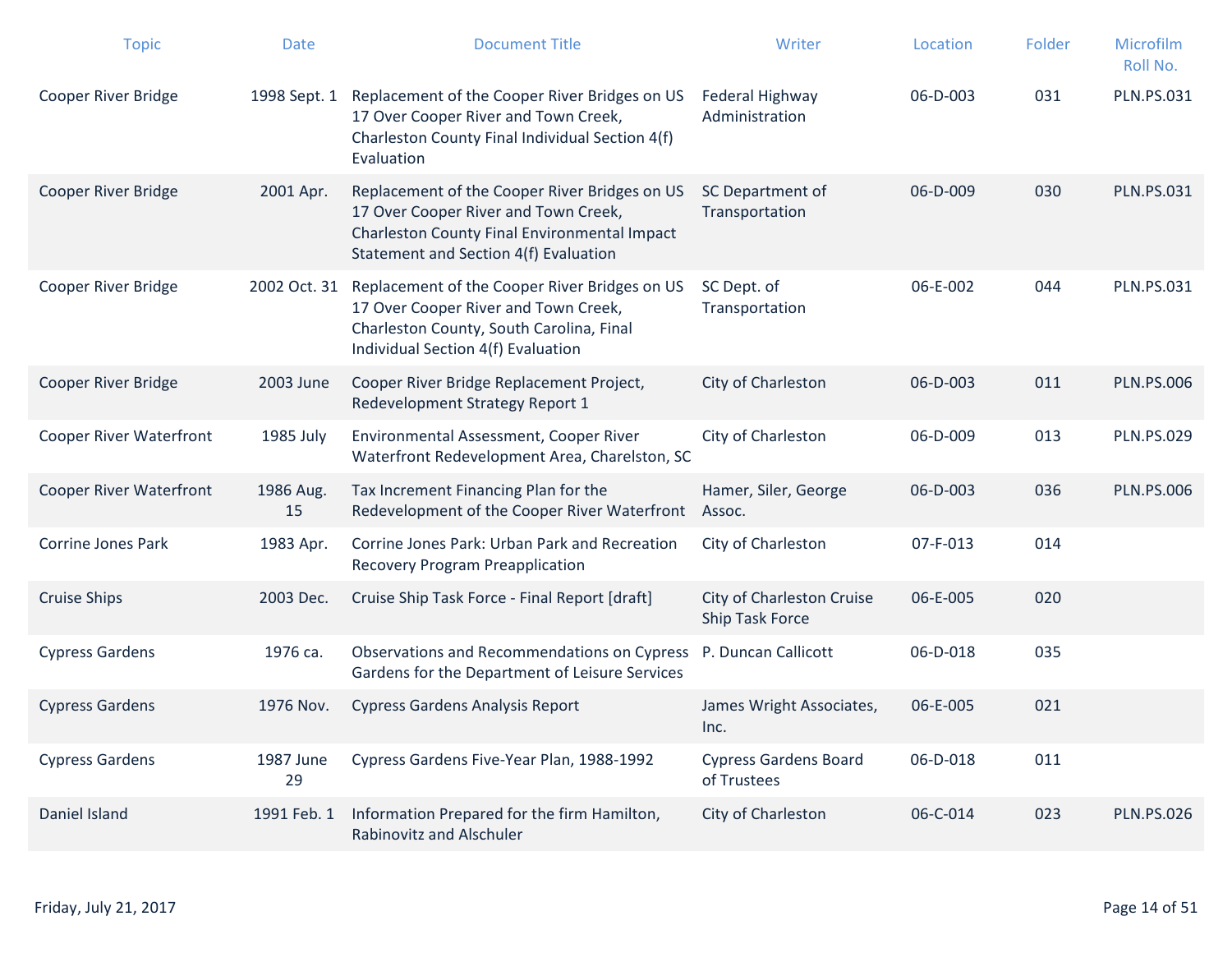| <b>Topic</b>         | <b>Date</b>     | <b>Document Title</b>                                                                                                                                       | Writer                                      | Location | Folder | Microfilm<br>Roll No. |
|----------------------|-----------------|-------------------------------------------------------------------------------------------------------------------------------------------------------------|---------------------------------------------|----------|--------|-----------------------|
| Daniel Island        | 1991 Sept.      | Daniel Island Alternative Study, Plan of Study                                                                                                              | US Army Corps Of<br><b>Engineers</b>        | 06-C-014 | 013    | <b>PLN.PS.026</b>     |
| Daniel Island        | 1993 Jan. 7     | Master Plan Submission, Daniel Island<br>Charleston, South Carolina                                                                                         | <b>Guggenheim Foundation</b>                | 06-C-014 | 028    | <b>PLN.PS.026</b>     |
| Daniel Island        | 1993 Sept.      | <b>Traffic Engineering Review And</b><br>Recommendations For The I-526 Proposed<br>Interchange On Daniel Island                                             | <b>Travers Associates</b>                   | 06-C-014 | 000    | <b>PLN.PS.026</b>     |
| Daniel Island        | 1995 June 1     | Daniel Island Coordinating Committee Meeting                                                                                                                | Daniel Island<br><b>Development Company</b> | 06-E-001 | 017    |                       |
| Daniel Island        | 1997 Aug.<br>26 | Daniel Island Master Plan Zoning Text, City of<br>Charleston, Berkeley County, South Carolina as<br>amended by Ord. 1997-166, May 27, 1997                  | <b>Guggenheim Foundation</b>                | 06-C-014 | 014    | <b>PLN.PS.026</b>     |
| Daniel Island        | 1998 Nov.<br>24 | Daniel Island Master Plan Zoning Text, City of<br>Charleston, Berkeley County, South Carolina as<br>amended by Ord. 1998-201, November 24, 1998             | <b>Guggenheim Foundation</b>                | 06-E-004 | 013    |                       |
| Daniel Island        | 2000 Nov.<br>14 | Daniel Island Master Plan Zoning Text, City of<br>Charleston, Berkeley County, South Carolina as<br>amended by Ord. 2000-259, November 14, 2000             | <b>Guggenheim Foundation</b>                | 06-E-004 | 014    |                       |
| Daniel Island        | 2001 Oct. 1     | Daniel Island Affordable Housing Plan, Executive<br>Summary                                                                                                 | unknown                                     | 06-E-005 | 022    |                       |
| Daniel Island        | 2003 Nov.<br>12 | Daniel Island Master Plan Zoning Text, City of<br>Charleston, Berkeley County, South Carolina as<br>amended by Ord. 2003-103, November 12, 2003             | <b>Guggenheim Foundation</b>                | 06-E-004 | 015    |                       |
| Daniel Island        | 2004 Dec.<br>21 | Daniel Island Master Plan Zoning Text, City of<br>Charleston, Berkeley County, South Carolina as<br>amended by Ord. 2004-159, December 21, 2004             | Harry Frank Guggenheim<br>Foundation        | 06-E-004 | 016    |                       |
| Daniel Island        | nd              | Daniel Island Concept Plan for Development,<br>color map, #1 & #9 vary                                                                                      | unknown                                     | 06-E-004 | 012    |                       |
| Daniel Island, I-526 |                 | 1995 Apr. 14 Capacity Analyses and Justification Study, Daniel Travers Associates<br>Island Interchange Mark Clark Expressway<br>Charleston, South Carolina |                                             | 06-C-014 | 041    | <b>PLN.PS.026</b>     |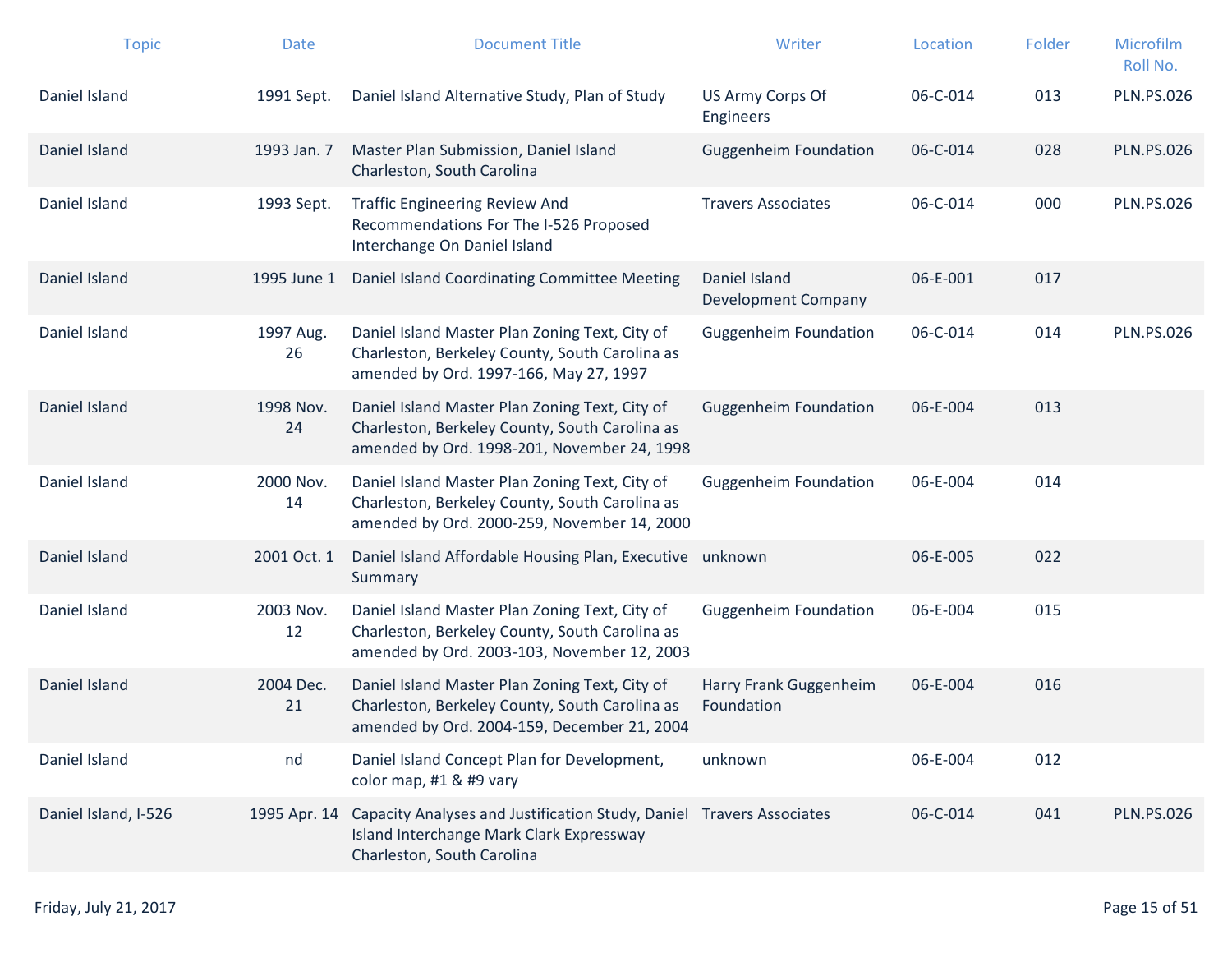| <b>Topic</b>                           | <b>Date</b>     | <b>Document Title</b>                                                                                  | Writer                                                          | Location       | Folder | Microfilm<br>Roll No. |
|----------------------------------------|-----------------|--------------------------------------------------------------------------------------------------------|-----------------------------------------------------------------|----------------|--------|-----------------------|
| Daniel Island, Streets                 | 2001 Mar.       | Daniel Island Traffic Study: Analysis of Fairchild<br>Street/I-526 Ramp Intersection                   | Thomas & Hutton<br>Engineering                                  | 06-D-003       | 014    | <b>PLN.PS.016</b>     |
| Demographics                           | 1972            | Study of the Population and Economy of the<br>Berkeley-Charleston-Dorchester Region                    | <b>BCD Regional Planning</b><br>Council                         | 06-D-018       | 049    |                       |
| <b>Department Store</b><br>Prospective | 1985 Apr. 9     | Site Profiles for Prospective Department Store<br>[Restricted Access]                                  | City of Charleston                                              | 06-D-018       | 009    |                       |
| <b>Dill Tract</b>                      | 1995 Nov.       | Development Guidelines for Dill Tract                                                                  | Forsberg Engineering and<br>Surveying, Inc.                     | 06-E-002       | 016    | <b>PLN.PS.015</b>     |
| Disaster planning                      | 1999            | Disaster Plan, 1999                                                                                    | unknown                                                         | 06-E-004       | 017    |                       |
| Disaster planning                      | 2000 July       | <b>Emergency Operations Plan</b>                                                                       | City of Charleston                                              | 06-E-005       | 025    |                       |
| <b>Disease</b>                         | 1916            | Elephantitis - A Stigma upon Charleston                                                                | <b>Edward Francis, US</b><br><b>Health Service</b>              | 01-A-005       | 066    |                       |
| <b>Disease</b>                         | 1929            | Annual Report of the Executive Secretary of the<br><b>Charleston County Tuberculosis Association</b>   | Eleanor L. Halsey                                               | 01-A-007       | 059    |                       |
| <b>Disease</b>                         | 1942 - 1943     | Social Protection Committee Consolidated<br>Weekly Reports on Alleged Places of Exposure<br>or Pick-up | H.F. Church, Secretary of<br>the Social Protection<br>Committee | $01 - A - 013$ | 001    |                       |
| <b>Dock Street Theatre</b>             | 1983 Nov.       | Dock Street Theatre Third Floor Proposal                                                               | City of Charleston                                              | 06-D-003       | 018    | <b>PLN.PS.026</b>     |
| <b>Dock Street Theatre</b>             | 1984 Apr. 26    | Report On Structural Integrity: Dock Street<br>Theatre Loft                                            | Robert A. Shoolbred, Inc.                                       | 06-E-007       | 027    | <b>PLN.PS.014</b>     |
| <b>Dock Street Theatre</b>             | 1987 Feb.       | Dock Street Theatre Electrical Systems Report                                                          | Stetson-Harza                                                   | 06-C-014       | 017    | <b>PLN.PS.026</b>     |
| <b>Dock Street Theatre</b>             | 1989 Aug.<br>16 | Asbestos Survey Report, Dock Street Theatre                                                            | Davis & Floyd, Inc.                                             | 06-E-002       | 006    | <b>PLN.PS.026</b>     |
| Downtown Plan                          | 1999 Nov.       | Charleston Downtown Plan, Achieving balance<br>through strategic growth                                | <b>Urban &amp; Development</b><br>Strategies Inc., SBF Design   | 06-E-008       | 006    | <b>PLN.PS.021</b>     |
| Drainage                               | 1998 Jan. 6     | Drainage Analysis for Harborview / Fort Johnson<br>Park                                                | Parks Department                                                | 06-E-007       | 011    |                       |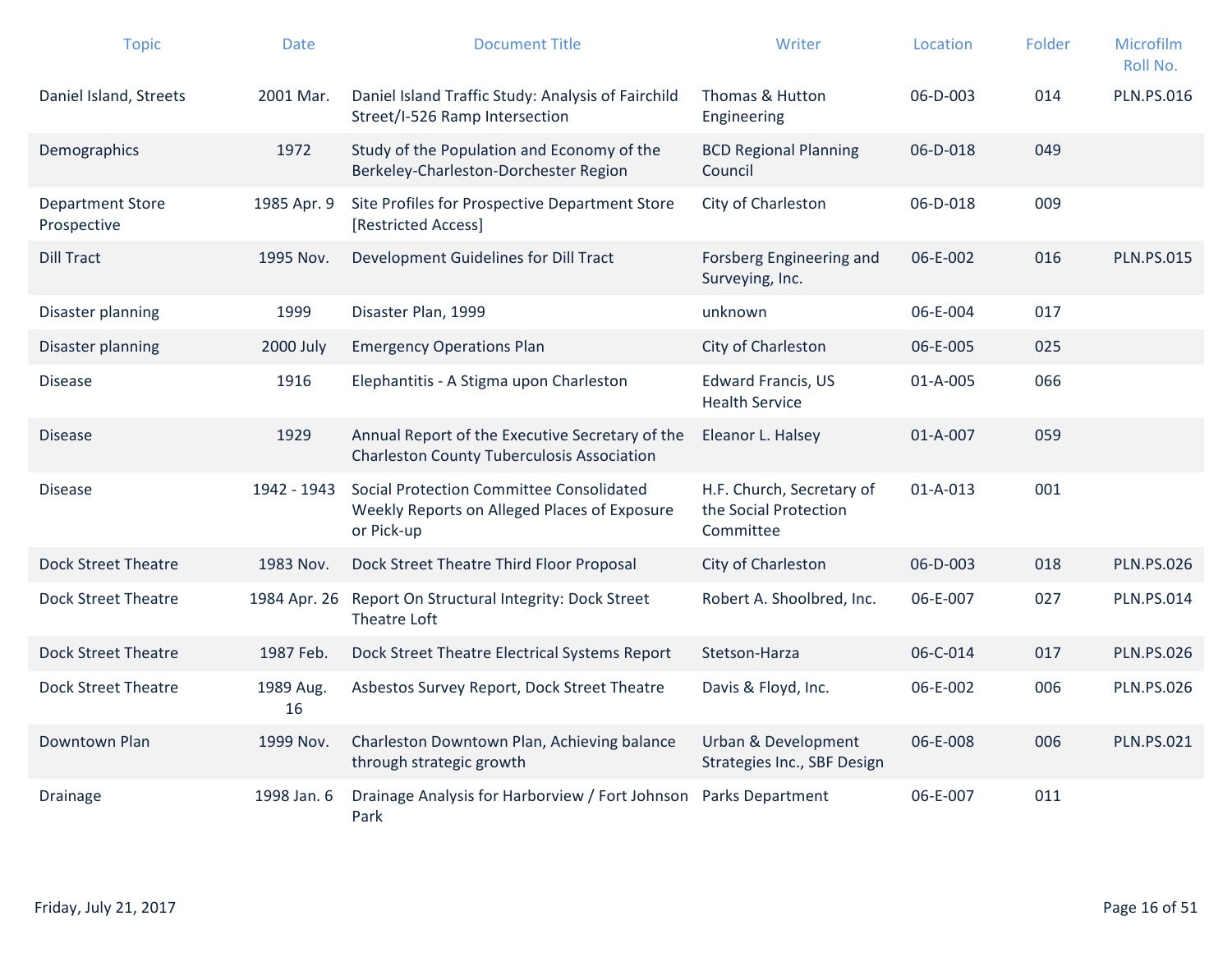| <b>Topic</b>                          | <b>Date</b>      | <b>Document Title</b>                                                                                                          | Writer                     | Location | Folder    | Microfilm<br>Roll No. |
|---------------------------------------|------------------|--------------------------------------------------------------------------------------------------------------------------------|----------------------------|----------|-----------|-----------------------|
| Drainage and Floodplain<br>Management | 1982 Jan.        | Major Drainage Outfall Canals                                                                                                  | City of Charleston         | 06-E-005 | 038       |                       |
| Drainage and Floodplain<br>Management | 1984 May         | Master Drainage and Floodplain Management<br>Plan                                                                              | Davis & Floyd              | 27-F-007 | oversized | ENG.CNT.00<br>1       |
| Drainage and Floodplain<br>Management | 1987 Aug.        | Flow Monitoring and Infiltration/Inflow<br>Evaluation of Charleston Commissioners of<br>Public Works Tunnel Interceptor System | B.P. Barber & Assoc., Inc. | 06-E-001 | 023       |                       |
| Drainage and Floodplain<br>Management | 1988 Dec.<br>30  | Soil Boring Logs on the Proposed Stormwater<br>Pump Station and Force Main Gravity Line Site                                   | SCI                        | 06-D-009 | 023       | <b>PLN.PS.029</b>     |
| Drainage and Floodplain<br>Management | 1993 Sept.<br>28 | Repetitive Loss Plan for the City of Charleston                                                                                | City of Charleston         | 06-C-014 | 033       | <b>PLN.PS.015</b>     |
| Drainage and Floodplain<br>Management |                  | 1994 Oct. 17 Storm Water Facility Maintenance Technical<br>Memorandum [draft]                                                  | Steve King, ATL            | 06-E-001 | 054       |                       |
| Drainage and Floodplain<br>Management | 1994 Oct. 7      | Credits for Storm Water Utility Fees                                                                                           | Steve King, ATL            | 06-E-001 | 016       |                       |
| Drainage and Floodplain<br>Management | 1995 Sept.<br>26 | Repetitive Loss Plan and Floodplain<br>Management Plan Annual Review for the City of<br>Charleston, South Carolina             | City of Charleston         | 06-E-004 | 029       |                       |
| Drainage and Floodplain<br>Management | 1996 Sept.<br>24 | Repetitive Loss Plan and Floodplain<br>Management Plan Annual Review for the City of<br>Charleston, South Carolina             | City of Charleston         | 06-E-004 | 030       |                       |
| Drainage and Floodplain<br>Management | 1997 July        | Proposed New Drainage Projects                                                                                                 | City of Charleston         | 06-E-004 | 027       | ENG.CNT.00<br>2       |
| Drainage and Floodplain<br>Management | 1998 Oct. 1      | Repetitive Loss And Floodplain Management<br>Plan For The City of Charleston, South Carolina<br>[draft]                        | City of Charleston         | 06-E-007 | 025       | <b>PLN.PS.014</b>     |
| Drainage and Floodplain<br>Management | 2007 ca.         | Spring, Fishburne, US 17 Drainage Improvement<br>Project, 2 CDs                                                                | Davis & Floyd              | 27-F-007 | CD        |                       |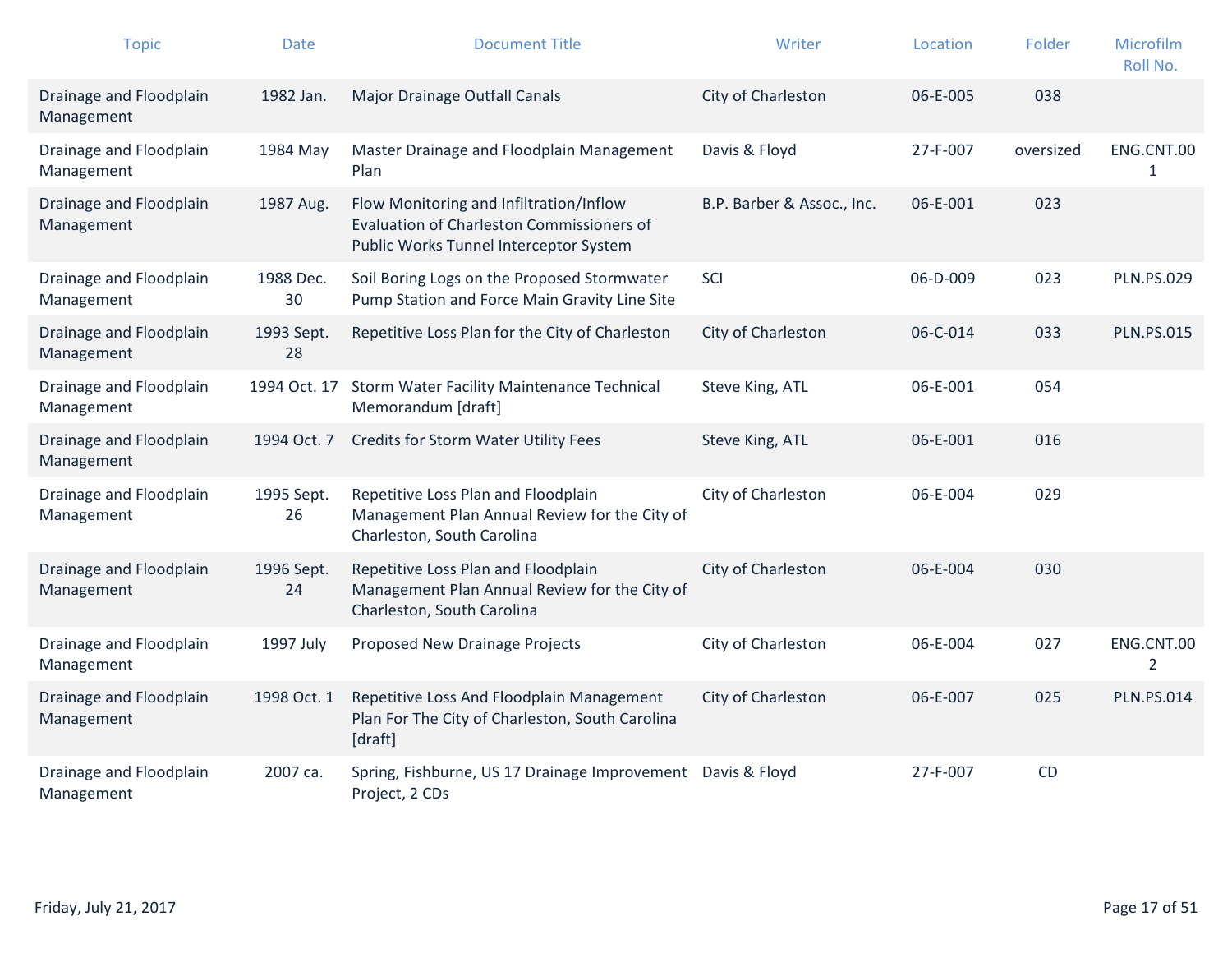| <b>Topic</b>                          | <b>Date</b>      | <b>Document Title</b>                                                                                                                                                    | Writer                                                                         | Location | Folder | Microfilm<br>Roll No. |
|---------------------------------------|------------------|--------------------------------------------------------------------------------------------------------------------------------------------------------------------------|--------------------------------------------------------------------------------|----------|--------|-----------------------|
| Drainage and Floodplain<br>Management | nd               | Master Drainage Plan                                                                                                                                                     | Wilbur Smith &<br>Associates and<br>Engineering, Surveying &<br>Planning, Inc. | 06-C-014 | 032    | <b>PLN.PS.026</b>     |
| East Bay / Calhoun Streets            | 1986 Jan.        | Calhoun Street And East Bay Street Intersection<br><b>Storm Drainage Analysis</b>                                                                                        | Davis & Floyd, Inc.                                                            | 06-C-014 | 008    | <b>PLN.PS.026</b>     |
| East Bay / Calhoun Streets            | 1987 Aug.        | Alternative Force Main Location Analysis And<br>Stormwater Cleanup For East Bay / Calhoun<br>Drainage Improvements                                                       | Davis & Floyd, Inc.                                                            | 06-E-002 | 001    | <b>PLN.PS.026</b>     |
| East Bay / Calhoun Streets            | 1994 Nov.        | Historical/Archival Overview of the East<br>Bay/Calhoun Streets Drainage Improvement<br>Corridor                                                                         | Brockington and<br>Associates, Inc.                                            | 06-E-004 | 019    |                       |
| East Bay / Calhoun Streets            | 2002 July        | Archaeological Monitoring of the East<br>Bay/Calhoun Streets Drainage Improvements<br>Project - Draft Report [oversize pp. stored flat in<br>Hollinger box, Storage Rm.] | Brockington and<br>Associates, Inc.                                            | 06-E-005 | 003    |                       |
| East Bay / Calhoun Streets            | nd               | Alternative Pump Station Locations East Bay /<br>Calhoun / Drainage Improvements                                                                                         | unknown                                                                        | 06-C-014 | 002    | <b>PLN.PS.026</b>     |
| <b>East Side</b>                      | 1977             | East Side Patterns: A Guide for Urban Design                                                                                                                             | Clemson University,<br><b>College of Architecture</b>                          | 06-D-018 | 016    |                       |
| East Side                             | 1977 Sept.<br>13 | Analysis of East Side Impact Survey                                                                                                                                      | unknown                                                                        | 06-D-018 | 002    |                       |
| East Side                             | 1978 Oct. 24     | Land Use and Housing Plan: Planning Unit 3,<br><b>East Side</b>                                                                                                          | City of Charleston                                                             | 06-E-006 | 021    |                       |
| East Side                             | 1981 Dec.<br>21  | East Side Strategy Plan and Management<br>Report, A Job Creation and Community<br><b>Revitalization Program</b>                                                          | City Venture Corp.                                                             | 06-E-002 | 020    | <b>PLN.PS.030</b>     |
| East Side                             | 1984 Aug.        | East Side Master Plan                                                                                                                                                    | City of Charleston                                                             | 06-E-007 | 012    | <b>PLN.PS.014</b>     |
| East Side                             | 1984 July 27     | East Side Neighborhood Design Guidelines (Pass-<br>Through Funds Application)                                                                                            | SC State Arcives and<br>History/State Historic<br>Preservatio Office           | 07-F-009 | 014    |                       |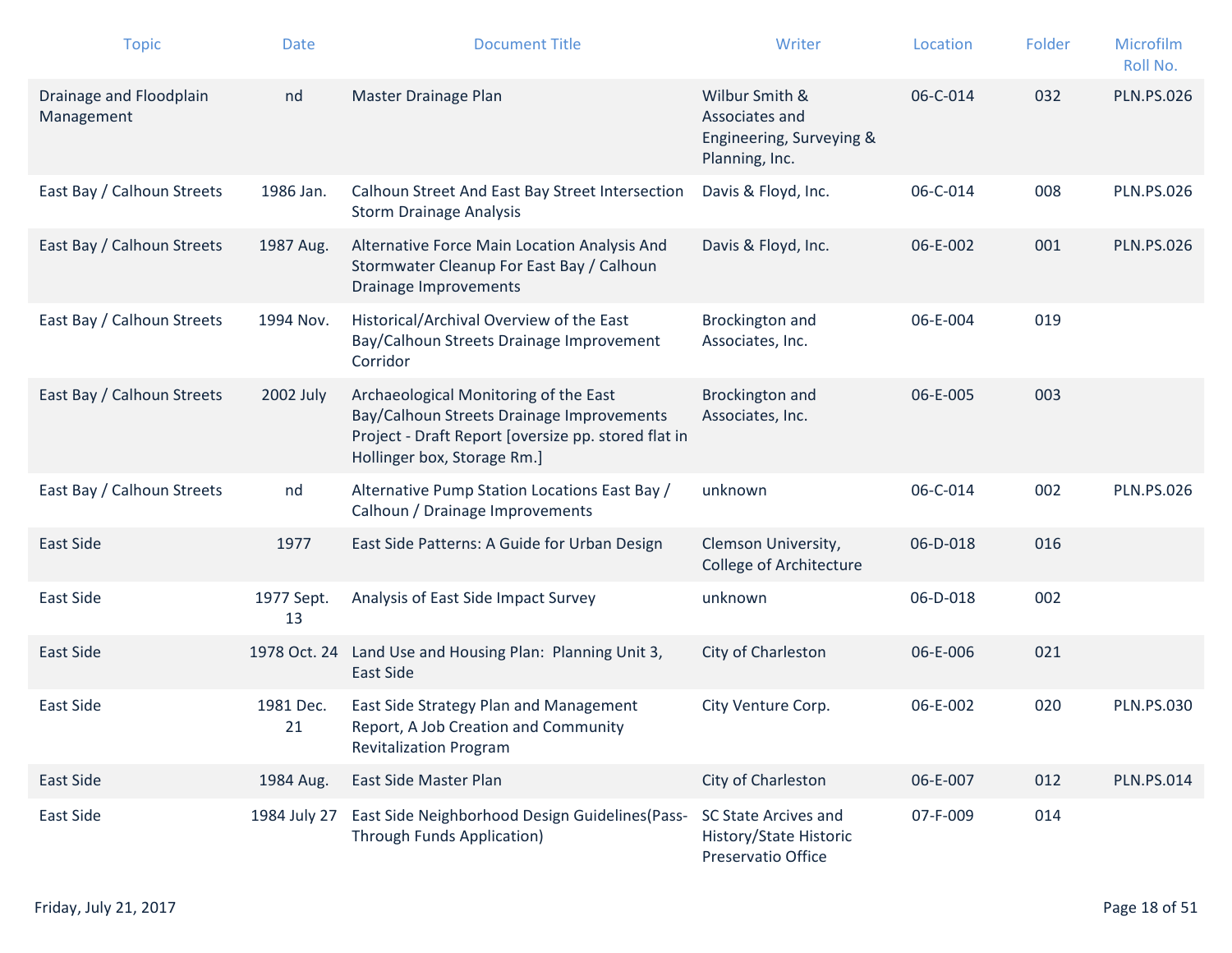| <b>Topic</b>                    | <b>Date</b>     | <b>Document Title</b>                                                                                                                        | Writer                                                           | Location       | Folder | Microfilm<br>Roll No. |
|---------------------------------|-----------------|----------------------------------------------------------------------------------------------------------------------------------------------|------------------------------------------------------------------|----------------|--------|-----------------------|
| <b>East Side</b>                | 1986 Feb.<br>14 | Guide for Low Cost Repairs and Renovations for<br>the East Side                                                                              | Robert M. Leary and<br>Associates                                | 06-E-008       | 023    | <b>PLN.PS.021</b>     |
| East Side                       | 1987            | 1987 Addendum to Housing Section of the 1984<br>East Side Master Plan                                                                        | City of Charleston                                               | 06-E-001       | 001    |                       |
| Economic Assistance<br>Programs | 1996            | Description of Available Programs City of<br><b>Charleston Departments of Economic</b><br>Development and Housing & Community<br>Development | City of Charleston                                               | 06-E-004       | 034    |                       |
| <b>Economic Develoopment</b>    | 1978 Sept.      | Prospectus, C.B.D. Revitalization Loan Program,<br>An Economic Development Strategy for the<br>Central Business District of Charleston, S.C. | <b>Central Business District</b><br><b>Revitalization Office</b> | 06-E-008       | 033    | <b>PLN.PS.014</b>     |
| <b>Economic Development</b>     | 1975 Dec.       | A Commercial Revitalization Program, City of<br>Charleston, South Carolina December 1975 and<br>Appendix                                     | Barton-Aschman Assoc.                                            | 06-D-009       | 008    | <b>PLN.PS.025</b>     |
| <b>Economic Development</b>     | 1977 Mar.       | Implementation Plan, Charleston Commercial<br><b>Revitalization Program</b>                                                                  | Barton-Aschman Assoc.                                            | 06-E-008       | 027    | <b>PLN.PS.021</b>     |
| <b>Economic Development</b>     | 1977 Mar.       | Gateway District, Charleston Commercial<br><b>Revitalization Program</b>                                                                     | Barton-Aschman Assoc.                                            | 06-E-008       | 020    | <b>PLN.PS.014</b>     |
| <b>Economic Development</b>     | 1977 Mar.       | Concept Plan, Charleston Commercial<br><b>Revitalization Program</b>                                                                         | Barton-Aschman Assoc.                                            | 06-E-008       | 010    | <b>PLN.PS.021</b>     |
| <b>Economic Development</b>     | 1978 ca.        | Recent Economic and Growth Trends for the<br><b>Central Business District</b>                                                                | unknown                                                          | 06-E-001       | 044    |                       |
| <b>Economic Development</b>     | 1978 Jan.       | Design Guidelines Manual Commercial<br><b>Revitalization Program</b>                                                                         | Barton-Aschman Assoc.                                            | 06-E-007       | 009    | <b>PLN.PS.030</b>     |
| <b>Economic Development</b>     | 1981 Sept.      | Analysis of the Metropolitan Charleston-North<br><b>Charleston Market</b>                                                                    | <b>HSG/Gould Associates</b>                                      | 06-E-001       | 002    |                       |
| <b>Economic Development</b>     | 1982 Aug.       | 1980 Business Survey, Master List                                                                                                            | City of Charleston                                               | 06-D-002       | 003    |                       |
| <b>Economic Development</b>     | 1982 Aug.       | 1980 Business Survey Report                                                                                                                  | City of Charleston                                               | $06 - E - 002$ | 007    | <b>PLN.PS.030</b>     |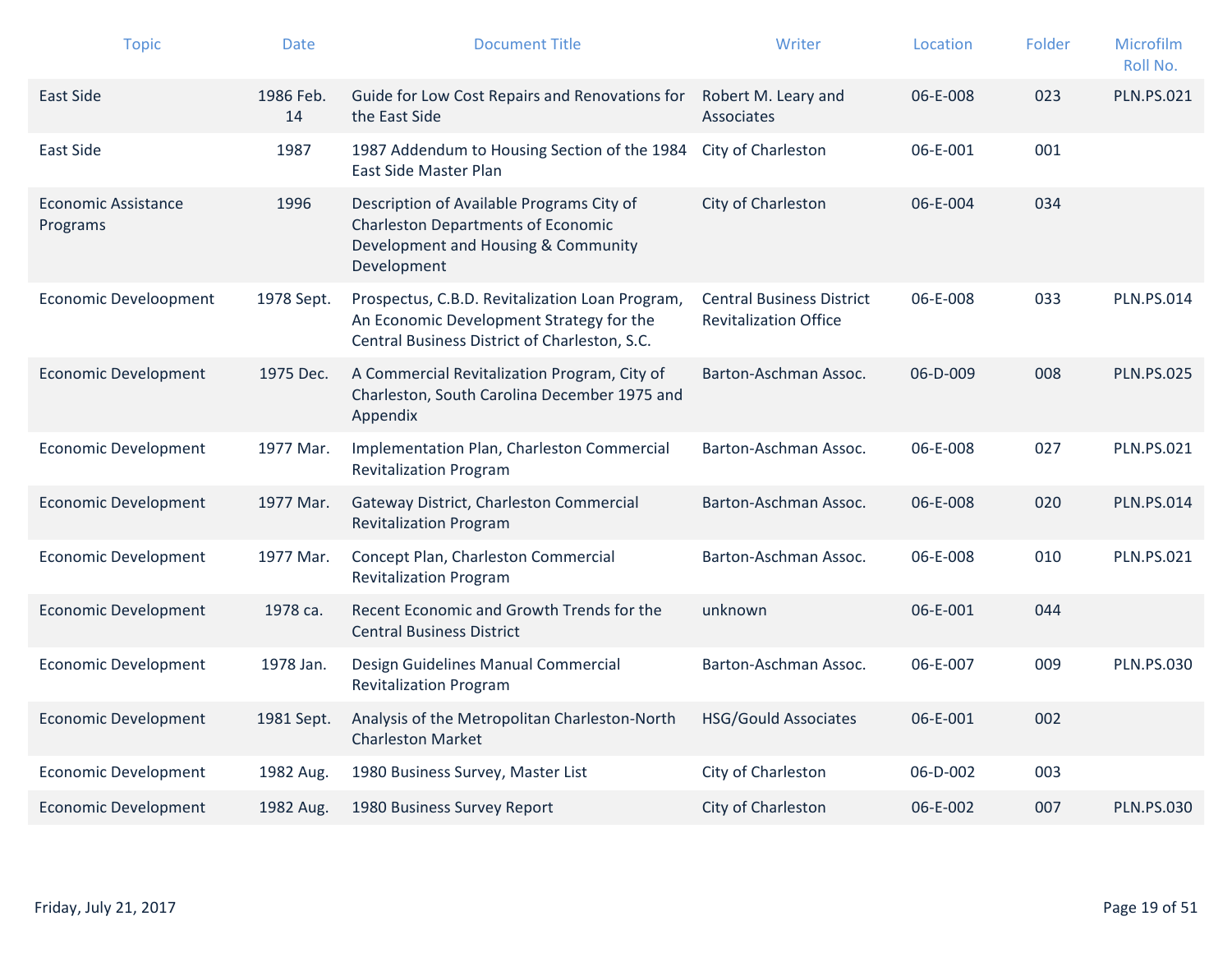| <b>Topic</b>                                  | <b>Date</b>      | <b>Document Title</b>                                                                                                    | Writer                                                    | Location | Folder | Microfilm<br>Roll No. |
|-----------------------------------------------|------------------|--------------------------------------------------------------------------------------------------------------------------|-----------------------------------------------------------|----------|--------|-----------------------|
| <b>Economic Development</b>                   | 1986 ca.         | Retail Opportunities in the Historic District of<br>Charleston, South Carolina                                           | City of Charleston                                        | 07-F-009 | 023    |                       |
| <b>Economic Development</b>                   | 1989 Jan. 12     | Results of Downtown Charleston Shopping<br>Survey                                                                        | Lee Batchelder and Chia<br>Hu                             | 06-E-001 | 018    |                       |
| <b>Economic Development</b>                   | 1989 Jan. 9      | Enterprise Zone, City of Charleston                                                                                      | unknown                                                   | 07-F-009 | 015    |                       |
| <b>Economic Development</b>                   | 1994 June<br>30  | Proposal for Enterprise Community Designation                                                                            | City of Charleston                                        | 06-E-006 | 043    |                       |
| <b>Economic Development</b>                   | 1995             | Enterprise Community Benchmarks 1995-1996                                                                                | City of Charleston                                        | 06-D-009 | 010    | <b>PLN.PS.025</b>     |
| <b>Economic Development</b>                   | 1995 May         | <b>Charleston Downtown Business Association</b><br>Action Plan May 1995                                                  | <b>Charleston Downtown</b><br><b>Business Association</b> | 06-D-009 | 011    | <b>PLN.PS.025</b>     |
| <b>Economic Development</b>                   | 1997 Apr.        | Industrial / Commercial / Warehouse Sites,<br>Charleston, S.C.                                                           | City of Charleston                                        | 06-E-005 | 033    |                       |
| <b>Economic Development</b>                   | 2000             | Internal Committee Analysis 2000                                                                                         | <b>MBD Task Force</b><br>Committee                        | 06-E-005 | 035    |                       |
| <b>Economic Development</b>                   | 2000 Jan.        | <b>Economic Development Strategy</b>                                                                                     | Chesapeake Group, Inc.                                    | 06-E-002 | 019    | <b>PLN.PS.030</b>     |
| <b>Economic Development</b>                   | 2001 Dec.        | City of Charleston: Guide to Business                                                                                    | City of Charleston                                        | 06-E-005 | 008    |                       |
| <b>Economic Development</b>                   | 2001 Mar. 9      | Development Summary and Guide to Business<br>for the City of Charleston, South Carolina                                  | City of Charleston                                        | 07-F-009 | 012    |                       |
| <b>Economic Development</b>                   | 2004             | Take a Closer Look at Charleston, South Carolina                                                                         | City of Charleston                                        | 06-E-003 | 022    |                       |
| <b>Emergency Job Act Grant</b><br>Application | 1983 June<br>30  | South Carolina Department Of Archives &<br>History Emergency Job Act Grant Application                                   | City Of Charleston                                        | 07-F-009 | 029    |                       |
| <b>Employee Compensation</b>                  | 1977 Dec.<br>ca. | Personnel Study, Proposed Pay Grades and<br><b>Salary Ranges</b>                                                         | James Wright &<br>Associates                              | 06-E-004 | 025    |                       |
| <b>Employee Compensation</b>                  | 1980             | Review of the Classification, Compensation and<br>Fringe Benefits Programs for The City of<br>Charleston, South Carolina | <b>Derrick Associates</b>                                 | 06-E-008 | 037    | <b>PLN.PS.014</b>     |
| <b>Employee Compensation</b>                  | 1984 June<br>28  | Risk Management Analysis, Charleston City<br><b>Employees Credit Union [Restricted Access]</b>                           | Bruce H. Chrismon                                         | 06-D-018 | 012    |                       |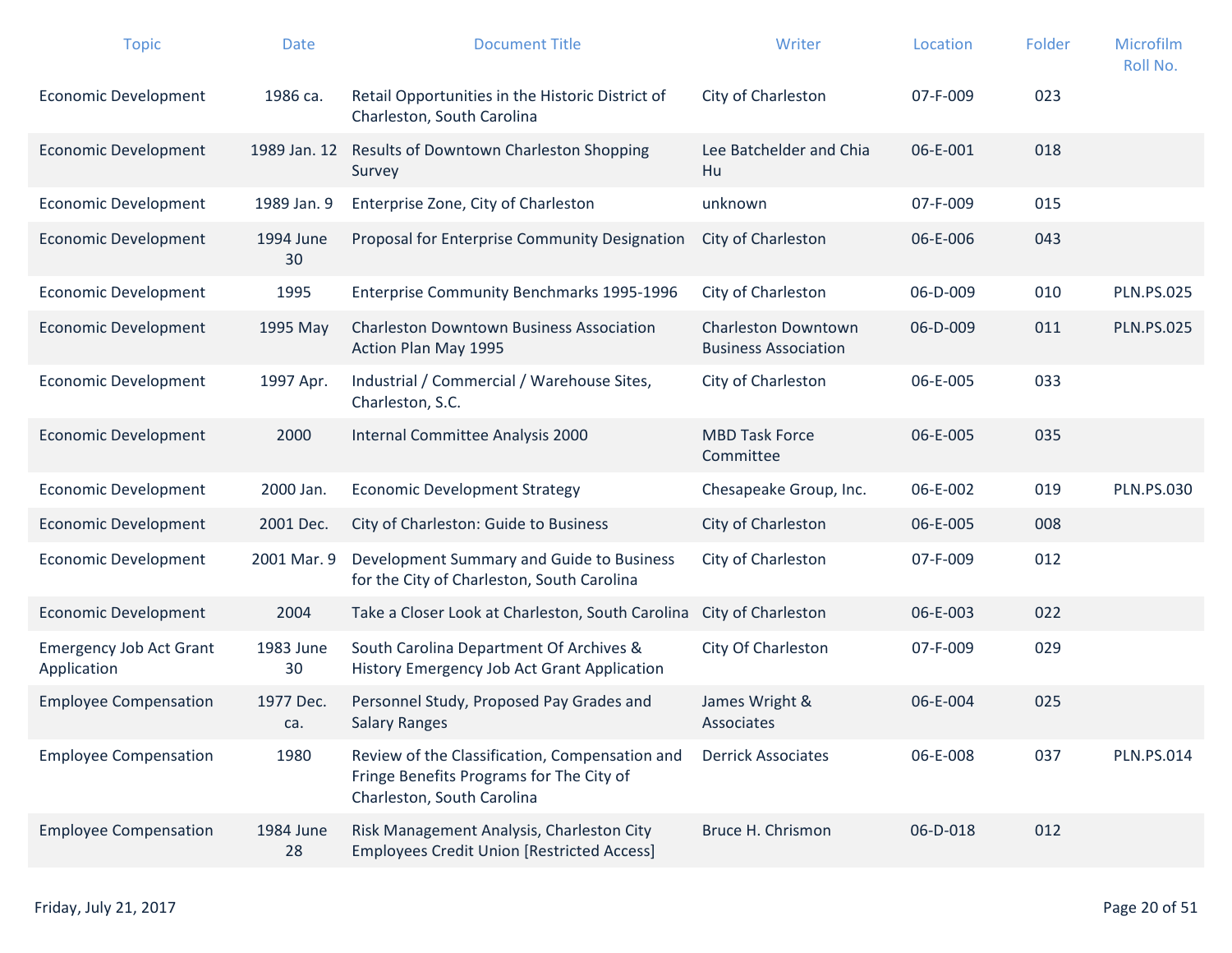| <b>Topic</b>                  | <b>Date</b>     | <b>Document Title</b>                                                                                                                                                                                             | Writer                                                          | Location | Folder | <b>Microfilm</b><br>Roll No. |
|-------------------------------|-----------------|-------------------------------------------------------------------------------------------------------------------------------------------------------------------------------------------------------------------|-----------------------------------------------------------------|----------|--------|------------------------------|
| <b>Employee Compensation</b>  | 1988 Nov.       | Review and Update of the Compensation<br>Program                                                                                                                                                                  | <b>Derrick Associates</b>                                       | 06-D-018 | 044    |                              |
| <b>Employee Compensation</b>  | 1993            | Comparability Study, City Councilmembers                                                                                                                                                                          | <b>Councilmember Salary</b><br><b>Study Committee</b>           | 06-D-018 | 008    |                              |
| <b>Employee Compensation</b>  | 1994 May        | Revision of the City of Charleston, SC<br>Classification and Compensation Plan, Executive<br>Summary [draft]                                                                                                      | City of Charleston                                              | 06-E-001 | 049    |                              |
| <b>Employee Compensation</b>  | 2005            | Pay Plan Matrix, City of Charleston                                                                                                                                                                               | City of Charleston                                              | 06-E-004 | 026    |                              |
| <b>Employee Training</b>      | 1978 July 5     | Training Needs Assessment, City of Charleston,<br>South Carolina                                                                                                                                                  | <b>Carswell Consultation</b><br>Service                         | 06-E-008 | 039    | <b>PLN.PS.014</b>            |
| <b>Environmental Concerns</b> | 1970 ca.        | Water Pollution Control Plant [brochure]                                                                                                                                                                          | unknown                                                         | 06-E-001 | 057    |                              |
| <b>Environmental Concerns</b> | 1979 Aug.<br>17 | Energy Conservation Program, City of<br>Charleston, A Report To Mayor Joseph P. Riley,<br>Jr.                                                                                                                     | William A. Lindstrom,<br>Ph.D.                                  | 06-E-007 | 013    | <b>PLN.PS.014</b>            |
| <b>Environmental Concerns</b> | 1991 Dec.<br>19 | Initial Site Assessments for Underground<br>Storage Tank (UST) Compliance Program                                                                                                                                 | Sirrine Environmental<br>Consultants                            | 06-D-018 | 026    |                              |
| <b>Environmental concerns</b> | 1991 Nov.<br>18 | Underground Storage Tank Closure Assessment,<br>Abandoned Underground Storage Tank, John<br><b>Street</b>                                                                                                         | Westinghouse<br>Environmental &<br><b>Geotechnical Services</b> | 06-E-008 | 042    | <b>PLN.PS.014</b>            |
| <b>Essex Farms</b>            | 1997 Aug.       | <b>Essex Farms Site Development Regulations</b>                                                                                                                                                                   | D. William Wallace                                              | 06-E-004 | 033    |                              |
| <b>Essex Farms</b>            | 2003 Apr. 16    | Essex Farms Village Center, Site Development<br>Regulations                                                                                                                                                       | D. William Wallace                                              | 06-E-006 | 010    |                              |
| <b>Factors Walk</b>           | 2002 Aug. 5     | Factors Walk, Planned Unit Development<br>Guidelines [revised]                                                                                                                                                    | Buist, Moore, Smythe &<br>McGee                                 | 06-E-001 | 020    |                              |
| <b>Farmers Markets</b>        | 1988 Apr.       | Guide to the Functions, Development and<br>Operation of Farmers Markets in Charleston<br>AND General Principles and Preliminary<br>Recommendations on the Place of a Farmers<br>Market Within the Festival Market | Syzanne H. Crowhurst<br>Lennard                                 | 06-F-015 | 009    | <b>PLN.PS.023</b>            |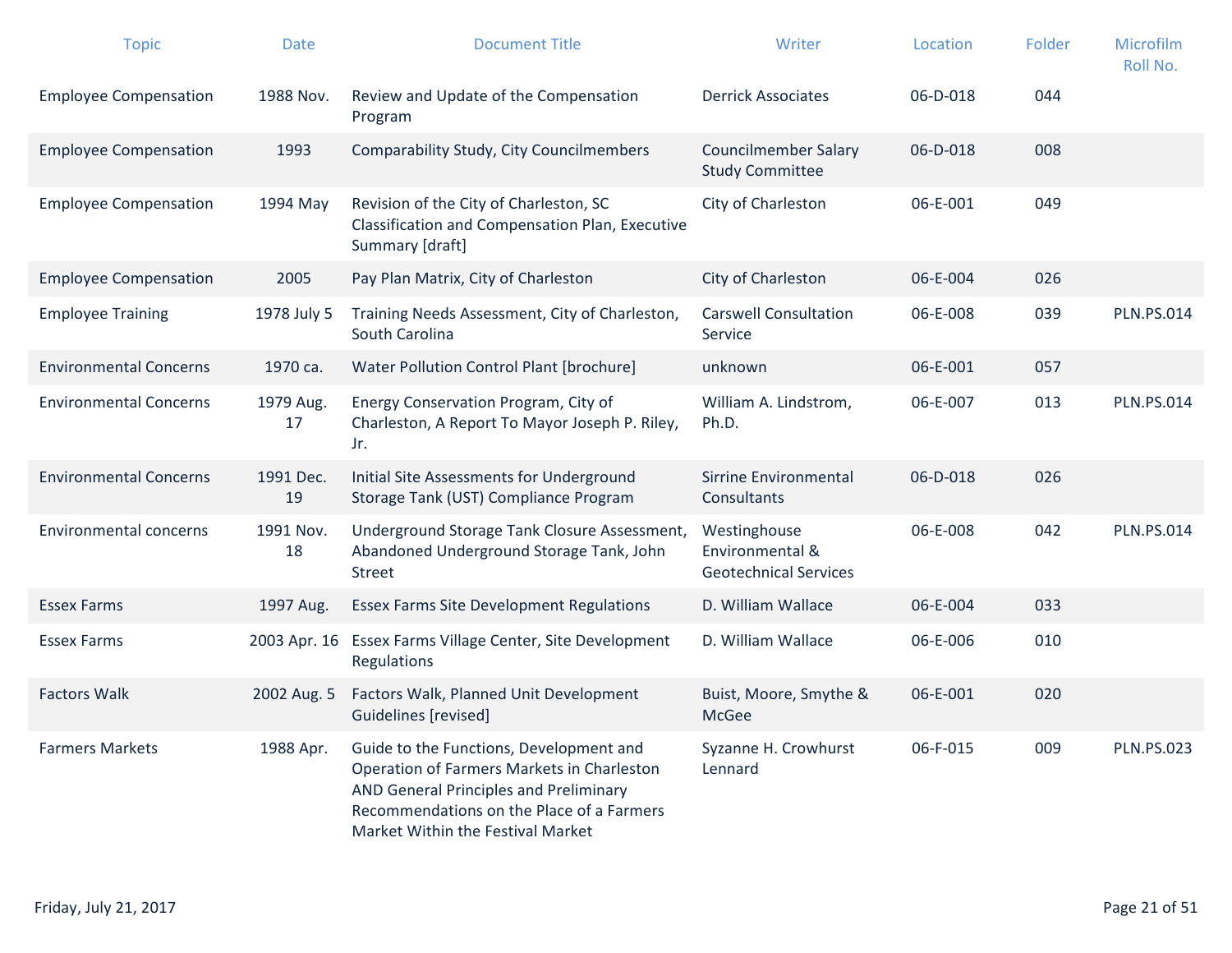| <b>Topic</b>                    | <b>Date</b>              | <b>Document Title</b>                                                                                                                                   | Writer                                                 | Location | Folder | Microfilm<br>Roll No. |
|---------------------------------|--------------------------|---------------------------------------------------------------------------------------------------------------------------------------------------------|--------------------------------------------------------|----------|--------|-----------------------|
| <b>Federal Courthouse Annex</b> | 1983 Dec.<br>12          | Public Hearing on Construction of Federal<br><b>Courthouse Annex</b>                                                                                    | US Advisory Council on<br><b>Historic Preservation</b> | 06-E-004 | 028    |                       |
| <b>Fire Department</b>          | 1939 July                | National Board of Fire Underwriters Committee<br>on Fire Prevention and Engineering Standards,<br>Report on the City of Charleston, SC                  | National Board of Fire<br><b>Underwriters</b>          | 06-E-005 | 040    |                       |
| <b>Fire Department</b>          | 1944 July 12             | National Board of Fire Underwriters Committee<br>on Fire Prevention and Engineering Standards,<br>Supplement to Report of July, 1939                    | National Board of Fire<br><b>Underwriters</b>          | 06-E-005 | 041    |                       |
| Fire Department                 | 1976 Sept.               | Fire Department Analysis Report                                                                                                                         | James Wright Associates,<br>Inc.                       | 06-E-005 | 028    |                       |
| <b>First Citizens Complex</b>   | 1980 Apr.                | First Citizens Complex, Urban Development<br><b>Action Grant (UDAG) Application</b>                                                                     | City of Charleston                                     | 06-F-015 | 010    |                       |
| <b>Fishing Industry</b>         | 1990 - 1992<br>ca.       | Market and Development Analysis, Commercial<br>Fishing Industry Uses, City of Charleston<br><b>Waterfront Projects</b>                                  | <b>ZHA</b>                                             | 06-E-002 | 032    | <b>PLN.PS.030</b>     |
| <b>Fishing Industry</b>         | 1992 June                | Master Development Plan, Redevelopment of<br>the Fishing Industry                                                                                       | Sasaki Associates, Inc.                                | 06-E-002 | 034    | <b>PLN.PS.030</b>     |
| Flood Insurance                 | 1983 Sept.<br>15         | Flood Insurance Study, Supplement: Wave<br><b>Height Analysis</b>                                                                                       | <b>Federal Emergency</b><br><b>Management Agency</b>   | 06-E-001 | 022    |                       |
| <b>Food-related Policy</b>      | 1984 Sept. -<br>1985 May | Report Of The Mayor's Study Committee: An<br>Examination of Food-Related Issues and Policy<br>Implications                                              | Mayor's Study Committee                                | 06-E-007 | 028    | <b>PLN.PS.014</b>     |
| Fort Pemberton                  | 2006 Dec. 6              | Planned Development Guidelines, Fort<br>Pemberton                                                                                                       | Seamon, Whiteside &<br>Assoc., Inc.                    | 06-D-018 | 036    |                       |
| <b>Fort Sumter</b>              | 1976 Aug.                | Environmental Assessment, Development<br>Concept Plan: Fort Sumter, Broad Street Site                                                                   | <b>National Park Service</b>                           | 07-F-013 | 016    |                       |
| <b>Fort Sumter</b>              | 1994 Dec.                | Charleston Harbor Site, Fort Sumter:<br>Amendment to the Environmental Assessment<br>for the Approved Master Plan Amendment<br>Development Concept Plan | <b>National Park Service</b>                           | 07-F-013 | 015    |                       |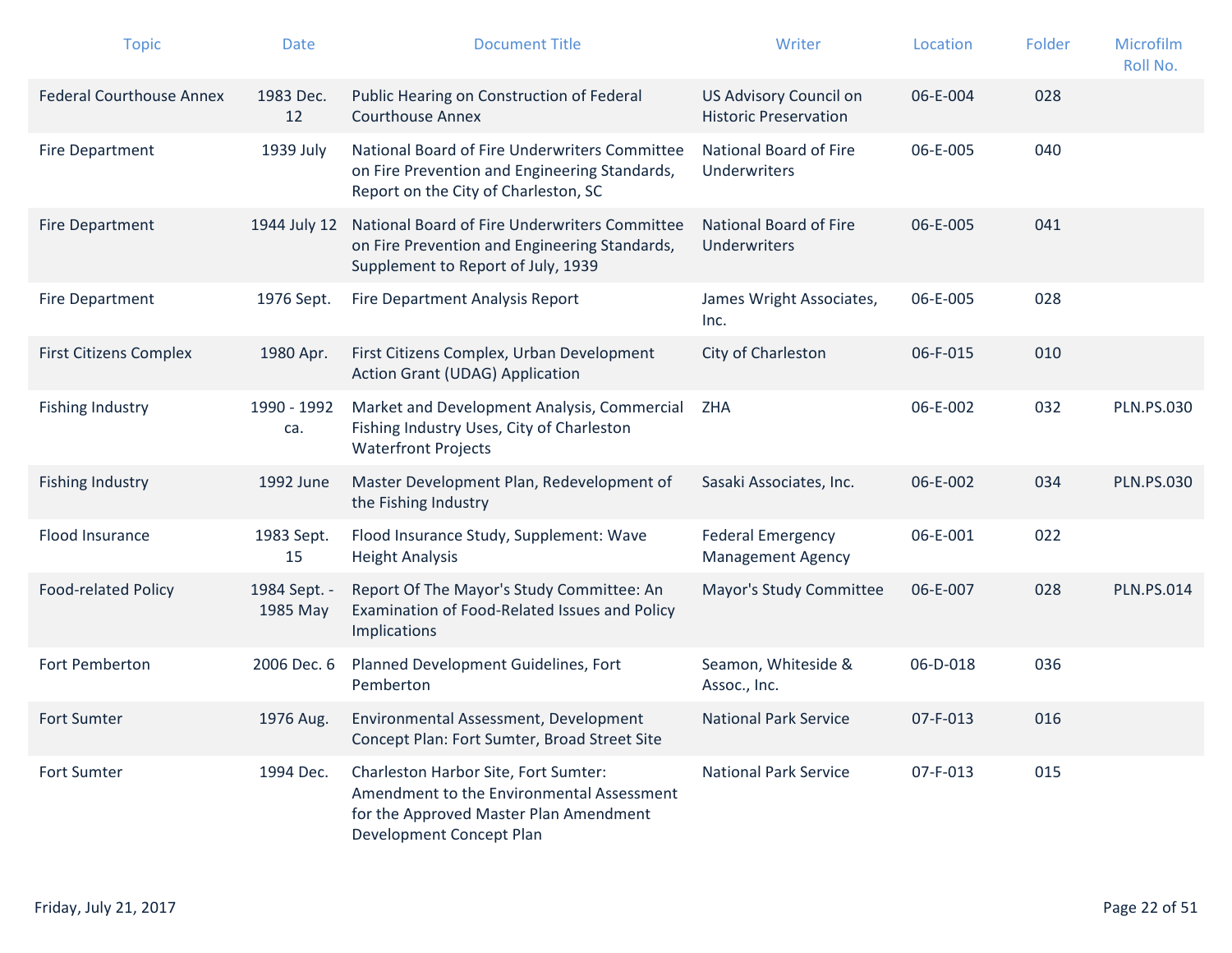| <b>Topic</b>                            | <b>Date</b>      | <b>Document Title</b>                                                                                        | Writer                                   | Location | Folder | Microfilm<br>Roll No. |
|-----------------------------------------|------------------|--------------------------------------------------------------------------------------------------------------|------------------------------------------|----------|--------|-----------------------|
| <b>Francis Marion Hotel</b>             | 1976 Oct. 14     | Economic Impact of the Proposed Francis<br>Marion Parking Facility, Memorandum                               | Barton-Aschman Assoc.                    | 06-E-005 | 024    |                       |
| <b>Francis Marion Hotel</b>             | 1976 Sept.<br>14 | Preliminary Feasibility Review of Proposed<br>Francis Marion Parking Garage, Draft<br>Memorandum             | Barton-Aschman Assoc.                    | 06-E-005 | 048    |                       |
| <b>Francis Marion Hotel</b>             | 1982 са.         | Preliminary Assessment of Redevelopment<br><b>Potential Francis Marion Hotel Site Downtown</b><br>Charleston | Godwin-Bohm-<br>NBBJ/Lucas & Stubbs      | 06-E-005 | 047    |                       |
| <b>Gaillard Municipal</b><br>Auditorium | 1976 June<br>14  | Gaillard Municipal Auditorium and Exhibit Hall<br><b>Expansion Feasibility Study</b>                         | Lucas & Stubbs Associates                | 06-C-014 | 020    | <b>PLN.PS.023</b>     |
| <b>Gaillard Municipal</b><br>Auditorium | 1985 Nov.<br>26  | Gaillard Auditorium State of Roof Assesment                                                                  | RTD Associates P.A.                      | 06-C-014 | 019    | <b>PLN.PS.023</b>     |
| <b>Gaillard Municipal</b><br>Auditorium | 1993 July 19     | Asbestos Survey Report Gaillard Municipal<br>Auditorium Charleston South Carolina                            | S&ME, Inc.                               | 06-E-007 | 003    |                       |
| <b>Garbage Collection</b>               | 1983 Dec.        | <b>Collection Routing Study</b>                                                                              | Post, Buckley, Schuh &<br>Jernigan, Inc. | 06-E-002 | 012    | <b>PLN.PS.015</b>     |
| <b>Garbage Collection</b>               | 2005 Oct.<br>ca. | <b>Environmental Services Route Update</b>                                                                   | City of Charleston                       | 06-E-006 | 009    |                       |
| <b>Garden Theatre</b>                   | 1979 May 4       | Garden Theater Renovation, Submission for<br>South Carolina Cities Public Improvement Award                  | unknown                                  | 06-D-018 | 020    |                       |
| <b>Garden Theatre</b>                   | 1987 March<br>20 | Fire Curtain and Fire Door Rigging System,<br><b>Garden Theatre</b>                                          | Pook, Diemont & Ohl, Inc.                | 06-E-008 | 019    |                       |
| Garden Theatre, Hurricane<br>Hugo       | 1990 Jan. 31     | Hurricane Damage Assessment, Garden Theater                                                                  | Rosenblum & Associates,<br>Inc.          | 06-D-018 | 023    |                       |
| Gentrification                          |                  | 2001 July Gentrification Task Force, Report to City Council City of Charleston                               |                                          | 06-D-018 | 021    |                       |
| George Street (no. 14)                  | 1991 June        | Level I Environmental Evaluation, 14 George<br>Street, Lot 1                                                 | Coastal Science &<br>Engineering, INC.   | 06-E-008 | 029    | <b>PLN.PS.014</b>     |
| GIS system                              | 1992 Nov. 9      | <b>GIS Development Study</b>                                                                                 | Plangraphics, Inc.                       | 06-C-014 | 021    | <b>PLN.PS.015</b>     |
| Glenn McConnell                         | 1999 Mar.        | Glenn McConnell Parkway Workshop                                                                             | unknown                                  | 06-D-003 | 021    | <b>PLN.PS.006</b>     |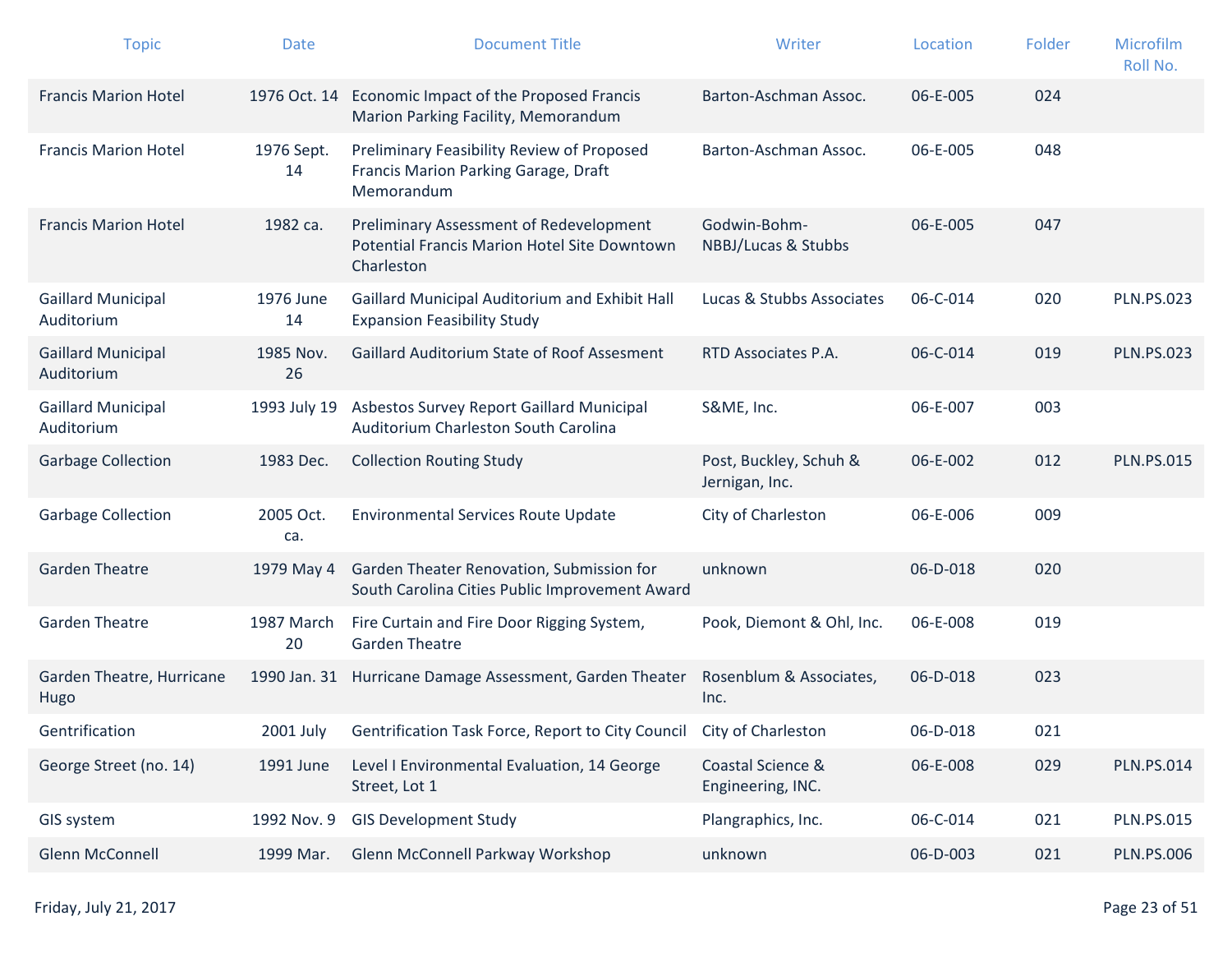| <b>Topic</b>                                                   | <b>Date</b>     | <b>Document Title</b>                                                                                               | Writer                                           | Location       | Folder | Microfilm<br>Roll No. |
|----------------------------------------------------------------|-----------------|---------------------------------------------------------------------------------------------------------------------|--------------------------------------------------|----------------|--------|-----------------------|
| <b>Government Agencies</b>                                     | unknown         | Hunnicutt & Associates, Inc: Qualifications<br>Materials                                                            | Hunnicut & Associates                            | $07 - F - 013$ | 018    |                       |
| Government Structure and<br>Organization                       | 1948 July 6     | Report on the General Organization Structure of<br>the City                                                         | Griffenhagen &<br>Associates                     | $01 - A - 009$ | 003    |                       |
| Government Structure and<br>Organization                       | 1970 May        | Proposed Charter for Consolidated Government<br>for Charleston County, South Carolina [draft]                       | <b>Charleston County</b>                         | 06-D-002       | 015    |                       |
| Government Structure and<br>Organization                       | 1974 Oct. 1     | Home Rule Charter for Charleston County,<br>South Carolina and Revisions                                            | <b>Charleston County</b>                         | 06-D-003       | 022    | <b>PLN.PS.016</b>     |
| Government Structure and<br>Organization                       | 1976 Dec.       | Comprehensive Management Analysis and<br>Recommended City Management Program,<br>Volume I: General Analysis         | James Wright Assoc., Inc.                        | 06-F-015       | 004    | <b>PLN.PS.016</b>     |
| Government Structure and<br>Organization                       | 1976 Oct.       | Role of City Council and Summary of<br>Departmental Functions in the New Municipal<br><b>Organization Structure</b> | James Wright Assoc., Inc.                        | 06-F-015       | 022    | <b>PLN.PS.016</b>     |
| Government Structure and<br>Organization                       | 1976 Sept.      | <b>Executive Summary, Comprehensive</b><br>Management Analysis, City of Charleston, S.C.                            | James Wright Associates,<br>Inc.                 | 06-E-008       | 018    | <b>PLN.PS.014</b>     |
| Government Structure and<br>Organization                       | 1983 Jan.       | Information Survey, 1982                                                                                            | City of Charleston                               | 06-D-018       | 025    |                       |
| Governor's Cay                                                 | 2006 May<br>25  | Planned Unit Development Guidelines for<br>Governor's Cay (amended)                                                 | Empire Engineering, Inc.                         | 06-E-005       | 044    |                       |
| Grace, W. R. & Company                                         | 1995 May        | Remedial Investigation Report, W.R. Grace &<br>Co. Agricultural Chemical Facility, Program B                        | <b>Smith Environmental</b><br>Technologies Corp. | 06-E-006       | 046    |                       |
| Grants                                                         | 1977 Dec. 2     | Indirect Cost Allocation Plan, Year Ending<br>December 31, 1977                                                     | City of Charleston                               | 06-E-001       | 031    |                       |
| Grants                                                         | 1979 June<br>22 | <b>Grants Management Systems and Procedures</b>                                                                     | Touche Ross & Co.                                | 06-E-001       | 026    |                       |
| Gymnasium, Arthur W.<br><b>Christopher Community</b><br>Center | 1973 May 2      | Gymnasium and Administration Building,<br>Fishburne St. and Hagood Ave.                                             | Soil Consultants, Inc.                           | 06-E-005       | 032    |                       |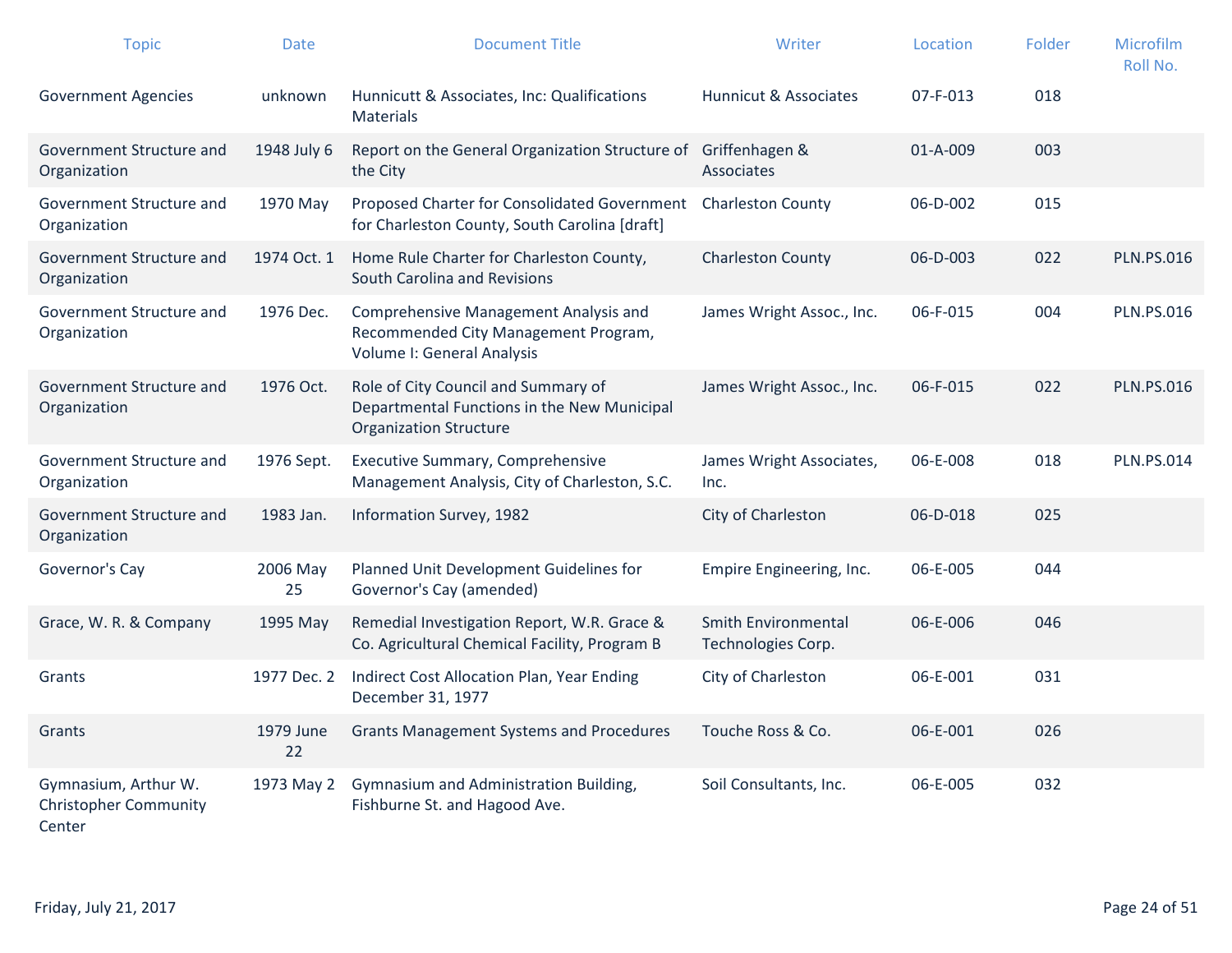| <b>Topic</b>                | <b>Date</b>         | <b>Document Title</b>                                                                                                                   | Writer                                                                      | Location | Folder | Microfilm<br>Roll No. |
|-----------------------------|---------------------|-----------------------------------------------------------------------------------------------------------------------------------------|-----------------------------------------------------------------------------|----------|--------|-----------------------|
| <b>Hampton Park</b>         | 1975 Mar.           | Review: Hampton Park Zoo, An Evaluation Study John M. Mehrtens                                                                          |                                                                             | 06-E-005 | 055    |                       |
| <b>Hampton Park</b>         | 1980 Mar.           | Hampton Park Urban Park and Recreation<br>Recovery Program (UPARR), Preapplication                                                      | City of Charleston                                                          | 06-F-015 | 011    |                       |
| <b>Hampton Park</b>         | 1981 Apr.<br>29 са. | Hampton Park: Community Workshop Session I,<br>Interim Report                                                                           | <b>ERLA Associates</b>                                                      | 06-E-006 | 015    |                       |
| <b>Hampton Park</b>         | 1981 Aug.<br>20     | Evaluation of Hampton Park Concept Plan                                                                                                 | Douglas C. Allen, ERLA<br>Associates                                        | 06-E-005 | 026    |                       |
| <b>Hampton Park</b>         | 1982 July 26        | Report on Geotechnical Exploration<br>Redevelopment of Lagoon at Hampton Park<br>Charleston, South Carolina                             | Law Engineering Testing<br>Company                                          | 06-C-014 | 034    | <b>PLN.PS.023</b>     |
| <b>Hampton Park Terrace</b> | 1949 Sept.<br>27    | Report on Dedication of Streets and on Drains in<br><b>Hampton Park Terrace</b>                                                         | City of Charleston                                                          | 06-E-005 | 058    |                       |
| <b>Hazard Mitigation</b>    | 1999                | Charleston Regional Hazard Mitigation Plan                                                                                              | <b>Charleston Regional</b><br><b>Hazard Mitigation</b><br>Program Committee | 06-E-005 | 013    |                       |
| <b>Hazard Mitigation</b>    | 2001 Oct. 1         | Charleston Regional Hazard Mitigation Plan<br>Annual Review, City of Charleston, South<br>Carolina                                      | City of Charleston                                                          | 06-E-006 | 006    |                       |
| <b>Hazard Mitigation</b>    | 2002 Oct. 1         | Charleston Regional Hazard Mitigation Plan<br>Annual Review, City of Charleston, South<br>Carolina                                      | City of Charleston                                                          | 06-E-001 | 005    |                       |
| <b>Hazard Mitigation</b>    | 2004 Jan. 23        | Charleston Regional Hazard Mitigation Plan                                                                                              | <b>Charleston Regional</b><br><b>Hazard Mitigation Project</b><br>Committee | 06-D-003 | 006    | <b>PLN.PS.016</b>     |
| Heriot Street (no. 2118)    |                     | 2000 July 17 Field Sampling Plan for 2118 Heriot St. (Former<br>Carrigg's Seafood), Brownfield Assessment<br><b>Demonstration Pilot</b> | <b>Concurrent Technologies</b><br>Corp.                                     | 06-E-006 | 011    |                       |
| <b>Heritage Oaks</b>        | 2006 Oct. 24        | Development Plan & Statement of Intent for<br>Heritage Oaks Planned Development District                                                | unknown                                                                     | 06-E-005 | 017    |                       |
| Highway 61                  | 1985-1986           | NewsPaper Articles Highway 61                                                                                                           | unknown                                                                     | 07-F-009 | 022    |                       |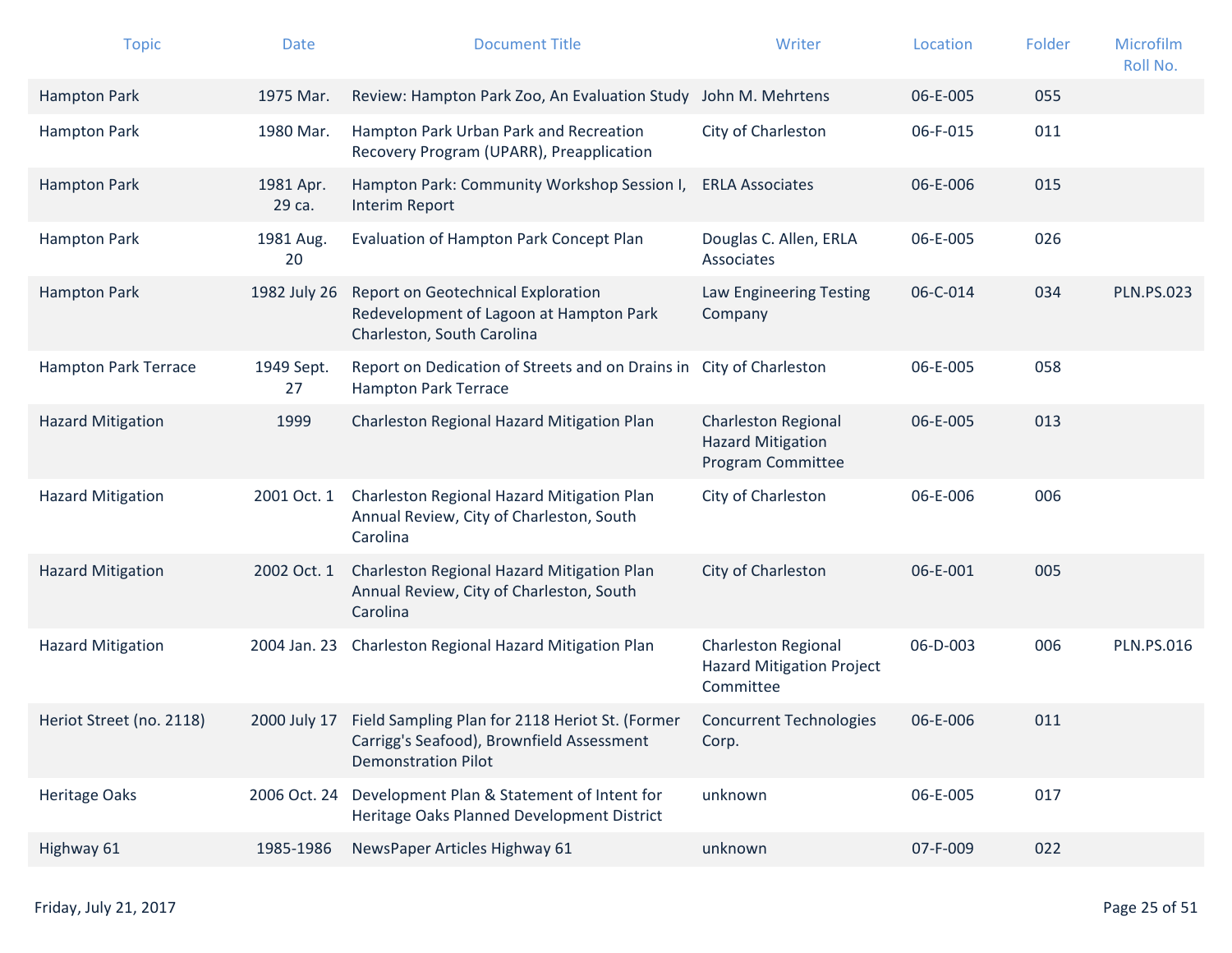| <b>Topic</b>                 | <b>Date</b>      | <b>Document Title</b>                                                                                                          | Writer                              | Location | Folder | Microfilm<br>Roll No. |
|------------------------------|------------------|--------------------------------------------------------------------------------------------------------------------------------|-------------------------------------|----------|--------|-----------------------|
| Highway 61                   | 1986 Aug.<br>19  | 61 Corridor Growth Management Plan                                                                                             | Highway 61 Steering<br>Committee    | 06-E-002 | 014    | <b>PLN.PS.026</b>     |
| Highway 61                   | 1986 ca.         | Highway 61 Implementation Outline [draft]                                                                                      | unknown                             | 07-F-009 | 017    |                       |
| Highway 61, Hipp tract       | 1992 Nov. 2      | Development Guidelines for C.R. Hipp, Sr. Tract                                                                                | Seamon, Whiteside &<br>Assoc., Inc. | 06-D-003 | 017    | <b>PLN.PS.015</b>     |
| <b>Historic Preservation</b> | 1977 Feb.<br>22  | Federal Tax Aspects of Rehabilitation of Historic<br><b>Structures in Charleston</b>                                           | Michael Mulroney, et al             | 06-D-018 | 019    |                       |
| Historic preservation        | 1987 Dec.        | <b>Public Monument Conservation Project Survey</b><br>Forms                                                                    | City of Charleston                  | 06-D-018 | 037    |                       |
| <b>Historic Preservation</b> | 2008 Jan.        | Vision, Community, Heritage: A Preservation<br>Plan for Charleston, South Carolina                                             | Page & Turnbull                     | 06-D-003 | 026    | <b>PLN.PS.038</b>     |
| <b>Homelessness</b>          | 1991 са.         | The Mayor's Council on Homelessness SRO<br>Subcommittee Report                                                                 | unknown                             | 06-E-006 | 032    |                       |
| Hotels                       | 1980s ca.        | Historical Development of Accommodations in<br>the City of Charleston That Have Been<br>Demolished or Converted to Another Use | unknown                             | 06-E-001 | 028    |                       |
| Housing                      | 1977             | <b>Existing Land Use and Housing</b>                                                                                           | City of Charleston                  | 06-D-002 | 011    |                       |
| Housing                      | 1978 Oct. 24     | Land Use and Housing Plan 1978 (Final Grant<br>Report)                                                                         | City of Charleston                  | 06-E-007 | 016    | <b>PLN.PS.025</b>     |
| Housing                      | 1981 Apr.        | River House Apartments UDAG Application                                                                                        | City of Charleston                  | 07-F-013 | 026    |                       |
| Housing                      | 1982 ca.         | Housing Assistance Plan, October 1, 1982 -<br>September 30, 1985                                                               | City of Charleston                  | 06-E-002 | 023    | <b>PLN.PS.006</b>     |
| Housing                      | 1983             | Developer's Package                                                                                                            | City of Charleston                  | 06-F-015 | 005    |                       |
| Housing                      | 1984 Aug.<br>13  | City of Charleston Housing Development Grant<br><b>Application: Rivermarsh Apartments</b>                                      | City of Charleston                  | 07-F-013 | 010    |                       |
| Housing                      | 1985 Feb.        | Multi-Family Housing Density Study - Peninsula                                                                                 | unknown                             | 06-E-001 | 038    |                       |
| Housing                      | 1985 Feb.<br>ca. | <b>Multi-Family Survey</b>                                                                                                     | unknown                             | 06-D-002 | 012    |                       |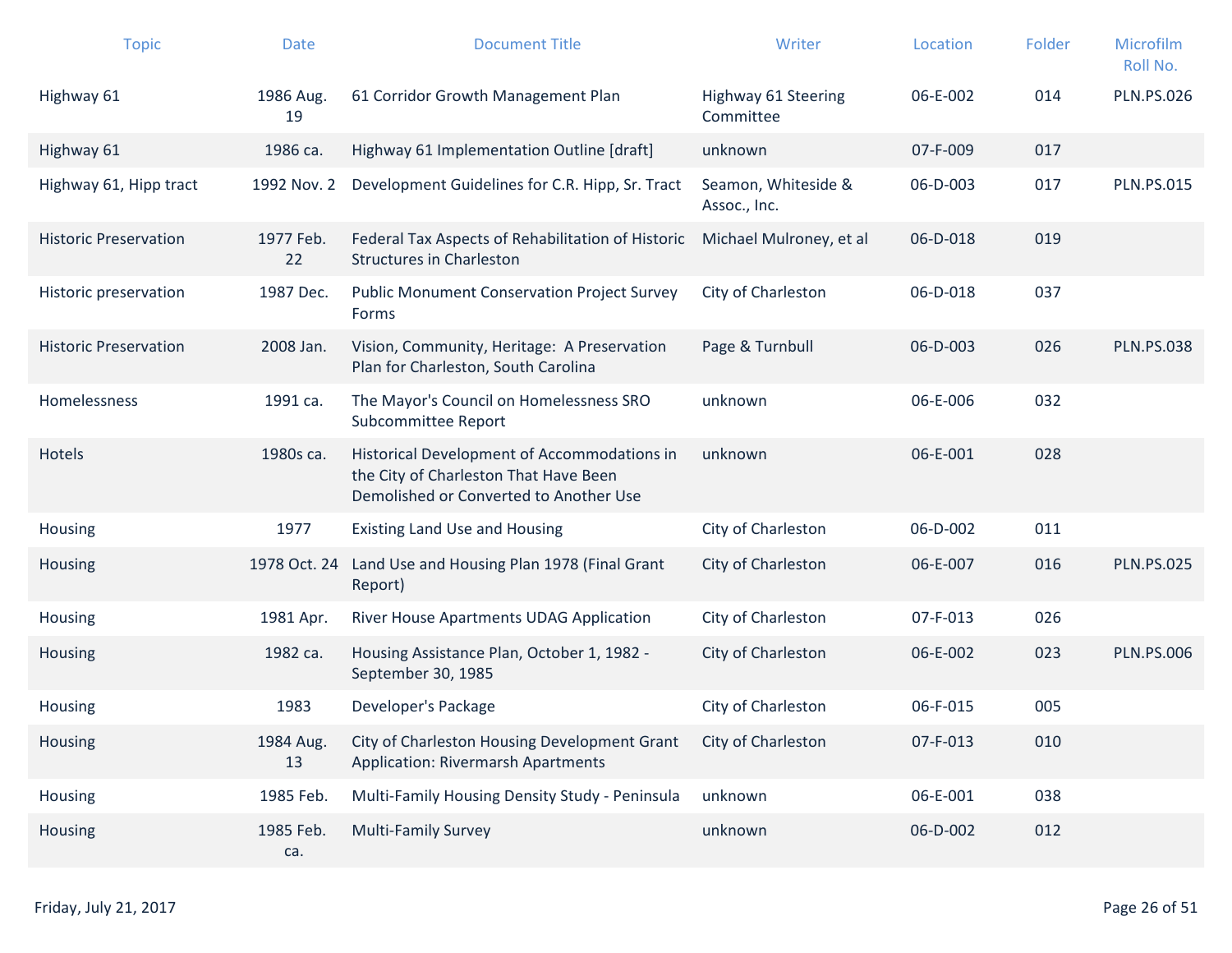|         | <b>Topic</b> | <b>Date</b>     | <b>Document Title</b>                                                                                                                                        | Writer                            | Location | Folder | Microfilm<br>Roll No. |
|---------|--------------|-----------------|--------------------------------------------------------------------------------------------------------------------------------------------------------------|-----------------------------------|----------|--------|-----------------------|
| Housing |              | 1986 Dec.       | Housing Program(s) Review                                                                                                                                    | <b>Plantec Corporation</b>        | 06-E-008 | 025    | <b>PLN.PS.014</b>     |
| Housing |              |                 | 1987 Apr. 29 Thirteenth Year: Community Development<br><b>Block Grant Entitlement Objectives</b>                                                             | City of Charleston                | 07-F-013 | 028    |                       |
| Housing |              | 1988 ca.        | Three-Year Housing and Community<br>Development Plan (Rosemont, East Side, West<br>Side)                                                                     | City of Charleston                | 06-D-002 | 007    |                       |
| Housing |              | 1988 ca.        | Housing Assistance Plan October 1, 1988 Thru<br>September 30, 1991                                                                                           | City of Charleston                | 06-D-009 | 016    | <b>PLN.PS.025</b>     |
| Housing |              | 1988 Feb.       | Housing Density Study, City of Charleston<br>Peninsula                                                                                                       | City of Charleston                | 06-E-001 | 029    |                       |
| Housing |              | 1991            | <b>Comprehensive Housing Affordability Strategy</b>                                                                                                          | City of Charleston                | 06-D-009 | 009    | <b>PLN.PS.025</b>     |
| Housing |              | 1992 Mar.<br>24 | First Year Funding: Home Program                                                                                                                             | City of Charleston                | 07-F-013 | 017    |                       |
| Housing |              | 1993 Dec.<br>20 | 1994 Comprehensive Housing Affordability<br><b>Strategy (CHAS)</b>                                                                                           | City of Charleston                | 06-D-009 | 012    | <b>PLN.PS.025</b>     |
| Housing |              | 1994 Oct. 25    | Report on Housing and Code Enforcement<br>Activityfeasibility                                                                                                | City of Charleston                | 06-E-001 | 047    |                       |
| Housing |              | 1995            | Developer's Package                                                                                                                                          | City of Charleston                | 06-F-015 | 006    |                       |
| Housing |              | 1995 ca.        | <b>Comprehensive Housing Affordability Strategy</b><br>(CHAS), Annual Performance Report, October 1,<br>1993 - May 31, 1995                                  | City of Charleston                | 06-E-003 | 002    |                       |
| Housing |              | 1995 May<br>25  | Housing Production Report: Units Proposed,<br>Committed, Underway and Completed Since<br>January 1992                                                        | City of Charleston                | 06-E-008 | 024    | <b>PLN.PS.014</b>     |
| Housing |              | 1996 Apr. 10    | Drawings and Project Manual for<br>Comprehensive Improvements of Project SC-15<br>(#5 and #7 Marion Street) and SC-16 (#49<br>Cannon Street), Addendum No. 1 | Bradfield Richard &<br>Associates | 06-E-006 | 008    |                       |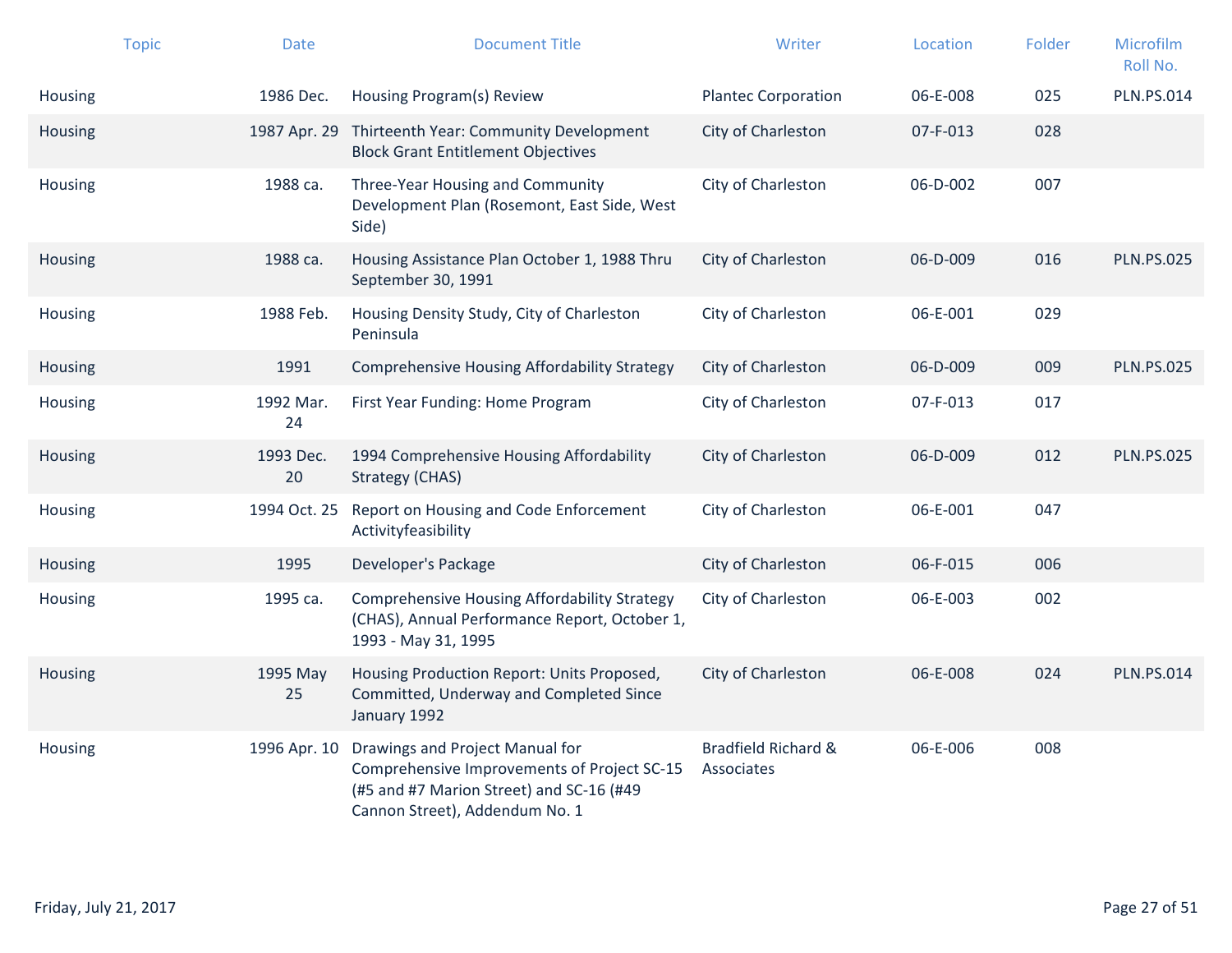|         | <b>Topic</b> | <b>Date</b>     | <b>Document Title</b>                                                                                                                                                      | Writer                                                 | Location | Folder | Microfilm<br>Roll No. |
|---------|--------------|-----------------|----------------------------------------------------------------------------------------------------------------------------------------------------------------------------|--------------------------------------------------------|----------|--------|-----------------------|
| Housing |              | 1996 ca.        | Annual Action Plan, Community Revitalization<br>Strategy, June 1, 1996-May 31, 1997                                                                                        | City of Charleston                                     | 06-E-004 | 001    |                       |
| Housing |              | 1996 са.        | <b>Comprehensive Housing Affordability Strategy</b><br>(CHAS), Annual Performance Report, June 1,<br>1995 - May 31, 1996                                                   | City of Charleston                                     | 06-E-004 | 006    |                       |
| Housing |              | 1996 June<br>18 | Code Enforcement: A Report on the Process and<br>Progress                                                                                                                  | Interdepartmental Code<br><b>Enforcement Committee</b> | 06-E-004 | 009    |                       |
| Housing |              | 1996 May 1      | Project Manual and Drawings for<br>Comprehensive Improvements of Projects SC 16- Associates<br>15 Scattered Housing (139-147 Line Street and<br>213-219 St. Philip Street) | <b>Bradfield Richards &amp;</b>                        | 06-E-006 | 042    |                       |
| Housing |              | 1997 Aug.<br>31 | Consolidated Annual Performance and<br>Evaluation Report, June 1, 1996 - May 31, 1997                                                                                      | City of Charleston                                     | 06-E-003 | 004    |                       |
| Housing |              | 1997 ca.        | 1998 Best Practices Symposium Nomination                                                                                                                                   | City of Charleston                                     | 06-E-006 | 002    |                       |
| Housing |              | 1998 May        | Consolidated Annual Performance and<br>Evaluation Report, June 1, 1997 - May 31, 1998                                                                                      | City of Charleston                                     | 06-E-003 | 005    |                       |
| Housing |              | 1999 June 7     | Department of Housing and Community<br>Development Annual Action Plan, June 1, 1999 -<br>May 31, 2000                                                                      | City of Charleston                                     | 06-C-014 | 016    | <b>PLN.PS.006</b>     |
| Housing |              | 2000 ca.        | Transition Implementation Plan, HUD's Lead<br><b>Safe Housing Regulations</b>                                                                                              | City of Charleston                                     | 06-E-001 | 055    |                       |
| Housing |              | 2000 Dec.<br>14 | Charleston Homeownership Initiative<br>Redevelopment Plan                                                                                                                  | ICF Consulting and Urban<br><b>Ventures</b>            | 06-E-005 | 010    |                       |
| Housing |              | 2000 June<br>15 | Charleston Homeownership Initiative<br>Implementation Plan [revised]                                                                                                       | <b>ICF Consulting</b>                                  | 06-E-005 | 009    |                       |
| Housing |              | 2000 May        | Consolidated Plan, 2000-2005                                                                                                                                               | City of Charleston                                     | 06-E-004 | 010    |                       |
| Housing |              | 2003 Dec.<br>18 | Analysis of Impediments to Fair Housing, County J-Quad & Associates<br>of Charleston                                                                                       |                                                        | 06-E-003 | 001    |                       |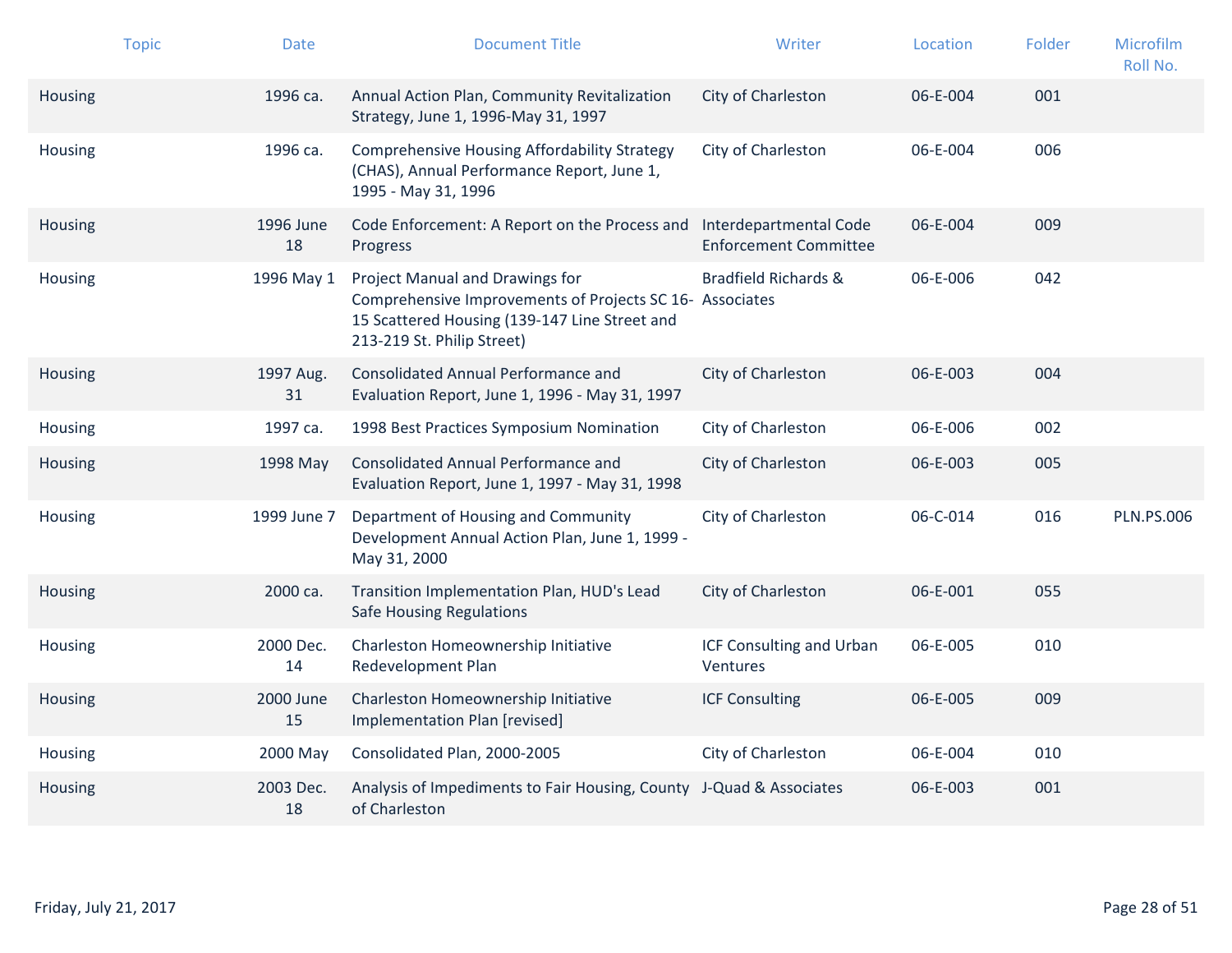| <b>Topic</b>                      | <b>Date</b>      | <b>Document Title</b>                                                                                                                      | Writer                                                                      | Location | Folder | Microfilm<br>Roll No. |
|-----------------------------------|------------------|--------------------------------------------------------------------------------------------------------------------------------------------|-----------------------------------------------------------------------------|----------|--------|-----------------------|
| <b>Housing</b>                    | 2005             | Consolidated Annual Performance and<br>Evaluation Report, 2004-2005. "Changing Lives<br>and Neighborhoods"                                 | City of Charleston                                                          | 06-E-003 | 003    |                       |
| Housing                           | 2005 Apr.        | Consolidated Plan, 2005-2010                                                                                                               | Training & Development<br>Assoc., Inc.                                      | 06-E-004 | 007    |                       |
| <b>Housing</b>                    | 2014 April<br>13 | Report of Asbestos Survey: Joseph Floyd Manor                                                                                              | <b>Volkmar Consulting</b><br>Services, LLC                                  | 06-D-002 | 019    |                       |
| <b>Housing Authority</b>          | 1991 ca.         | Brief History of the Housing Authority of the<br>City of Charleston                                                                        | unknown                                                                     | 06-D-018 | 003    |                       |
| Housing, Demographics             | 1982 Sept.       | 1980 Population and Housing Counts                                                                                                         | City of Charleston                                                          | 06-D-018 | 024    |                       |
| Housing, Elderly                  | 1988 Feb.        | <b>Elderly Housing Development</b>                                                                                                         | City of Charleston                                                          | 06-E-008 | 017    | <b>PLN.PS.014</b>     |
| <b>Hunley Museum</b>              | 2001 Aug.        | Alternative Location Evaluation for the<br>Confederate Submarine H.L. Hunley Museum                                                        | ConsultEcon, Inc.                                                           | 06-D-018 | 001    |                       |
| Interstate 526                    | 1981 Mar.<br>10  | Land Use and Housing Plan: Mark Clark<br>Expressway Study Area                                                                             | City of Charleston                                                          | 06-E-006 | 030    |                       |
| James Island                      |                  | 1978 Oct. 24 Land Use and Housing Plan: Planning Unit 10,<br>James Island, South Windemere                                                 | City of Charleston                                                          | 06-E-006 | 028    |                       |
| James Island                      | 1987<br>Summer   | James Island Land Use Policy Recommendations                                                                                               | James Island Study<br>Committee                                             | 06-D-009 | 019    | <b>PLN.PS.025</b>     |
| James Island and John's<br>Island | 1989<br>Summer   | James Island and Johns Island Historical Survey                                                                                            | <b>Preservation Consultants</b>                                             | 06-E-008 | 026    |                       |
| James Island County Park          | 1985 Dec.<br>31  | Park Location And Feasibility Study Master Plan<br>Development For James Island County Park<br>Charleston, South Carolina                  | Jerry Regenbgen<br>Associates Lanscape<br>Architecture and Land<br>Planning | 06-E-002 | 035    | <b>PLN.PS.025</b>     |
| James Island Expressway           | 1974 Aug.        | Impact of the James Island Expressway Upon<br>the Historic Properties and Character of the<br>Peninsular Portion of the City of Charleston | City Planning and<br><b>Architectural Associates</b>                        | 06-D-009 | 018    | <b>PLN.PS.025</b>     |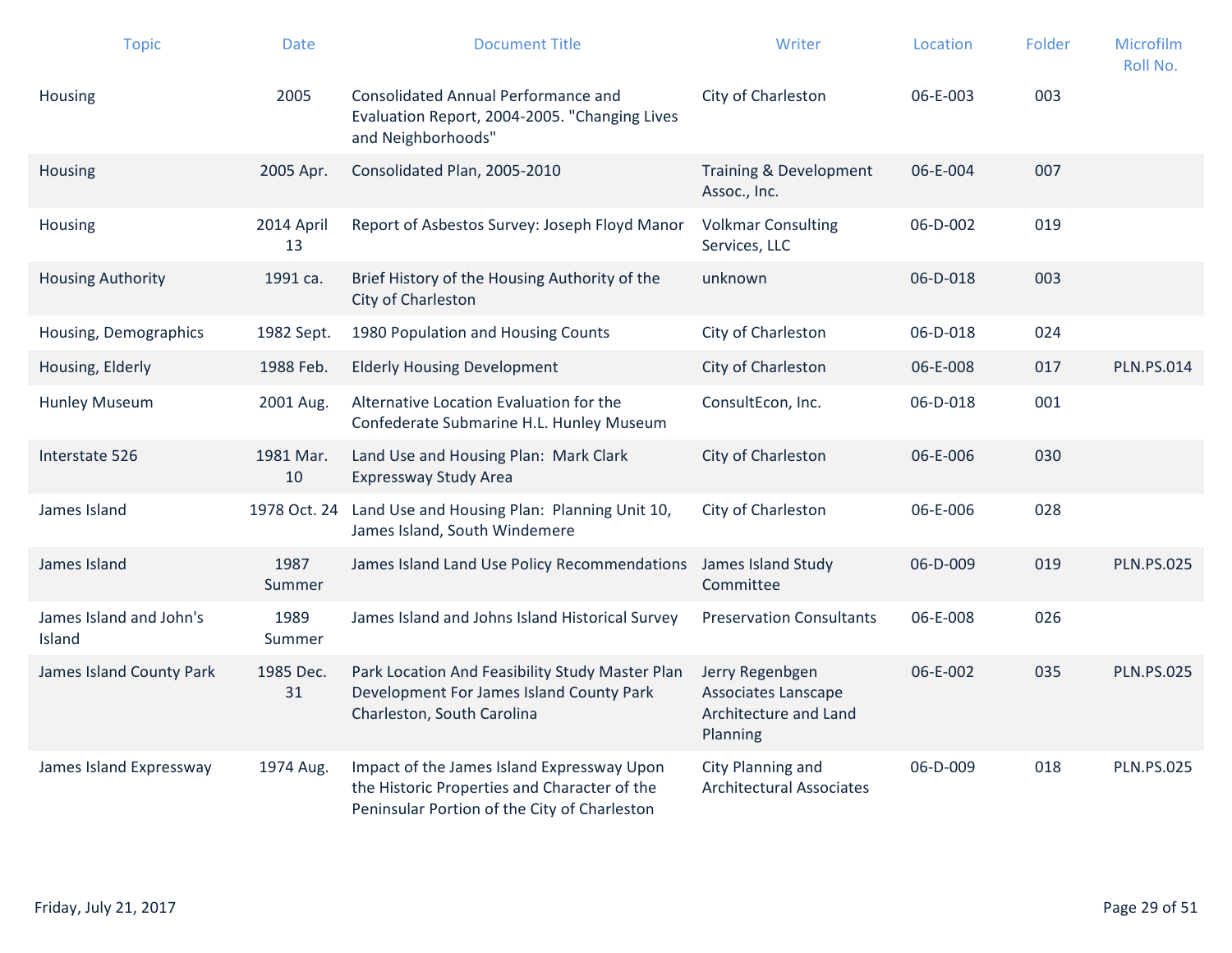| <b>Topic</b>                             | <b>Date</b>     | <b>Document Title</b>                                                                                                                                | Writer                                                      | Location | Folder | Microfilm<br>Roll No. |
|------------------------------------------|-----------------|------------------------------------------------------------------------------------------------------------------------------------------------------|-------------------------------------------------------------|----------|--------|-----------------------|
| <b>James Island Recreation</b><br>Center | 1991 Feb. 9     | James Island Recreation Complex, Urban Park<br>and Recreation Recovery Program<br><b>Rehabilitation Grant</b>                                        | City of Charleston                                          | 07-F-013 | 020    |                       |
| Jenkins Orphanage                        | 1954 Jan.       | Jenkins Orphanage Study                                                                                                                              | <b>Charleston County</b><br>Department of Public<br>Welfare | 06-E-005 | 036    |                       |
| Job training                             | 1989            | Charleston Craft Project, Grant Application                                                                                                          | unknown                                                     | 07-F-009 | 005    |                       |
| Joe Riley Stadium                        | 1993 Apr.       | Draft Phase II Environmental Site Assessment<br>for Proposed City Stadium Site Fishburne Street<br>and Lockwood Boulevard                            | <b>Rust Environment</b><br>&Infrastructure                  | 06-E-001 | 019    |                       |
| Joe Riley Stadium                        | 1993 Aug.       | Final Phase II Environmental Site Assessment for<br>Proposed City Stadium Site, Fishburne Street<br>and Lockwood Boulevard                           | <b>Rust Environment &amp;</b><br>Infrastructure             | 06-E-006 | 013    |                       |
| Joe Riley Stadium                        | 1993 May 3      | Foundation Exploration Engineering Studies and<br>Analyses for Proposed City of Charleston<br>Stadium Complex Fishburne Street and<br>Lockwood Drive | James E. Duffy                                              | 06-E-001 | 024    |                       |
| Joe Riley Stadium                        | 1994 Nov.       | Hydrogeologic Assessment for the City of<br><b>Charleston New Baseball Stadium</b>                                                                   | Rust Environment &<br>Infrastructure                        | 06-E-004 | 020    |                       |
| John's Island                            | 1988 Nov.<br>10 | John's Island Plan 1988                                                                                                                              | John's Island Steering<br>Committee                         | 06-D-009 | 020    | <b>PLN.PS.025</b>     |
| John's Island                            |                 | 1989 Jan. 25 John's Island Plan                                                                                                                      | John's Island Steering<br>Committee                         | 06-C-014 | 026    | <b>PLN.PS.015</b>     |
| John's Island                            | 1995 Dec. 5     | John's Island Plan, 1995 Land Use Plan                                                                                                               | John's Island Steering<br>Committee                         | 06-E-002 | 026    | <b>PLN.PS.025</b>     |
| John's Island                            | 2003 Jan.       | Development Guidelines For The Cottages At<br>Johns Island Planned Unit Development (with<br>2006 ammendment)                                        | Forsberg Engineering &<br>Surveying, Inc.                   | 06-D-003 | 016    | <b>PLN.PS.015</b>     |
| John's Island                            | 2007 June<br>11 | Planned Development Guidelines: LDL<br>Properties, LLC Expansion (Safe Storage)                                                                      | Seamon, Whiteside                                           | 06-E-006 | 039    |                       |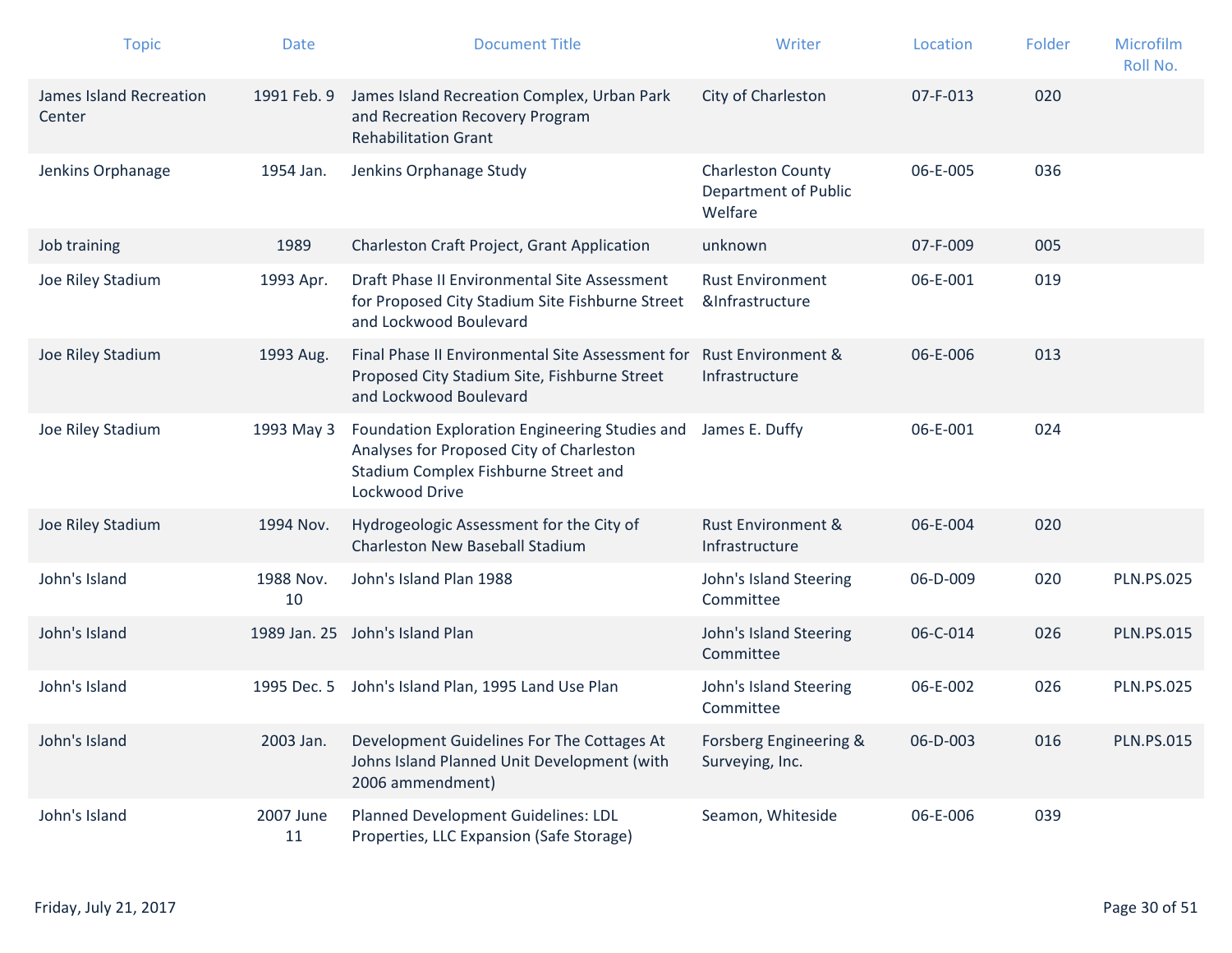| <b>Topic</b>                                     | <b>Date</b>        | <b>Document Title</b>                                                                                                       | Writer                                                                | Location | Folder | Microfilm<br>Roll No. |
|--------------------------------------------------|--------------------|-----------------------------------------------------------------------------------------------------------------------------|-----------------------------------------------------------------------|----------|--------|-----------------------|
| John's Island, Fenwick<br>development            | 2000 Mar.          | Traffic Impact and Access Study for the<br>Proposed Fenwick Property Mixed-Use<br>Development John's Island, South Carolina | Wilbur Smith &<br>Associates                                          | 06-E-005 | 061    |                       |
| John's River Creek                               | 2006 Sept.<br>18   | Planned Development Guidelines, John's River<br>Creek                                                                       | Seamon, Whiteside &<br>Assoc., Inc.                                   | 06-E-005 | 043    |                       |
| <b>King Street</b>                               | 1977 Mar.          | Lower King Street District, Charleston<br><b>Commercial Revitalization Program</b>                                          | Barton-Aschman Assoc.                                                 | 06-E-002 | 029    | <b>PLN.PS.030</b>     |
| <b>King Street</b>                               | 1981 ca.           | King Street Façade Program [brochure]                                                                                       | Preservation/Urban<br>Design Inc.                                     | 06-E-006 | 018    |                       |
| <b>King Street</b>                               | 1983 ca.           | King Street Façade Program                                                                                                  | Preservation/Urban<br>Design, Inc.                                    | 06-E-002 | 028    | <b>PLN.PS.030</b>     |
| <b>King Street</b>                               | 1983 ca.           | King Street Façade Program: Final Record of<br>Study                                                                        | Preservation/Urban<br>Design Inc.                                     | 07-F-009 | 018    |                       |
| <b>King Street</b>                               | 1988 Feb.-<br>Mar. | King Street Pedestrian Survey                                                                                               | unknown                                                               | 06-E-001 | 033    |                       |
| <b>King Street</b>                               | 1988 June<br>13    | <b>Charleston King Street Square Public</b><br>Programming Plan                                                             | Trahan, Burden & Charles                                              | 06-E-005 | 011    |                       |
| <b>King Street</b>                               | 1991               | King Street Study                                                                                                           | Nicholas G. Theos,<br><b>Preservation Society</b>                     | 06-E-005 | 037    |                       |
| <b>King Street</b>                               | 1993 Nov.          | King Street Two-Way Operation Analysis,<br>Calhoun Street to Cannon Street, Charleston,<br>South Carolina                   | Wilbur Smith &<br>Associates                                          | 06-E-008 | 028    | <b>PLN.PS.014</b>     |
| <b>King Street</b>                               | 1996 June          | <b>Upper King Street Retail Sites</b>                                                                                       | <b>Economic Development</b>                                           | 06-E-002 | 048    | <b>PLN.PS.030</b>     |
| King Street (no. 220),<br><b>Dumas Building</b>  | 1980 Aug.<br>28    | Relocation of the Dumas Building, 220 King<br>Street, Charleston, South Carolina                                            | Milton L. Grigg in<br>association with Browne,<br>Eichman & Dalgliesh | 06-E-002 | 041    | <b>PLN.PS.030</b>     |
| King Street (no. 227),<br><b>Riviera Theatre</b> | 1994 Dec.<br>16    | Preliminary Groundwater Assessment Plan,<br>Rivera Theatre, 227 King Street, Charleston,<br>South Carolina                  | S&ME, Inc.                                                            | 06-F-015 | 021    | <b>PLN.PS.029</b>     |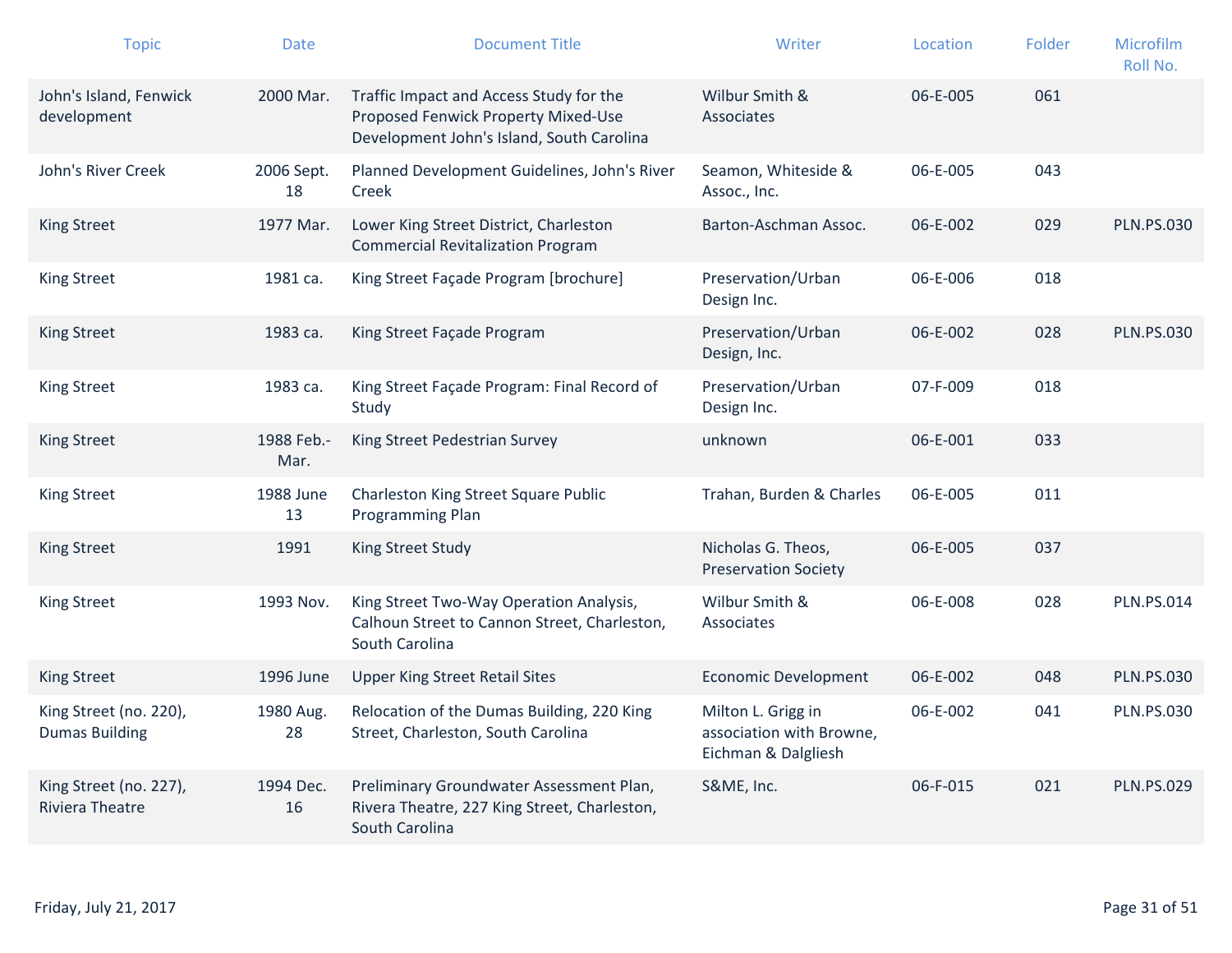| <b>Topic</b>                                       | <b>Date</b>     | <b>Document Title</b>                                                                                                                                                          | Writer                                                                | Location       | Folder | Microfilm<br>Roll No. |
|----------------------------------------------------|-----------------|--------------------------------------------------------------------------------------------------------------------------------------------------------------------------------|-----------------------------------------------------------------------|----------------|--------|-----------------------|
| King Street (no. 227),<br><b>Riviera Theatre</b>   |                 | 1995 Apr. 18 Underground Storage Tank Closure Assessment, S&ME, Inc.<br>Riviera Theatre Project, Charleston, South<br>Carolina                                                 |                                                                       | 06-D-009       | 038    | <b>PLN.PS.029</b>     |
| King Street (No. 244 and<br>246)                   | 1980 July 11    | Relocation of Two Forty Four - Two Forty Six<br>[244-246] King Street                                                                                                          | Milton L. Grigg in<br>association with Browne,<br>Eichman & Dalgliesh | 06-D-018       | 041    | <b>PLN.PS.033</b>     |
| King Street / City Market                          | 2003 May 8      | King Street Corridor and Market Area:<br><b>Commercial Market Analysis</b>                                                                                                     | Gibbs Planning Group,<br>Inc.                                         | 06-E-002       | 027    | <b>PLN.PS.030</b>     |
| King Street / Marion Square                        | 1977 Mar.       | Upper King/Marion Square District, Charleston<br><b>Commercial Revitalization Program</b>                                                                                      | Barton-Aschman Assoc.                                                 | $06 - D - 009$ | 039    | <b>PLN.PS.025</b>     |
| King Street / Meeting Street                       | 1992 Apr.       | King And Meeting Street Area: Retail Strategy &<br><b>Implementation Program</b>                                                                                               | ZHA                                                                   | 06-D-009       | 021    | <b>PLN.PS.025</b>     |
| King Street, Drainage                              | 2004 Mar.<br>31 | Report of Findings for the King Street Drainage<br><b>Basin Storm Sewer Cross-Connection Remedial</b><br><b>Action Plan</b>                                                    | S&ME, Inc.                                                            | 06-E-005       | 050    |                       |
| Land and Water<br><b>Conservation: Cannon Park</b> | 1981 Oct 14     | Cannon Park: Land and Water Conservation<br><b>Fund Preapplication</b>                                                                                                         | City of Charleston                                                    | 07-F-013       | 008    |                       |
| Lawton Bluff                                       | 1980 са.        | Lake Frances Development: Lawton Bluff, James<br>Island                                                                                                                        | Ehni Associates, Edward<br><b>Pinckney Associates</b>                 | 06-E-007       | 015    |                       |
| Lead abatement                                     | 2002 ca.        | Maintaining a Lead Safe Home: Interim and<br>Post-Maintenance Education                                                                                                        | City of Charleston                                                    | 06-E-004       | 024    |                       |
| Leeds Avenue (No. 3664)                            | 1998 June<br>30 | Soil and Groundwater Assessment Regional<br><b>Public Transportation System Operations and</b><br>Maintenance Facility 3664 Leeds Avenue [draft]                               | S&ME, Inc.                                                            | 06-D-009       | 037    | <b>PLN.PS.029</b>     |
| Leeds Avenue (No. 3664)                            | 1999 Mar. 3     | Hydrogeologic Assessment Report Oil/Water<br>Separator South Carolina Electric & Gas<br>Company Charleston Transit Maintenance<br>Facility 3664 Leeds Avenue, North Charleston | SC Electric & Gas Co.                                                 | 06-E-002       | 024    | <b>PLN.PS.029</b>     |
| Lodge Alley                                        | 1980 July       | Lodge Alley, Environmental Assessment                                                                                                                                          | City of Charleston                                                    | 06-F-015       | 012    | <b>PLN.PS.031</b>     |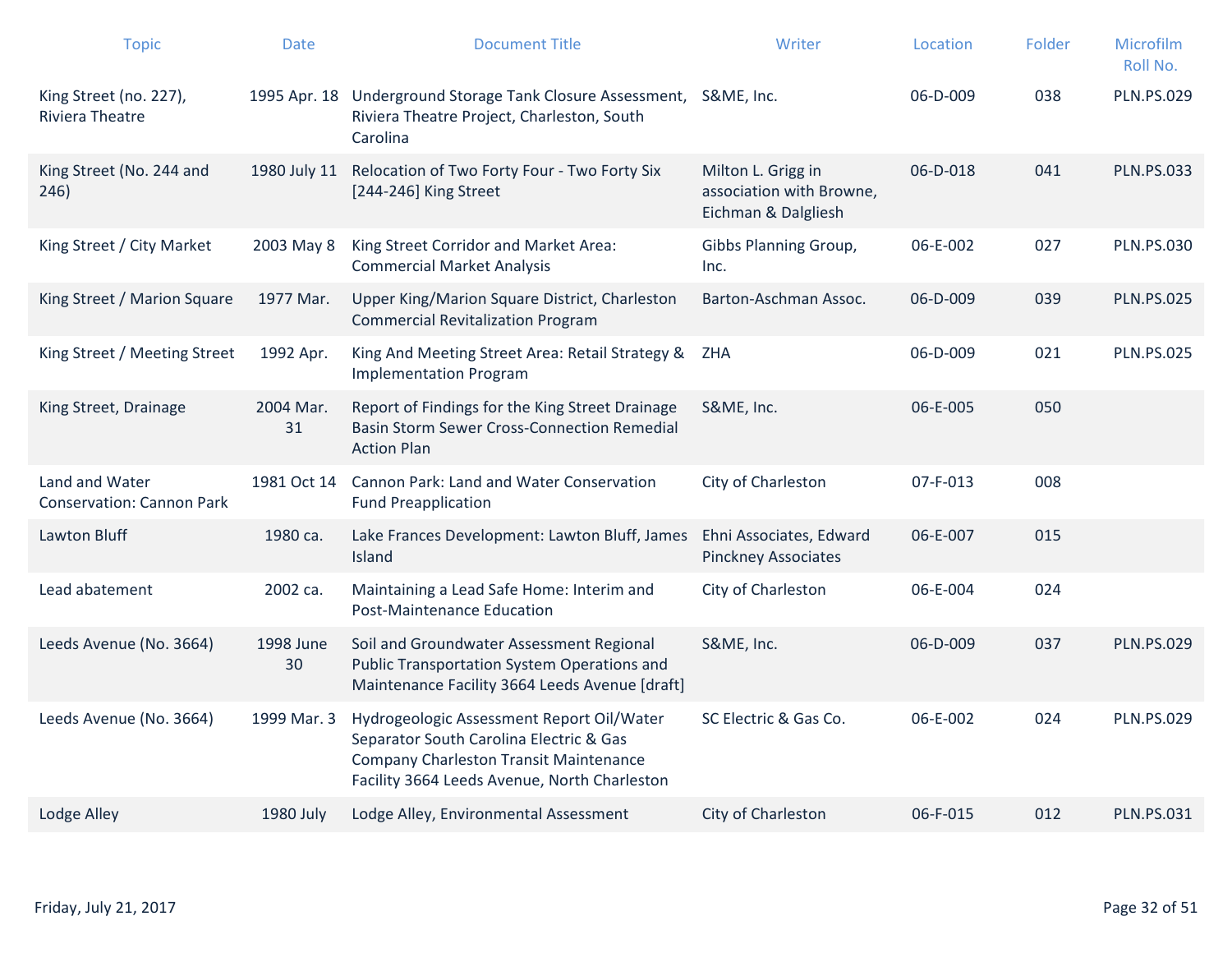| <b>Topic</b>              | <b>Date</b>     | <b>Document Title</b>                                                                                                                                                                             | Writer                                                   | Location | Folder | Microfilm<br>Roll No. |
|---------------------------|-----------------|---------------------------------------------------------------------------------------------------------------------------------------------------------------------------------------------------|----------------------------------------------------------|----------|--------|-----------------------|
| Lodge Alley               |                 | 1980 July 31 Lodge Alley, Urban Development Action Grant<br>(UDAG) Application                                                                                                                    | City of Charleston                                       | 06-F-015 | 015    |                       |
| Lower Peninsula           |                 | 1978 Oct. 24 Land Use and Housing Plan: Planning Unit 2,<br>Medical Complex to North of Calhoun Streeet                                                                                           | City of Charleston                                       | 06-E-006 | 020    |                       |
| Lower Peninsula           |                 | 1978 Oct. 24 Land Use and Housing Plan: Planning Unit 1,<br>South of Calhoun Street                                                                                                               | City of Charleston                                       | 06-E-006 | 019    |                       |
| Magnolia                  | 2007 June<br>20 | Magnolia Concept Plan                                                                                                                                                                             | Magnolia Development;<br>Cherokee Investment<br>Partners | 06-E-006 | 031    |                       |
| Marina                    | 1979 Apr.       | Marketing and Management at the Charleston<br><b>Municipal Marina</b>                                                                                                                             | Douglas G. Norvell                                       | 06-D-018 | 031    |                       |
| Marina                    | 1979 са.        | Report of Structural Investigation, Boat Shed,<br>Municipal Marina, Charleston, South Carolina                                                                                                    | Robert A. Shoolbred, INC.<br>AND Morrissey-John'son      | 06-D-003 | 032    | <b>PLN.PS.014</b>     |
| Marina                    | 1985 June       | Feasibility Report Lockwood Municipal Marina<br>Landside and Waterside Improvements                                                                                                               | Moffatt & Nichols,<br><b>Engineers</b>                   | 06-D-018 | 028    |                       |
| Marina                    | 1992 Mar.<br>13 | Lockwood Municipal Marina Master Plan                                                                                                                                                             | Moffatt & Nichol,<br><b>Engineers</b>                    | 06-E-008 | 030    | <b>PLN.PS.014</b>     |
| Marina                    | 1994 Mar.<br>15 | George M. Lockwood Marina Report of Phase I<br><b>Environmental Evaluation</b>                                                                                                                    | S&ME, Inc.                                               | 06-E-008 | 022    |                       |
| <b>Maritime Center</b>    | 1994 Dec.       | <b>Charleston Maritime Center Dredging</b><br><b>Operations Plan</b>                                                                                                                              | Jon Guerry Taylor, P.E.,<br>Inc.                         | 06-D-009 | 004    | <b>PLN.PS.029</b>     |
| <b>Maritime Center</b>    | 1994 Dec.       | Charleston Maritime Center Biomediation Plan                                                                                                                                                      | Jon Guerry Taylor, P.E.,<br>Inc.                         | 06-D-009 | 005    | <b>PLN.PS.029</b>     |
| <b>Maritime Education</b> | 1990 July       | Charleston's Historic Initiative for Maritime<br>Education (CHIME), A Summary Report for the<br>Mayor of Charleston the Honorable Joseph R.<br>Riley, Jr. and the Charleston City Council [draft] | Charleston Sail Heritage<br>Committee                    | 06-E-005 | 005    |                       |
| <b>Maritime History</b>   | 1990 Nov.<br>20 | Report To The Mayor And The Charleston City<br>Council by the Sail Heritage Committee                                                                                                             | Sail Heritage Committee                                  | 06-D-009 | 015    | <b>PLN.PS.025</b>     |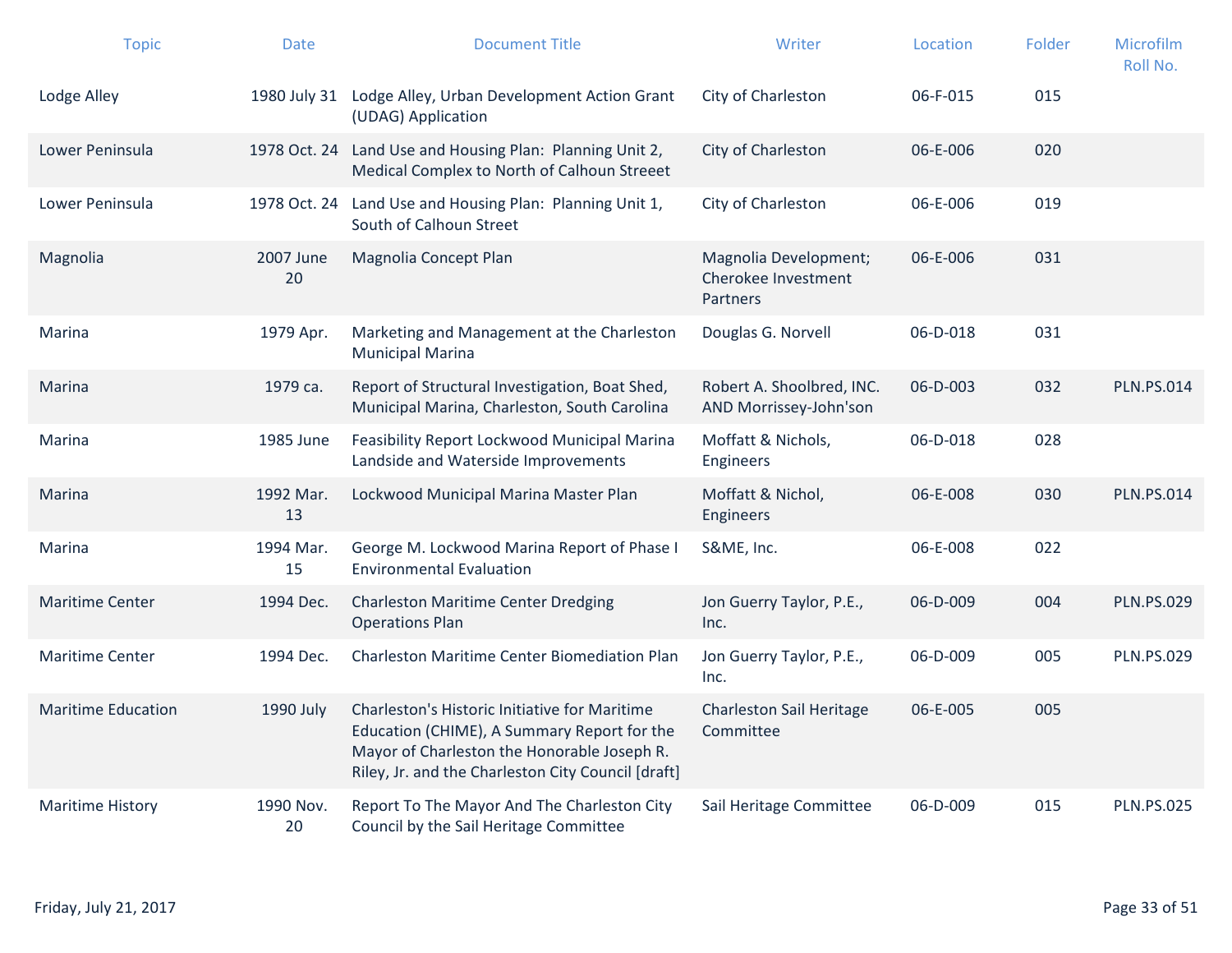| <b>Topic</b>                                          | <b>Date</b>     | <b>Document Title</b>                                                                                                      | Writer                                               | Location | Folder    | Microfilm<br>Roll No. |
|-------------------------------------------------------|-----------------|----------------------------------------------------------------------------------------------------------------------------|------------------------------------------------------|----------|-----------|-----------------------|
| <b>Market Street</b>                                  | 1983 June<br>10 | Market Street Improvements: EDA Jobs Act<br>Application                                                                    | unknown                                              | 07-F-009 | 021       |                       |
| <b>Market Street</b>                                  | 1997 Dec.       | Market Street Drainage Study                                                                                               | Davis & Floyd                                        | 06-D-018 | 033       |                       |
| <b>Market Street</b>                                  | 2006 May        | Market Street Drainage Improvement Project,<br>Div 1, Record Drawings, Engineer's set                                      | Davis & Floyd                                        | 27-F-007 | oversized |                       |
| <b>Market Street</b>                                  | 2006 May        | Market Street Drainage Improvement Project,<br>Div I, Concord St. Surface Collection, Record<br>Drawings, Contractor's Set | Davis & Floyd                                        | 27-F-007 | oversized |                       |
| Maryville and Ashleyville                             | 2004 June       | Maryville/Ashleyville: A History, 1888 - Present                                                                           | Eugenia Singleton                                    | 06-E-004 | 022       |                       |
| Mayor's Salary                                        | 1991 Mar.<br>15 | Mayor's Salary Study Commission Report                                                                                     | Mayor's Salary Study<br>Commission                   | 06-E-001 | 035       |                       |
| <b>McLeod Plantation</b>                              | 1998 Apr. 10    | Feasibility Study for McLeod Plantation                                                                                    | Schroeder Cherry,<br>Barbara L. Martin, Marge<br>Lee | 06-E-005 | 027       |                       |
| <b>Meeting Street</b>                                 | 1977 Mar.       | Archdale/Meeting Street District, Charleston<br><b>Commercial Revitalization Program</b>                                   | Barton-Aschman Assoc.                                | 06-E-002 | 004       | <b>PLN.PS.025</b>     |
| <b>Meeting Street</b>                                 | 1979 - 1980     | Meeting Street Office Building Environmental<br>Assessment                                                                 | City of Charleston                                   | 06-F-015 | 014       | <b>PLN.PS.029</b>     |
| <b>Meeting Street</b>                                 | 1985 ca.        | <b>Meeting Street Rezoning</b>                                                                                             | City of Charleston                                   | 06-E-001 | 036       |                       |
| Meeting Street (no. 823),<br>Coca Cola Bottling Plant | 1993 Oct. 18    | Report of Phase I Environmental Evaluation &<br>Asbestos Survey; Coca Cola Bottling Plant, 823<br><b>Meeting Street</b>    | S&ME, Inc.                                           | 06-D-009 | 033       | <b>PLN.PS.029</b>     |
| Meeting Street (no. 823),<br>Coca Cola Bottling Plant | 1993 Oct. 19    | Lead-Based Paint Testing, Coca-cola Bottling<br>Plant, Charleston, South Carolina                                          | S&ME, Inc.                                           | 06-D-009 | 022       | <b>PLN.PS.029</b>     |
| Meeting Street, no. 116                               | 1989 Oct.       | Ambient Air Evaluation At 116 Meeting Street;<br>Charleston, South Carolina                                                | Davis & Floyd                                        | 06-D-009 | 001       | <b>PLN.PS.025</b>     |
| Michaux Garden                                        | 1982 ca.        | Andre Michaux and His Garden                                                                                               | <b>Howard Needles</b><br>Tammen & Bergendoff         | 06-E-007 | 001       |                       |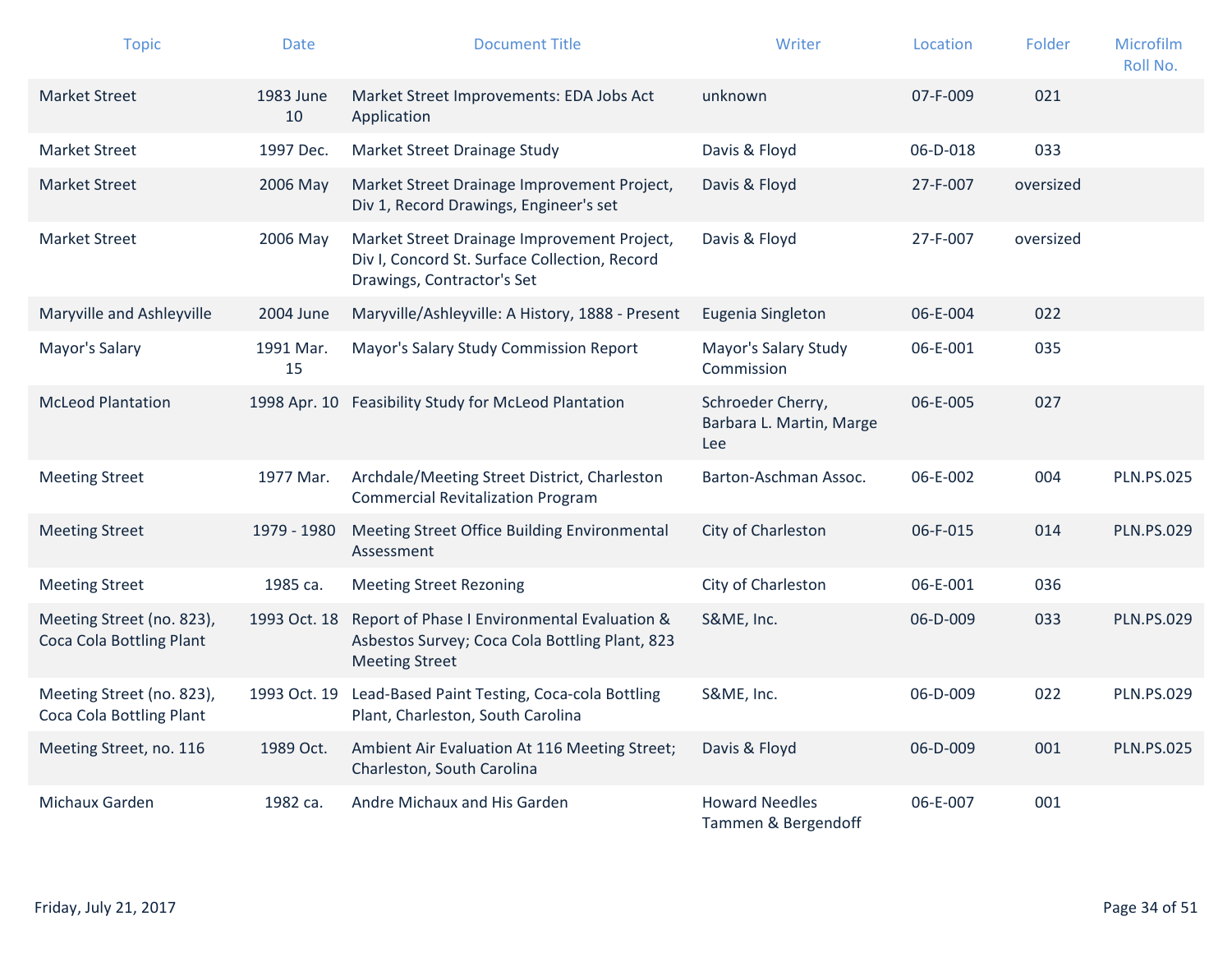| <b>Topic</b>                            | <b>Date</b>      | <b>Document Title</b>                                                                                                                                        | Writer                                           | Location | Folder | Microfilm<br>Roll No. |
|-----------------------------------------|------------------|--------------------------------------------------------------------------------------------------------------------------------------------------------------|--------------------------------------------------|----------|--------|-----------------------|
| Michaux Garden                          | 1988 July        | Preliminary Report on the Archaeological<br>Investigation of the Andre Michaux Site                                                                          | College of Charleston,<br>Anthropology 202 Class | 06-E-006 | 040    |                       |
| Middleton Pinckney House                | 1987 July        | Middleton Pinckney House Restoration:<br><b>Challenge III Grants Application</b>                                                                             | unknown                                          | 07-F-009 | 019    |                       |
| Middleton Pinckney House                | 1989             | Charleston Arts Center: National Endowment<br>for the Arts Challenge III Grant [14 George<br>Street, Middleton Pinckney House]                               | unknown                                          | 07-F-009 | 020    |                       |
| Milford Street (no. 1950)               | 1989 Nov. 7      | Subsurface Contaminant Investigation, City of<br>Charleston 1950 Milford Street Facility,<br>Charleston, South Carolina                                      | <b>General Engineering</b><br>Laboratories       | 06-D-003 | 035    | <b>PLN.PS.031</b>     |
| Milford Street (no. 1950)               | 1990 Sept.<br>10 | Air Quality Evaluation, Milford Street Facility,<br>City of Charleston, Charleston, South Carolina                                                           | <b>General Engineering</b><br>Laboratories       | 06-F-015 | 001    | <b>PLN.PS.031</b>     |
| Milford Street property                 | 1988 Jan. 25     | Report on the Contaminant Plume Investigation,<br>Commissioners of Public Works, City of<br>Charleston, Milford Street Yard                                  | <b>General Engineering</b><br>Laboratories       | 06-E-001 | 048    |                       |
| <b>Minority Business</b><br>Development | 1987 са.         | Rules and Regulations to Implement Plan for<br>Providing Opportunities for Socially<br>Disadvantaged Individuals' and Women's<br><b>Business Enterprises</b> | unknown                                          | 06-E-001 | 050    |                       |
| <b>Minority Business</b><br>Development | 1988 ca.         | <b>Minority Business Assistance Guide</b>                                                                                                                    | City of Charleston                               | 06-E-006 | 033    |                       |
| Monuments / Parks                       | 2007 April 5     | Foundation Exploration Engineering Studies and<br>Analyses for Proposed General Moultrie Statue,<br><b>White Point Gardens</b>                               | Soil Consultants, Inc. (SCI)                     | 06-E-006 | 012    |                       |
| <b>Morrison Drive</b>                   | 1981 Oct.        | Morrison Drive Study Area, Phase I Report<br>[Study missing; unrelated, miscellaneous<br>documents removed]                                                  | City of Charleston                               | 06-C-014 | 029    | <b>PLN.PS.015</b>     |
| Moultrie Playground/Horse<br>Lot Park   | 1974 Apr. 11     | Subsurface Investigation, Clubhouse & Tennis<br>Courts, Ashley Avenue & Chisholm Street [Old<br>Horse Lot]                                                   | Soil Consultants, Inc.                           | 06-D-018 | 006    |                       |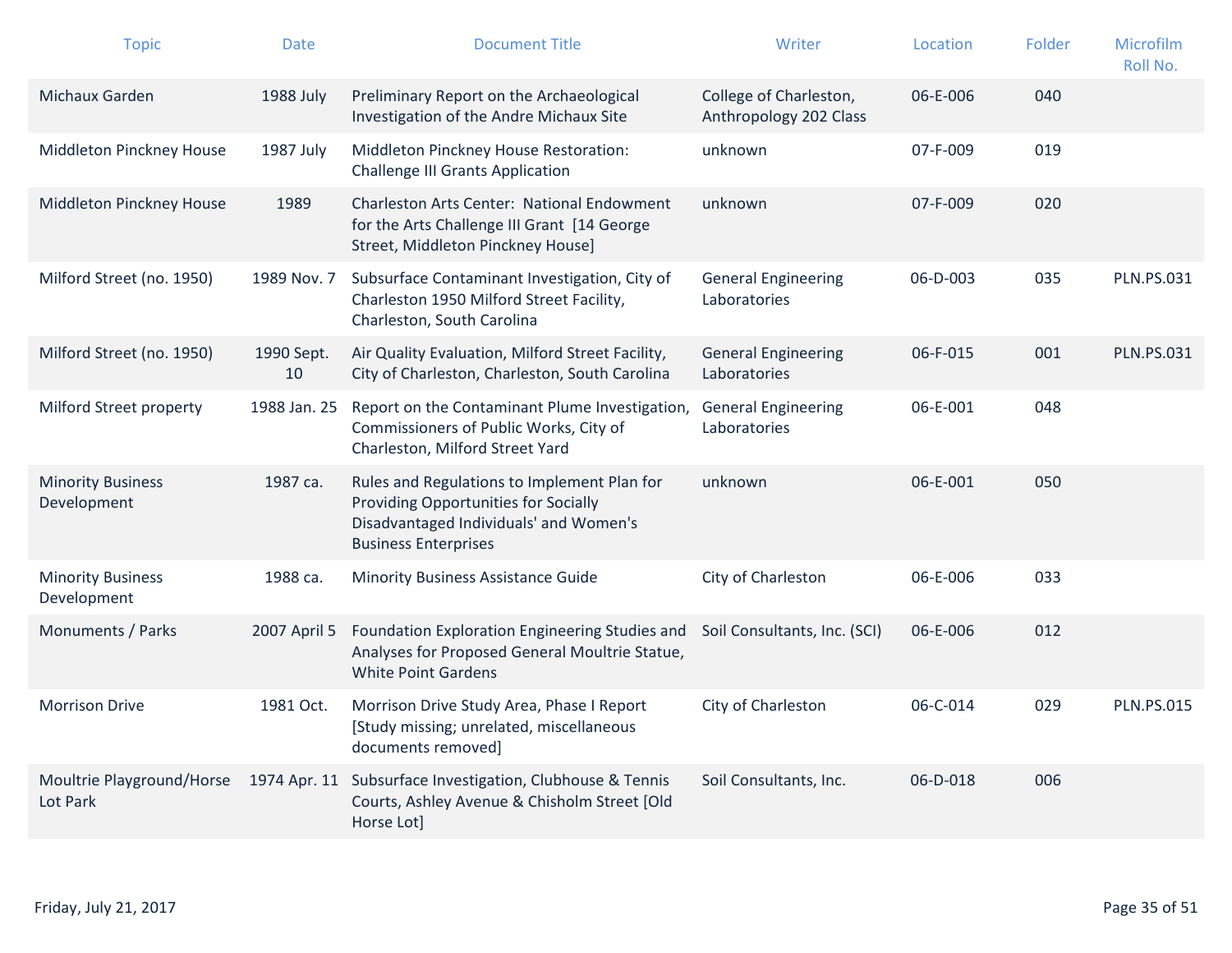| <b>Topic</b>                                      | <b>Date</b>     | <b>Document Title</b>                                                                                                                                                                 | Writer                                                                                      | Location | Folder | Microfilm<br>Roll No. |
|---------------------------------------------------|-----------------|---------------------------------------------------------------------------------------------------------------------------------------------------------------------------------------|---------------------------------------------------------------------------------------------|----------|--------|-----------------------|
| Natural Disasters, 1938<br>tornado                | 1938            | Report of John E. Lockwood Meteorologist in<br>Charge United States Weather Bureau on the<br>tornadoes at Charleston, SC September 29, 1938                                           | John E. Lockwood, US<br><b>Weather Bureau</b>                                               | 06-E-005 | 051    |                       |
| Natural Disasters, Hurricane<br>Gracie            | 1959 Oct.       | Detailed Survey of Hurricane Damage<br>[Hurricane Gracie, September 29, 1959]                                                                                                         | City of Charleston                                                                          | 06-D-002 | 010    |                       |
| Natural Disasters, Hurricane<br>Hugo              | 1989 Nov. 8     | Hurricane Hugo: A Report on Cypress Gardens                                                                                                                                           | unknown                                                                                     | 06-E-005 | 031    |                       |
| Natural Disasters, Hurricane 1989 Oct. 30<br>Hugo |                 | Disaster Analysis and Recovery Tracking System<br>[Hurricane Hugo]                                                                                                                    | <b>BCD Council of</b><br>Governments                                                        | 06-E-005 | 023    |                       |
| Natural Disasters, Hurricane<br>Hugo              | 1990            | Hurricane Hugo: Lessons Learned in Energy<br><b>Emergency Preparedness</b>                                                                                                            | <b>Strom Thurmond</b><br>Institute on Government<br>& Public Affairs, Clemson<br>University | 07-F-013 | 019    |                       |
| Neighborhood Analysis                             | 1975 June       | Neighborhood Analysis, City of Charleston, S.C.                                                                                                                                       | City of Charleston                                                                          | 06-C-014 | 000    | <b>PLN.PS.006</b>     |
| Neighborhood Councils                             | 2002 Mar. 2     | Mayor's Neighborhood Council Presidents<br>Roundtable: An Informational Manual                                                                                                        | City of Charleston                                                                          | 06-E-004 | 023    |                       |
| Neighborhood Needs                                | 1994 Feb.       | Neighborhood Needs Survey Report                                                                                                                                                      | City of Charleston                                                                          | 06-C-014 | 031    | <b>PLN.PS.006</b>     |
| Neighborhood Study                                | 1974 June       | Neighborhood Analysis, Peninsula Area, City of<br><b>Charleston Preliminary</b>                                                                                                       | City of Charleston                                                                          | 06-C-014 | 030A   |                       |
| Neighborhood Study,<br>Tourism                    | 2000 Dec.       | Multiple Neighborhood Study of Community<br>Attachment and Resident Attitudes Toward<br>Tourism Development: A Discertation Presented<br>to the Graduate School of Clemson University | <b>Richard Hugh Harrill</b>                                                                 | 06-E-006 | 034    |                       |
| <b>Office Building</b>                            | 1975 July 23    | City of Charleston Office Building                                                                                                                                                    | Frederick M. EHNI<br>Architect                                                              | 07-F-009 | 004    |                       |
| Old City Jail                                     | 1999 Feb.<br>10 | Old City Jail, 21 Magazine street: Phase I<br><b>Environmental Assessmet</b>                                                                                                          | Soil Consultants, Inc.                                                                      | 06-F-015 | 016    |                       |
| Old Slave Mart                                    | 1998 Oct. 1     | <b>Summary of Historical Documentation</b><br>Supporting Architectural Concept for the Old<br>Slave Mart at #6 Chalmers Street                                                        | M. Brennan Architects<br>Inc.                                                               | 06-F-015 | 025    | <b>PLN.PS.023</b>     |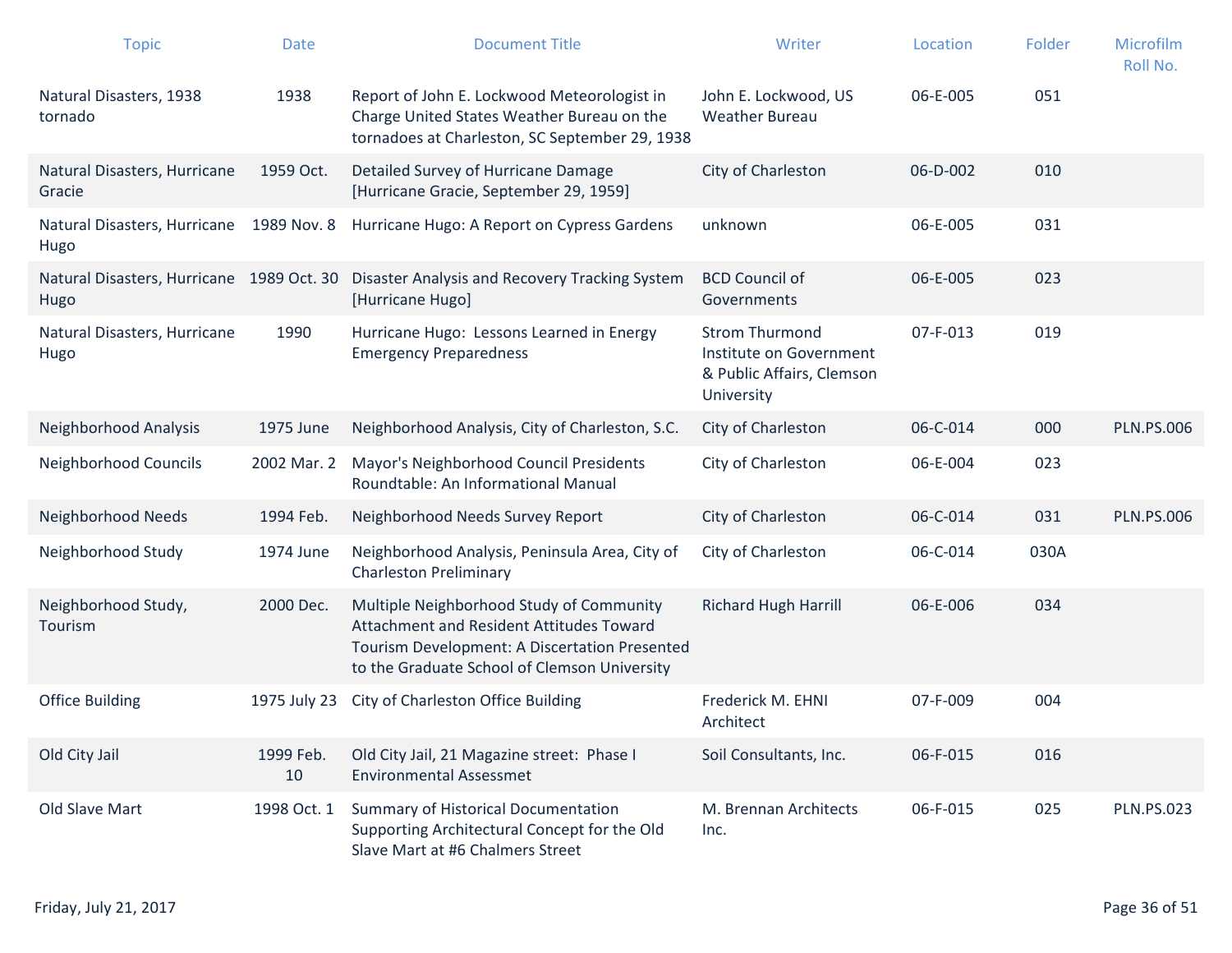| <b>Topic</b>                | Date             | <b>Document Title</b>                                                                                                                      | Writer                                                | Location       | Folder | Microfilm<br>Roll No. |
|-----------------------------|------------------|--------------------------------------------------------------------------------------------------------------------------------------------|-------------------------------------------------------|----------------|--------|-----------------------|
| <b>Parking Facilities</b>   | 1979 May 3       | Report of Pre-Construction Crack Survey, City<br>Parking Structure, 40 Cumberland Street,<br>Charleston, South Carolina                    | Law Engineering Testing<br>Company                    | 06-D-009       | 032    | <b>PLN.PS.025</b>     |
| <b>Parking Facilities</b>   | 1979 Nov. 7      | Report of Vibration Monitoring Test Pile<br>Program: Cumberland Street Parking Structure<br>[with relevant correspondence]                 | Law Engineering Testing<br>Co.                        | 06-E-005       | 054    |                       |
| <b>Parking Facilities</b>   | 1981 Feb.        | Feasibility Study and Preliminary Design for the<br>Re-use of the Charleston City Garage                                                   | <b>ERLA Assoc.</b>                                    | 06-E-007       | 014    | <b>PLN.PS.030</b>     |
| <b>Parking Facilities</b>   | 1984 Mar. 1      | Vibration Monitoring, Concord Street Parking<br>Garage                                                                                     | Soil & Material<br>Engineers, Inc.                    | 06-D-018       | 052    |                       |
| <b>Parking Facilities</b>   | 1992 Sept.<br>24 | Report of Geotechnical Exploration, King and<br>Queen Street Parking Garage                                                                | S&ME                                                  | $06 - D - 002$ | 020    |                       |
| <b>Parking Facilities</b>   | nd               | Foundation Investigation for Proposed City-<br>County Parking Garage, Meeting & Cumberland<br>Streets [with relevant correspondence]       | James E. Duffy, Soil<br>Consultants, Inc.             | 06-E-005       | 029    |                       |
| Parks                       | 1980             | An Examination of Park Users in the City of<br>Charleston                                                                                  | The Research Group, Inc.                              | 07-F-013       | 003    |                       |
| Parks                       | 1993 July        | <b>Contract Specifications and Contract Documents</b><br>for Handicapped Accessibility Improvements at<br>Hazel Parker Playground Building | <b>City of Charleston Parks</b><br>Department         | 06-E-008       | 012    |                       |
| <b>Parks and Recreation</b> | 1895 ca.         | Report of Olmsted, Olmsted and Elliot to Mr.<br>John B. Adger, Chairman Park Commission,<br>Charleston, S.C.                               | City of Charleston                                    | 06-D-018       | 043    |                       |
| <b>Parks and Recreation</b> | 1974 Nov.        | <b>Recreation Appraisal Report</b>                                                                                                         | SC Dept. of Parks,<br><b>Recreation &amp; Tourism</b> | 06-D-003       | 030    | <b>PLN.PS.006</b>     |
| <b>Parks and Recreation</b> | 1976 Mar.        | Long Range Bikeways Program, Charleston,<br>South Carolina                                                                                 | <b>BCD Regional Planning</b><br>Council               | 06-F-015       | 013    | <b>PLN.PS.023</b>     |
| Parks and Recreation        | 1979 Aug.        | <b>Urban Park &amp; Recreation Recovery Program:</b><br>Preliminary Action Plan                                                            | City of Charleston                                    | 06-D-018       | 051    |                       |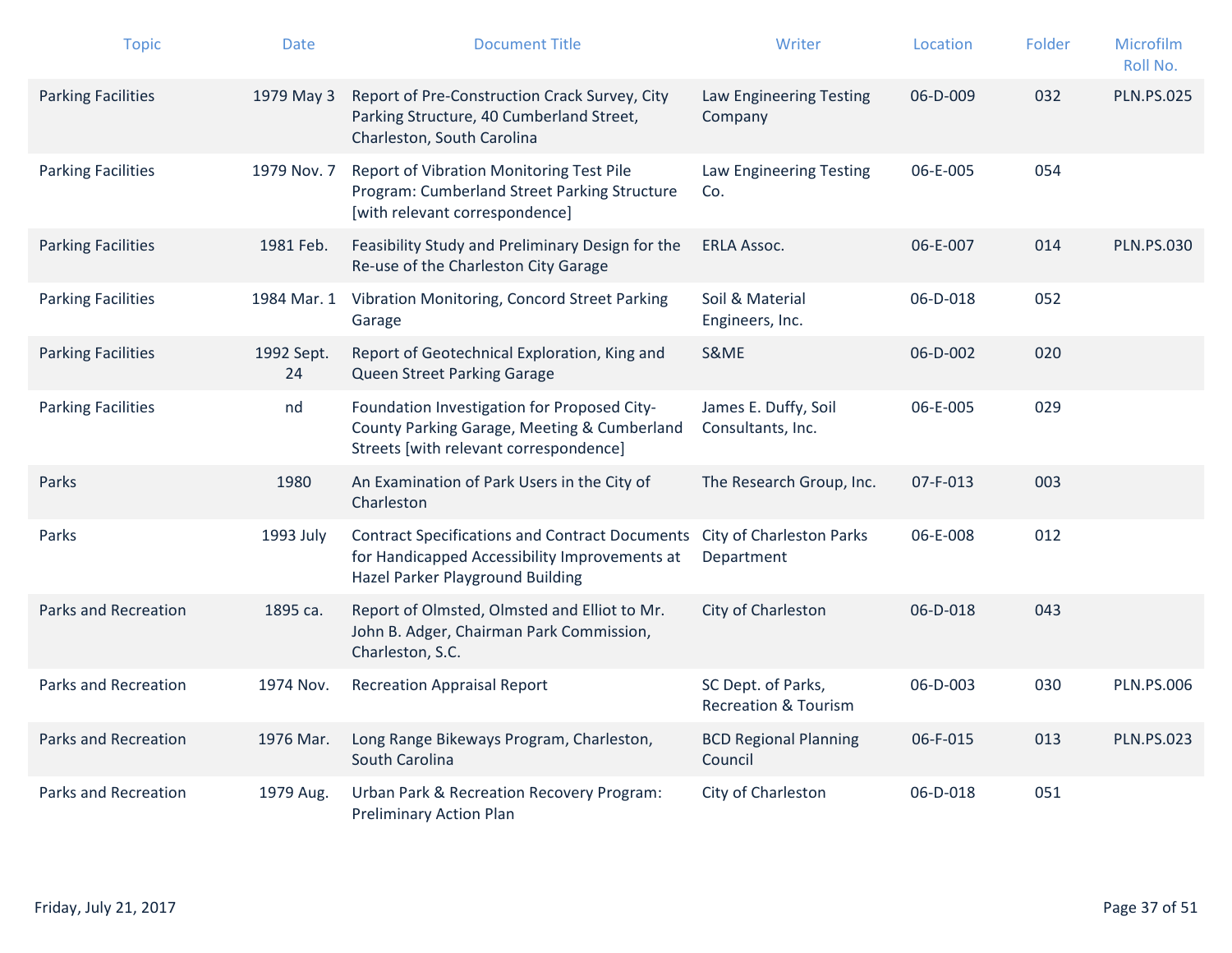| <b>Topic</b>                              | <b>Date</b>     | <b>Document Title</b>                                                                                                                                      | Writer                                          | Location | Folder | Microfilm<br>Roll No. |
|-------------------------------------------|-----------------|------------------------------------------------------------------------------------------------------------------------------------------------------------|-------------------------------------------------|----------|--------|-----------------------|
| <b>Parks and Recreation</b>               | 1980 Sept.      | Parks and Leisure Services Plan: Technical<br>Appendix                                                                                                     | <b>ERLA Assoc.</b>                              | 06-F-015 | 018    | <b>PLN.PS.023</b>     |
| <b>Parks and Recreation</b>               | 1980-1981       | Parks and Leisure Services Plan                                                                                                                            | <b>ERLA Assoc.</b>                              | 06-F-015 | 017    | <b>PLN.PS.023</b>     |
| <b>Parks and Recreation</b>               | 1995 July       | Environmental Site Assessment Phase I (ASTM<br>Standard E1526-93) City of Charleston Proposed<br>Park Site Four Mile Lane                                  | <b>Rust Environment &amp;</b><br>Infrastructure | 06-F-015 | 008    | <b>PLN.PS.031</b>     |
| <b>Parks and Recreation</b>               | 1995 Sept.      | The CHATS and Charleston County Bikeway and<br>Pedestrian Master Plan                                                                                      | HOH Associates, Inc.                            | 06-D-002 | 009    |                       |
| <b>Parks and Recreation</b>               | 1996 Dec.<br>19 | ADA Transition Plan City of Charleston<br><b>Department of Parks</b>                                                                                       | City of Charleston                              | 06-D-009 | 002    | <b>PLN.PS.025</b>     |
| Peecksens Court / Bogard<br><b>Street</b> | 2003 May<br>19  | Development Guidelines for a Planned Unit<br>Development: Peecksens Court - Bogard Street                                                                  | Forsberg Engineering &<br>Surveying, Inc.       | 06-E-002 | 017    | <b>PLN.PS.015</b>     |
| <b>Plum Island Plant</b>                  | 1975 July       | Report on Bench-Scale Studies of Secondary<br>Treatment for the City of Charleston, South<br>Carolina (Plum Island Plant)                                  | Hazen and Sawyer                                | 07-F-013 | 025    |                       |
| <b>Police Department</b>                  | 1976 Sept.      | Police Department Organization Reference<br>Manual                                                                                                         | James Wright Associates,<br>Inc.                | 06-E-005 | 046    |                       |
| <b>Police Department</b>                  | 1976 Sept.      | <b>Police Department Analysis Report</b>                                                                                                                   | James Wright Associates,<br>Inc.                | 06-E-005 | 045    |                       |
| Police Department                         | 1999 Nov.       | Charleston Police Department Millennium 2000<br><b>Celebration Operations Plan</b>                                                                         | City of Charleston                              | 06-E-007 | 005    |                       |
| <b>Police Department</b>                  | 2006            | Charleston Police Department Emergency and<br><b>Disaster Planning and Operations Guide</b>                                                                | City of Charleston                              | 06-E-007 | 004    |                       |
| Port of Charleston                        | 1918 July       | Data Concerning the Port of Charleston, SC                                                                                                                 | James H. Dingle, City<br>Engineer               | 06-D-002 | 014    |                       |
| Port of Charleston                        | 1919 June 6     | Questionnaire from Port Facilities Commission<br>United States Shipping Board together with<br>Remarks of Mr. J. Ross Hanahan and Report by<br>J.H. Dingle | James H. Dingle, City<br>Engineer               | 06-D-002 | 013    |                       |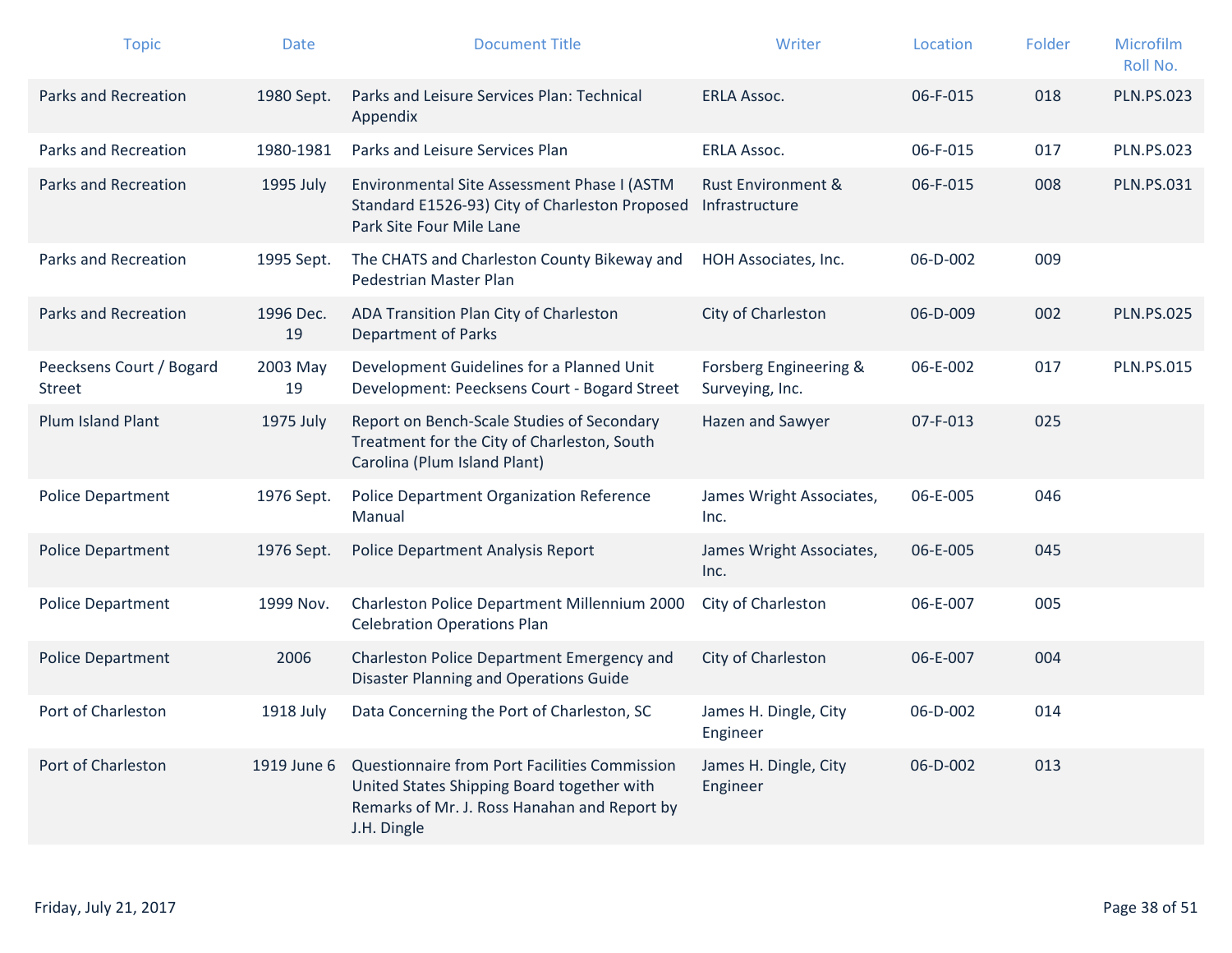| <b>Topic</b>                                                               | <b>Date</b>     | <b>Document Title</b>                                                                                                                                                                                                       | Writer                                          | Location | Folder | Microfilm<br>Roll No. |
|----------------------------------------------------------------------------|-----------------|-----------------------------------------------------------------------------------------------------------------------------------------------------------------------------------------------------------------------------|-------------------------------------------------|----------|--------|-----------------------|
| Port of Charleston                                                         |                 | 1945 Jan. 13 South Carolina State Ports Authority (Ports of<br>Charleston, Beaufort, and Georgetown, S.C),<br>Survey of Operations and Facilities, The Port<br>Utilities Commission, City of Charleston, S.C.,<br>1922-1944 | Lockwood Greene<br>Engineers, Inc.              | 06-C-014 | 039    | <b>PLN.PS.006</b>     |
| Port of Charleston                                                         | 1974 June       | Ports Access Study, Charleston, SC                                                                                                                                                                                          | Wilbur Smith &<br>Associates                    | 06-D-003 | 027    | <b>PLN.PS.006</b>     |
| Porter's Court                                                             | 1996 са.        | Business Plan, Porter's Court, Charleston, SC                                                                                                                                                                               | City of Charleston                              | 06-E-004 | 002    |                       |
| Ports                                                                      |                 | 1978 Oct. 24 Land Use and Housing Plan: Planning Unit 5,<br>Ports                                                                                                                                                           | City of Charleston                              | 06-E-006 | 023    |                       |
| Radcliffeboro                                                              | 1984 Nov.<br>19 | Radcliffeboro Neighborhood Rezoning Study                                                                                                                                                                                   | City of Charleston                              | 06-E-001 | 043    |                       |
| Radcliffeborough Park                                                      | 1991 Aug.<br>30 | Land and Water Conservation Fund Application<br>for Radcliffeborough Park                                                                                                                                                   | City of Charleston                              | 07-F-013 | 021    |                       |
| Railroads, Charleston<br>Consolidated Railway &<br><b>Lighting Company</b> | 1919            | Report on Charleston Consolidated Railway &<br><b>Lighting Company</b>                                                                                                                                                      | Lockwood, Greene & Co.,<br><b>Engineers</b>     | 01-A-005 | 026    |                       |
| Railroads, Union Station                                                   | 1947 May        | Union Passenger Terminal Plan for Charleston,<br><b>SC</b>                                                                                                                                                                  | J.B. Sullivan and Smith,<br>Dibble & Co.        | 06-E-005 | 063    |                       |
| Railroads, Union Station                                                   | 1948 Mar.       | Union Passenger Terminal, Supplemental<br>Report Including Grade Crossing Elimination and<br>other Possible Railroad Improvements                                                                                           | Sullivan and Hoebel                             | 06-E-005 | 059    |                       |
| Remount Road (no. 2440)                                                    | 1998 Apr.       | Rapid Assessment Report Former National Car<br>Rental Company 2440 Remount Rd.                                                                                                                                              | <b>Rust Environment &amp;</b><br>Infrastructure | 06-D-009 | 028    | <b>PLN.PS.029</b>     |
| Remount Road (No. 2440)                                                    | 1998 May        | Rapid Assessment Report Former Avis Car<br>Rental Company 2440 Remount Rd.                                                                                                                                                  | <b>Rust Environment &amp;</b><br>Infrastructure | 06-D-009 | 029    | <b>PLN.PS.029</b>     |
| Remount Road (no. 2448)                                                    | 1998 Apr.       | Rapid Assessment Report Former Hertz Motor<br>Convoy 2448 Remount Rd.                                                                                                                                                       | <b>Rust Environment &amp;</b><br>Infrastructure | 06-D-009 | 027    | <b>PLN.PS.029</b>     |
| Remount Road (No. 2452)                                                    | 1998 Sept.      | UST Closure Assessment Report East Coast<br>Trucking Line 2452 Remount Rd.                                                                                                                                                  | <b>Rust Environment &amp;</b><br>Infrastructure | 06-F-015 | 027    | <b>PLN.PS.029</b>     |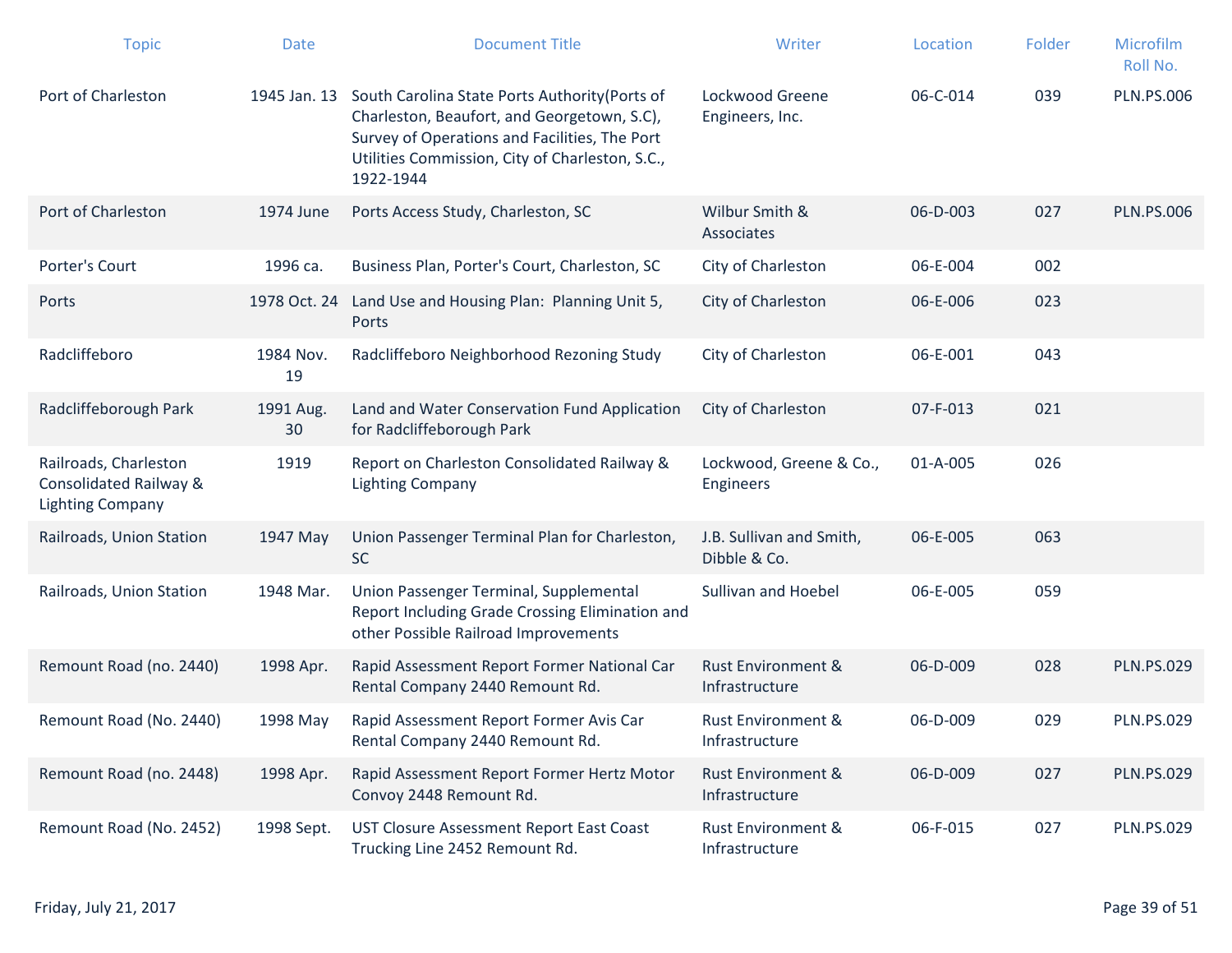| <b>Topic</b>                                       | <b>Date</b>        | <b>Document Title</b>                                                                  | Writer                                                     | Location       | Folder | Microfilm<br>Roll No. |
|----------------------------------------------------|--------------------|----------------------------------------------------------------------------------------|------------------------------------------------------------|----------------|--------|-----------------------|
| <b>Remount Road tract</b>                          | 1998 Oct.          | Environmental Summary of the Former "Hertz"<br>Property, North Charleston              | <b>Rust Environment &amp;</b><br>Infrastructure            | 06-E-002       | 022    | <b>PLN.PS.029</b>     |
| <b>Rental Housing</b><br>Rehabilitation            | 1984 July          | Rental Housing Rehabilitation Entitlement I:<br><b>Grant Application</b>               | City of Charleston                                         | 07-F-013       | 023    |                       |
| <b>Rental Housing</b><br>Rehabilitation            | 1990 April         | Rental Hosing Rehabilitation: Entitlement VII                                          | City of Charleston                                         | $07 - F - 013$ | 024    |                       |
| <b>Rice Mill Building</b>                          | 1978 Nov.<br>17    | Survey of the Rice Mill Building                                                       | James J. Kerr                                              | 06-D-018       | 048    |                       |
| <b>Robert Mills Manor</b>                          | 1985 Feb.<br>12    | Analysis Of Conversion Alternatives, Robert<br>Mills Manor, Charleston, South Carolina | Hammer, Siler, George<br>Associates                        | 06-E-008       | 001    | <b>PLN.PS.014</b>     |
| <b>Rushland Plantation</b>                         | 2001 Feb.<br>20    | <b>Impact Assessment for Rushland Plantation</b>                                       | Thomas & Hutton<br>Engineering                             | 06-E-001       | 030    |                       |
| Sea Island Comprehensive<br><b>Health Care</b>     | 2001 ca.           | Sea Island Comprehensive Health Care: The<br>Road to Achieving the Master Plan         | unknown                                                    | 06-E-004       | 032    |                       |
| Sea Island Comprehensive<br><b>Health Care</b>     | 2001 Nov.          | Sea Island Comprehensive Health Care<br><b>Corporation Assessment Report [draft]</b>   | The Providence Group                                       | 06-E-004       | 031    |                       |
| <b>Sears Roebuck Building</b><br>(Lightsey Center) | 1982 Sept.<br>17   | Sears Re-Use Analysis, Revised Copy [with<br>related correspondence]                   | Hammer, Siler, George<br>Associates                        | 06-E-008       | 038    |                       |
| <b>Senior Citizens</b>                             | 1997 - 1998<br>ca. | <b>Lowcountry Senior Center</b>                                                        | LowCountry Senior<br>Coalition                             | 06-E-007       | 017    | <b>PLN.PS.014</b>     |
| Ship Repair Site                                   | 1988 Mar.          | Feasibility Study for a Planned Ship Repair and<br>Overhaul Facility in Charleston     | <b>International Maritime</b><br>Associates, Inc.          | 06-E-001       | 021    |                       |
| Silver Hill                                        | 1992 June          | Silver Hill Area Study                                                                 | City of Charleston                                         | 06-D-002       | 016    |                       |
| Site Plan Regulations and<br>Proceedure            | 1986 Dec           | City of Charleson Site Plan Review Manual                                              | <b>Technical Review</b><br>Committee                       | 07-F-013       | 012    |                       |
| Smith Morris development                           |                    | 2003 Oct. 22 Smith Morris Neighborhood Planned Unit<br>Development, Revised            | Charleston Design Group;<br>Thomas & Hutton<br>Engineering | 06-D-003       | 033    | <b>PLN.PS.030</b>     |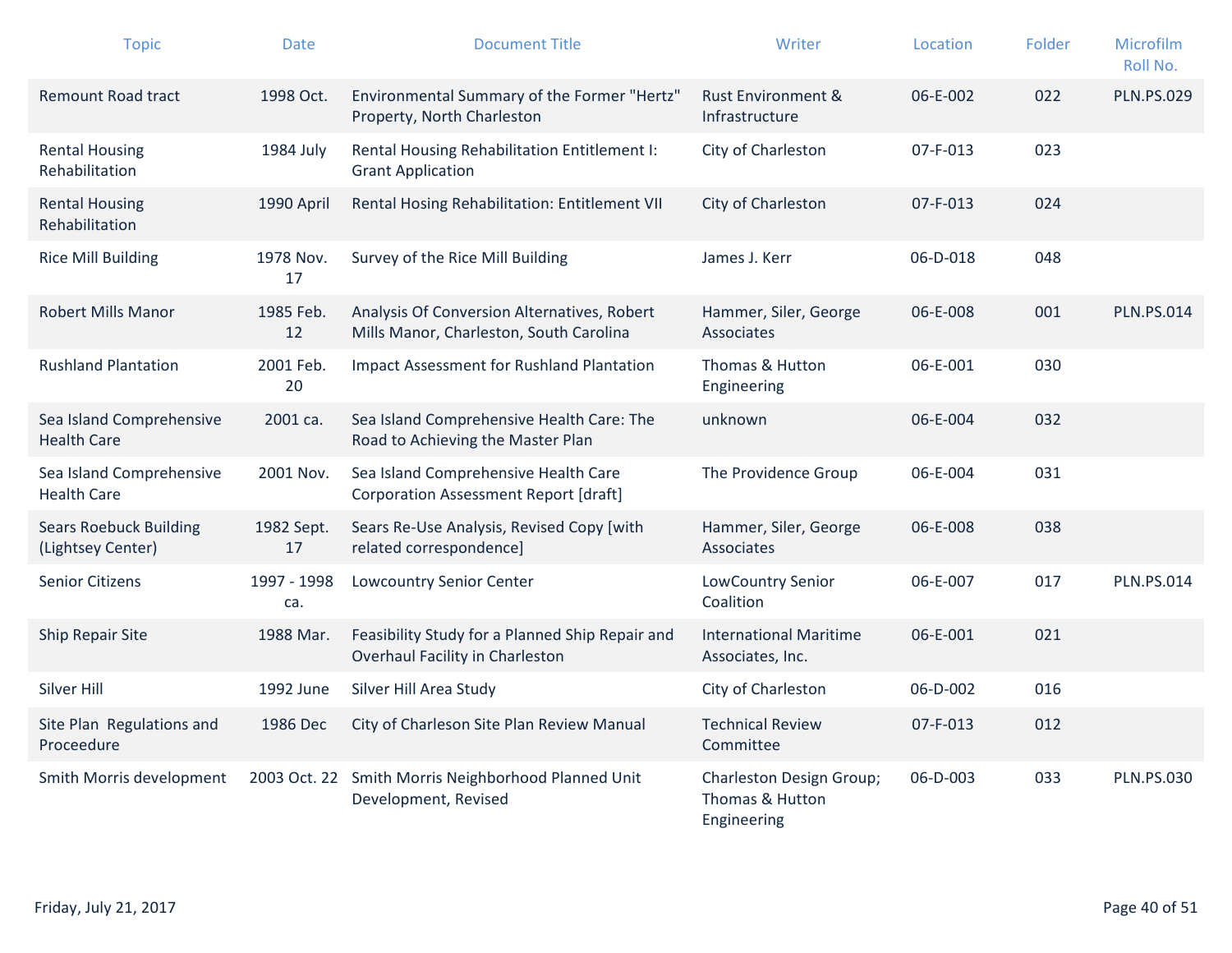| <b>Topic</b>               | <b>Date</b>        | <b>Document Title</b>                                                                                                                                | Writer                                                  | Location | Folder | Microfilm<br>Roll No. |
|----------------------------|--------------------|------------------------------------------------------------------------------------------------------------------------------------------------------|---------------------------------------------------------|----------|--------|-----------------------|
| Spoleto Festival           | 1983 Feb.<br>10    | Spoleto Festival, USA: An Evaluation of Physical<br><b>Facilities</b>                                                                                | Newman, Calloway,<br>Johnson, Winfree                   | 07-F-013 | 027    |                       |
| Spring and Cannon Streets  | 1998 June<br>16    | Spring and Cannon Corridor Plan                                                                                                                      | Peter Drey & Co.                                        | 06-E-002 | 043    | <b>PLN.PS.015</b>     |
| <b>Streets</b>             | 1944 July 15       | Survey of Street Improvement Requirements of<br>the City of Charleston                                                                               | City of Charleston                                      | 06-E-005 | 059    |                       |
| <b>Streets</b>             | 1957 Apr. 16       | Highway Beautification, Charleston County<br>Highway Beautification Board Report to County<br>Council on its Activities                              | <b>Charleston County</b><br><b>Beautification Board</b> | 06-C-014 | 022    | <b>PLN.PS.015</b>     |
| <b>Streets</b>             | 1976 Jan.          | Charleston County, SC Major Street Plan                                                                                                              | <b>Charleston County</b><br><b>Planning Commission</b>  | 06-D-003 | 025    | <b>PLN.PS.016</b>     |
| <b>Streets</b>             | 1976 Nov.<br>19    | Engineering Report of Street, Sidewalk and<br>Drainage Improvements on Ashley Avenue, Bee<br>Street, and Cherry Street for the City of<br>Charleston | Sigma Engineers, Inc.                                   | 06-D-002 | 021    |                       |
| <b>Streets</b>             | 1977 Sept.<br>19   | Charleston Streetscape Charrette                                                                                                                     | <b>SC Downtown</b><br>Development Assoc.                | 06-E-008 | 008    | <b>PLN.PS.014</b>     |
| <b>Streets</b>             | 1989 Aug.          | Charleston Signal System<br>Expansion/Replacement Feasibility Study                                                                                  | KHC Systems, Inc.                                       | 06-E-007 | 006    | <b>PLN.PS.021</b>     |
| <b>Streets</b>             | 1989 July          | Master Road Plan Report and Recommendations City of Charleston                                                                                       |                                                         | 06-E-008 | 031    | <b>PLN.PS.021</b>     |
| <b>Streets</b>             | 1999 - 2000<br>ca. | Funding Public Streetscape Improvements in a<br>Heritage City: A Willingness to Pay Survey                                                           | John C. Crotts and Larry<br>L. McNitt                   | 06-E-005 | 030    |                       |
| <b>Streets</b>             | 2002 Dec. 5        | Preliminary Report to Prioritize Sidewalk Repair<br>and Curb Cuts                                                                                    | City of Charleston                                      | 06-E-005 | 049    |                       |
| System Of Internal Control | 2002 Sept 9        | City of Charleston Report on Study of Internal<br>Design                                                                                             | Webster Rogers, LLP                                     | 07-F-009 | 003    |                       |
| <b>Tax Assessments</b>     | 1957 Mar.<br>15    | Citizens Advisory Committee Reports on<br>Problems of Tax Assessment and Capital<br>Improvements                                                     | <b>Charleston County</b><br><b>Planning Board</b>       | 06-D-003 | 010    | <b>PLN.PS.016</b>     |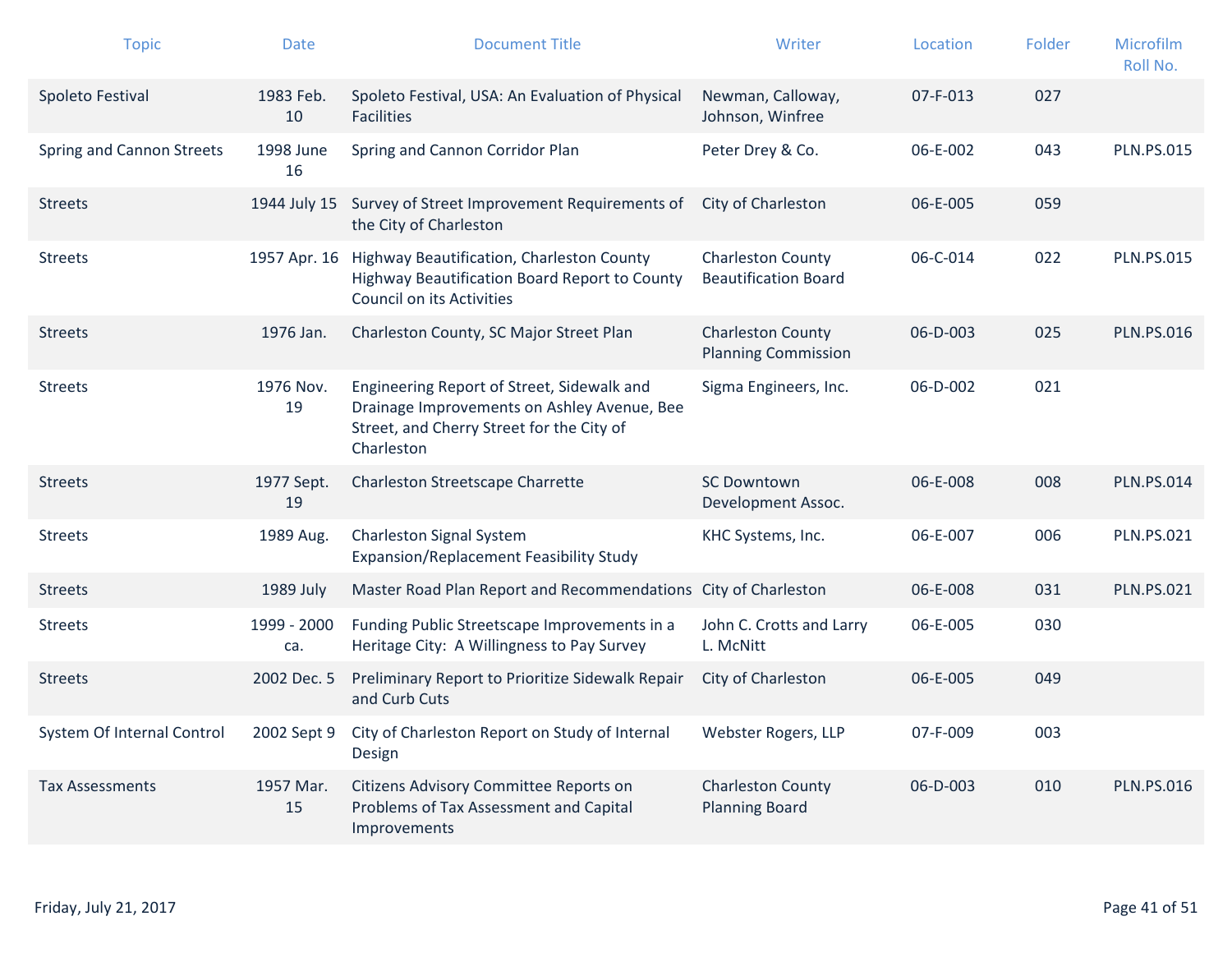| <b>Topic</b>                             | <b>Date</b>        | <b>Document Title</b>                                                                                                                      | Writer                                                      | Location | Folder | Microfilm<br>Roll No. |
|------------------------------------------|--------------------|--------------------------------------------------------------------------------------------------------------------------------------------|-------------------------------------------------------------|----------|--------|-----------------------|
| Telecommunications                       | 1992 Sept.<br>10   | <b>Charleston's Telecommunications</b>                                                                                                     | Peter J. Dieppe, III                                        | 06-E-001 | 008    |                       |
| Tennent, Josiah Smith House 1979 Jan. 15 |                    | Josiah Smith Tennent House 729 East Bay Street Heyward and Salmons<br>Charleston, South Carolina Architectural<br><b>Feasibility Study</b> |                                                             | 06-E-006 | 017    |                       |
| Tourism                                  | 1975 Aug.<br>18    | Information for Guides of Historic Charleston                                                                                              | unknown                                                     | 06-E-006 | 016    |                       |
| Tourism                                  | 1978 Feb.          | Tourism Impact and Management Study,<br>Charleston, South Carolina                                                                         | <b>Charleston County</b>                                    | 06-E-007 | 032    | <b>PLN.PS.021</b>     |
| Tourism                                  | 1979 Dec.<br>18    | Alternative Management Strategies for Large<br>Buses in the Historic District of the City of<br>Charleston, South Carolina                 | Center for Metropolitan<br><b>Affairs and Public Policy</b> | 06-D-003 | 002    | <b>PLN.PS.016</b>     |
| Tourism                                  | 1979 Dec. 5        | Revised Tourism Management Model for<br>Charleston, South Carolina                                                                         | Center for Metropolitan<br><b>Affairs and Public Policy</b> | 06-E-002 | 042    | <b>PLN.PS.030</b>     |
| Tourism                                  | 1979 Nov.<br>12    | Tourism Management Model for the City of<br>Charleston, South Carolina                                                                     | Center for Metropolitan<br><b>Affairs and Public Policy</b> | 06-E-002 | 046    | <b>PLN.PS.030</b>     |
| Tourism                                  | 1979 Oct. 30       | Alternative Structural Models for a Tourist<br>Management System in the City of Charleston,<br>South Carolina                              | Center for Metropolitan<br><b>Affairs and Public Policy</b> | 06-E-002 | 002    | <b>PLN.PS.030</b>     |
| Tourism                                  | 1980 Feb. 5        | <b>Comprehensive Tourism Transportation</b><br>Management Outline for The City of Charleston:<br>Analysis and Comment                      | Roger R. Stough and<br>Donna Sparkman                       | 06-E-007 | 008    | <b>PLN.PS.021</b>     |
| Tourism                                  | 1980 Jan. 21       | <b>Comprehensive Tourism Transportation</b><br>Management Outline for The City of Charleston                                               | Center for Metropolitan<br><b>Affairs and Public Policy</b> | 06-E-002 | 013    | <b>PLN.PS.030</b>     |
| Tourism                                  | 1982 - 1983<br>ca. | <b>Starring Charleston</b>                                                                                                                 | City of Charleston                                          | 06-D-003 | 034    | <b>PLN.PS.016</b>     |
| Tourism                                  | 1982 Feb. 9        | Report of the Mayor of Charleston's Tourism<br>Management Committee: Recommendations                                                       | C.M.A.P.P, C.O.C.                                           | 06-E-008 | 034    | <b>PLN.PS.021</b>     |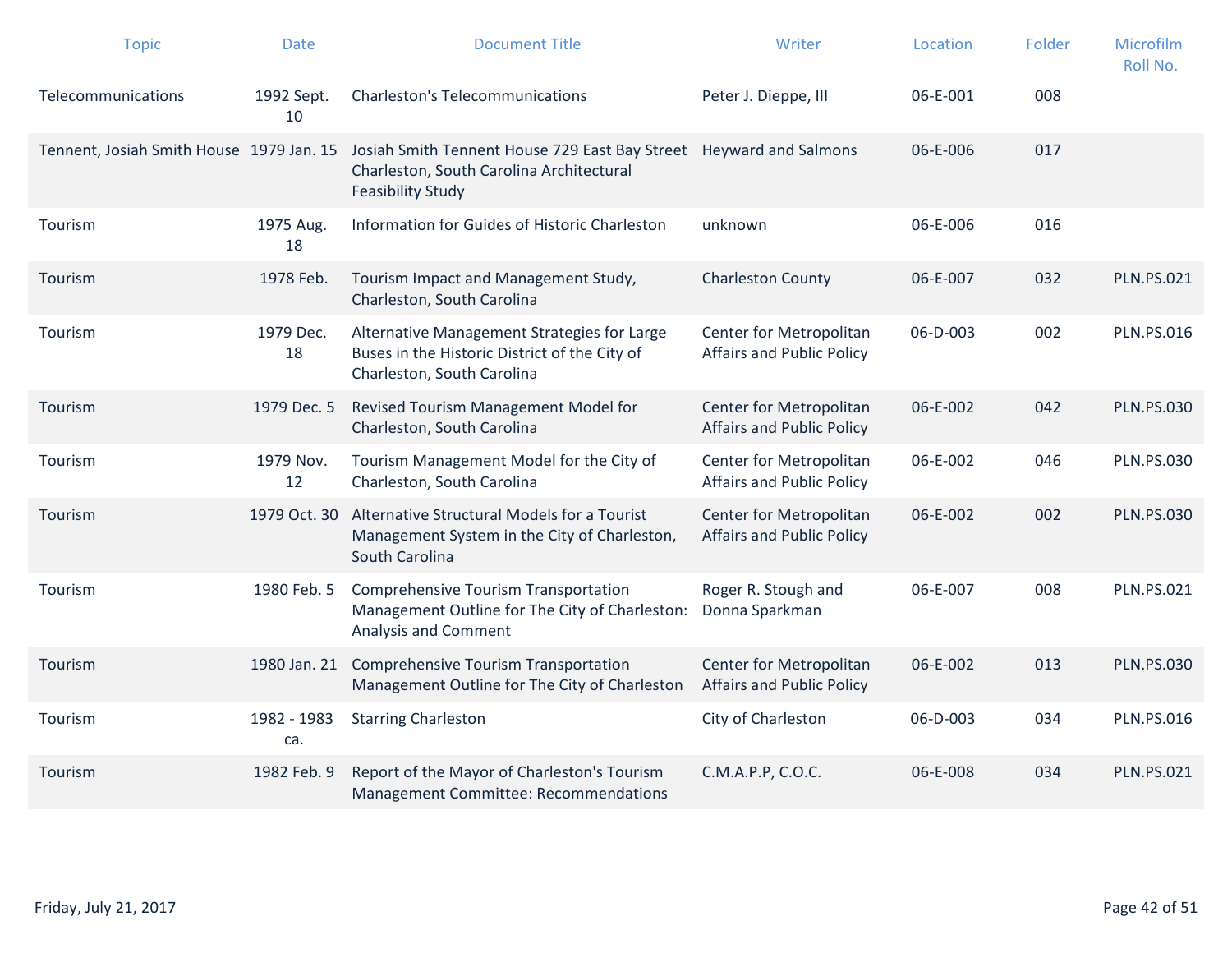| <b>Topic</b>               | <b>Date</b>      | <b>Document Title</b>                                                                                          | Writer                                                                        | Location       | Folder | Microfilm<br>Roll No. |
|----------------------------|------------------|----------------------------------------------------------------------------------------------------------------|-------------------------------------------------------------------------------|----------------|--------|-----------------------|
| Tourism                    | 1983 Dec.        | Tourism Profile Study: Profile and Impact of the<br>Metropolitan Area Tourism Industry, 1982-1983              | <b>Center for Metro. Affairs</b><br>& Public Policy, College<br>of Charleston | 06-E-002       | 047    | <b>PLN.PS.030</b>     |
| Tourism                    | 1983 Mar.        | Market Analysis: A Festival Marketplace in<br>Historic Charleston, South Carolina                              | Melvin F. Levine &<br>Associates                                              | 06-E-001       | 034    |                       |
| Tourism                    | 1985 Mar.<br>17  | Information for Guides of Historic Charleston                                                                  | City of Charleston                                                            | 06-E-005       | 034    |                       |
| Tourism                    | 1993 June        | Tour Vehicle Impact Study                                                                                      | City of Charleston                                                            | 06-E-008       | 041    | <b>PLN.PS.021</b>     |
| Tourism                    |                  | 1994 Apr. 26 Tourism Management Plan                                                                           | <b>Tourism Advisory</b><br>Committee                                          | 06-E-002       | 045    | <b>PLN.PS.030</b>     |
| Tourism                    | 1998 Feb.<br>10  | <b>Visitor Accommodations Study</b>                                                                            | LDR International, Inc.                                                       | 06-E-007       | 034    | <b>PLN.PS.030</b>     |
| Tourism                    | 1998 Jan.        | Visitor Accommodations Study [draft]                                                                           | LDR International, Inc.                                                       | 06-E-008       | 043    | <b>PLN.PS.021</b>     |
| Tourism                    | 1998 May<br>26   | 1998 Tourism Management Plan Update, City of 1997 Tourism Committee<br>Charleston                              |                                                                               | 06-E-007       | 031    | <b>PLN.PS.021</b>     |
| Tourism, Carriages         | 2003 May<br>ca.  | Report from the Subcommittee on the Carriage<br><b>Tourism Industry</b>                                        | Carriage Tourism<br><b>Industry Subcommittee</b>                              | 06-E-005       | 053    |                       |
| <b>Traffic</b>             | 1971 July        | Charleston Topics: Prepared for the South<br>Carolina State Highway Department                                 | <b>Traffic Planning Assoc.</b>                                                | $06 - D - 002$ | 008    | <b>PLN.PS.021</b>     |
| <b>Traffic and Parking</b> | 1968 Feb.        | <b>Traffic Circulation and Parking Plan Charleston</b><br>Central Business District, Summary Report            | <b>Traffic Planning Assoc.</b>                                                | $06 - D - 002$ | 017    | <b>PLN.PS.016</b>     |
| <b>Traffic and Parking</b> | 1981 Apr. 15     | City of Charleston Traffic and Parking Study<br>Presentation                                                   | Sasaki Associates, Inc.                                                       | 07-F-013       | 011    |                       |
| <b>Traffic and Parking</b> | 1992-1996<br>ca. | <b>CBDRC Parking Study Recommendations, 1992</b><br>[with CBDRC Deliveries Task Force<br>correspondence, 1996] | <b>Central Business District</b><br>Revitalization                            | 06-E-004       | 005    |                       |
| <b>Traffic and Parking</b> | 1995 Nov.<br>15  | Deliveries Task Force Analysis for City of<br>Charleston                                                       | <b>United Parcel Service</b>                                                  | 06-E-008       | 013    | <b>PLN.PS.021</b>     |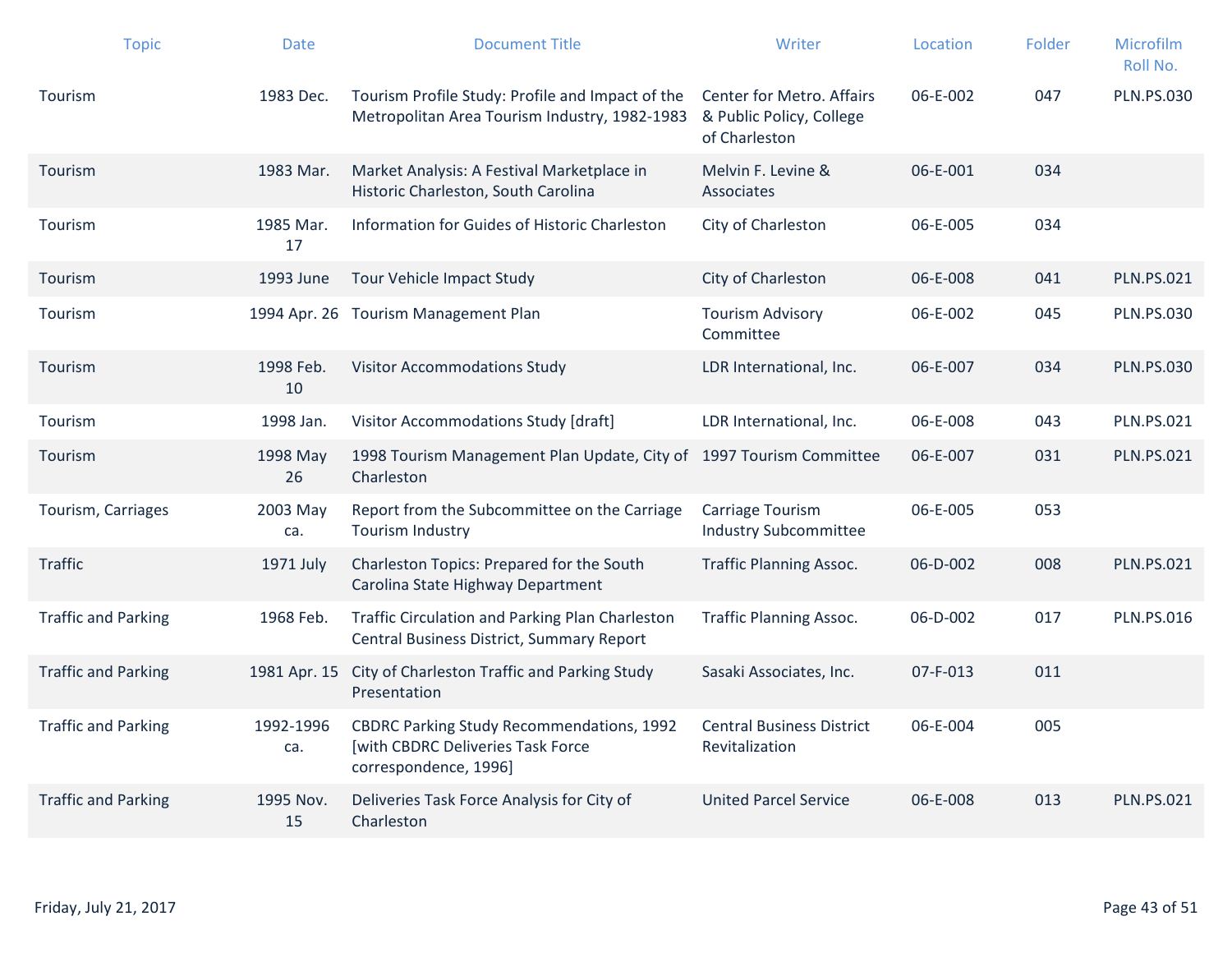| <b>Topic</b>                      | <b>Date</b>     | <b>Document Title</b>                                                                                                     | Writer                                                                                                               | Location       | Folder | Microfilm<br>Roll No. |
|-----------------------------------|-----------------|---------------------------------------------------------------------------------------------------------------------------|----------------------------------------------------------------------------------------------------------------------|----------------|--------|-----------------------|
| <b>Traffic and Parking</b>        | 1996 Jan. 11    | Deliveries Task Force Analysis for City of<br>Charleston                                                                  | <b>United Parcel Service</b>                                                                                         | 06-E-008       | 014    | <b>PLN.PS.021</b>     |
| <b>Traffic and Parking</b>        | 1999 Sept.      | Neighborhoold Traffic Calming Program (NTCP),<br>City of Charleston                                                       | City of Charleston                                                                                                   | 06-E-005       | 042    |                       |
| <b>Traffic and Parking</b>        | 2000 May        | Peninsular Traffic and Parking Study                                                                                      | DWA Assoc.                                                                                                           | 06-E-002       | 036    | <b>PLN.PS.016</b>     |
| <b>Traffic and Transportation</b> | 1966 ca.        | Untitled Document - background study of<br>incorporated area of Charleston for the<br>Charleston Area Transportation Plan | unknown                                                                                                              | 06-E-001       | 056    |                       |
| <b>Traffic and Transportation</b> | 1977 са.        | Charleston Area Transportation Study, 1977                                                                                | <b>BCD Council of</b><br>Governments                                                                                 | 06-E-001       | 009    |                       |
| <b>Traffic and Transportation</b> | 1980 May        | Traffic Circulation and Streetscape Uptown<br>Commercial District, Charleston, South Carolina                             | Wilbur Smith &<br>Associates                                                                                         | 06-E-007       | 033    | <b>PLN.PS.021</b>     |
| <b>Traffic and Transportation</b> | 1986 Feb.<br>28 | Computerized Roadway Inventory System,<br><b>Executive Summary</b>                                                        | <b>SCT Resource</b><br><b>Management Corporation</b>                                                                 | 06-E-005       | 016    |                       |
| <b>Traffic and Transportation</b> | 1996 Feb.<br>28 | General Development Plan, City of Charleston,<br>S.C.                                                                     | Candeub, Fleissig and<br>Associates                                                                                  | 06-E-008       | 021    | <b>PLN.PS.021</b>     |
| <b>Traffic, Meeting Street</b>    | 1977 Aug.       | Traffic Volume Summary, Intersection of<br>Meeting and Horlbeck Alley at Cumberland                                       | City of Charleston                                                                                                   | 06-D-018       | 050    |                       |
| Transportation                    | 1974 Dec.       | <b>Charleston Transit Operations and Marketing</b><br>Study                                                               | <b>CFP Transportation</b><br>Engineers & Planners,<br>Inc; W.C. Gilman & Co.<br>and Robert I. Garver &<br>Associates | $06 - D - 003$ | 007    | <b>PLN.PS.016</b>     |
| Transportation                    | 1975 Jan.       | Unified Work Program, 1975 Charleston Area<br><b>Transportation Study</b>                                                 | <b>BCD Regional Planning</b><br>Council                                                                              | 06-D-003       | 037    | <b>PLN.PS.016</b>     |
| Transportation                    | 1980 Aug.       | Charleston Central Area Transit Study                                                                                     | Barton-Aschman Assoc.                                                                                                | 06-E-008       | 005    | <b>PLN.PS.021</b>     |
| Transportation                    | 1988 Oct.       | Charleston Area Regional Transit Authority Plan<br>Study, Final Report                                                    | ATE Management &<br>Service Co.                                                                                      | 06-E-008       | 004    | <b>PLN.PS.021</b>     |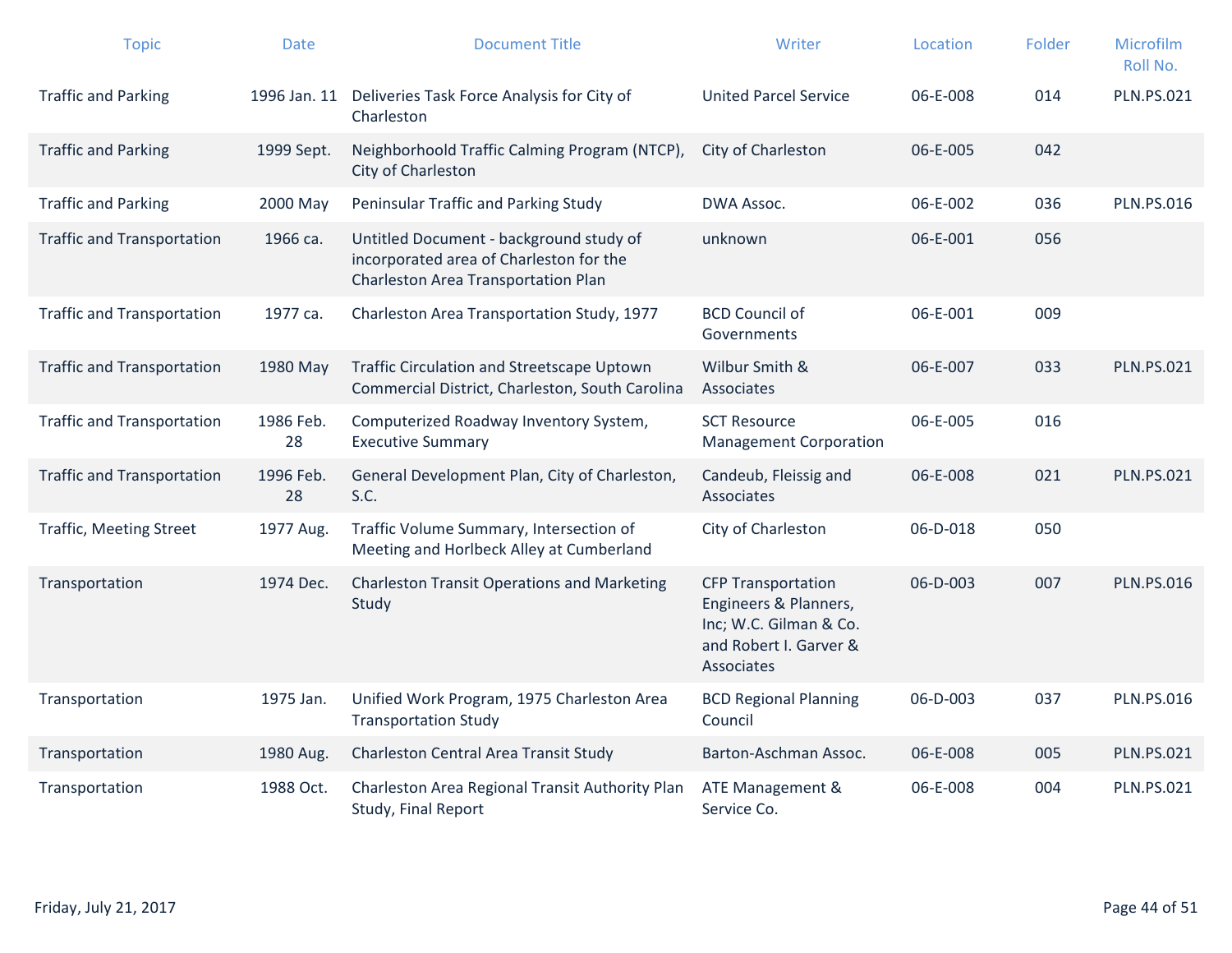| <b>Topic</b>                                  | <b>Date</b>        | <b>Document Title</b>                                                          | Writer                                                    | Location | Folder | Microfilm<br>Roll No. |
|-----------------------------------------------|--------------------|--------------------------------------------------------------------------------|-----------------------------------------------------------|----------|--------|-----------------------|
| Transportation                                | 1994 Nov.          | Transportation Analysis, Saks Fith Avenue<br>Project                           | The RBA Group                                             | 06-E-008 | 040    | <b>PLN.PS.021</b>     |
| Transportation                                | 1995 June 1        | <b>CHATS Long Range Public Transportation Plan</b>                             | <b>Weslin Consulting</b><br><b>Services</b>               | 06-E-008 | 009    | <b>PLN.PS.021</b>     |
| <b>Trees and Landscaping</b>                  | 1994 Feb.<br>22    | Tree Protection and Landscaping Ordinance                                      | City of Charleston                                        | 06-E-005 | 062    |                       |
| <b>Union Pier Terminal</b>                    | 1996 June          | Union Pier Terminal, Concept Master Plan                                       | Ehrenkrantz & Eckstut<br>Architects                       | 06-D-003 | 038    | <b>PLN.PS.006</b>     |
| <b>Uptown District</b>                        | 1978 ca.           | Uptown District, Urban Design Study                                            | HLW/Planning                                              | 06-E-002 | 049    | <b>PLN.PS.015</b>     |
| <b>Uptown District</b>                        | 1985 Dec.          | Design Quality in Historic Areas, The Uptown<br>District                       | <b>National Trust Design</b><br><b>Quality Panel</b>      | 06-E-008 | 015    | <b>PLN.PS.021</b>     |
| <b>Urban Development Action</b><br>Grant      | 1978<br>January 30 | Urban Development Action Grant/Charleston<br><b>Center Project Application</b> | Executive/ City of<br>Charleston                          | 07-F-009 | 031    |                       |
| Urban Park and recreation<br>recovery program | 1982 April         | Recovery Action Program Grant Application :<br>Master Plan                     | City of Charleston                                        | 07-F-013 | 022    |                       |
| <b>Urban Planning</b>                         | 1976 June          | Working Paper for the Land Use Element of the<br>Comprehensive Plan Phase I    | <b>BCD Regional Planning</b><br>Council                   | 06-C-014 | 043    | <b>PLN.PS.015</b>     |
| <b>Urban Planning</b>                         | 1985 Apr. 10       | Official Entry Sixth Annual City Livability Awards                             | City of Charleston                                        | 06-E-001 | 001    |                       |
| <b>Urban Planning</b>                         | 1986 Apr.          | <b>Charleston Profile</b>                                                      | City of Charleston                                        | 06-D-009 | 006    | <b>PLN.PS.025</b>     |
| <b>Urban Planning</b>                         | 1988 Apr. 12       | Urban Development Excellence Award<br>Application                              | City of Charleston                                        | 07-F-009 | 032    |                       |
| <b>Urban Planning</b>                         | 1989 July 21       | Banov / Lincoln Project [draft with related<br>correspondence]                 | <b>Greater Charleston</b><br>Redevelopment<br>Corporation | 06-E-005 | 004    |                       |
| <b>Urban Planning</b>                         | 1991               | Charleston 2000 Goal                                                           | Charleston 2000 Steering<br>Committee                     | 06-D-003 | 005    | <b>PLN.PS.015</b>     |
| Urban planning                                | 1993               | City Profile 1993: An Annual Report on the<br>Progress of Charleston 2000      | City of Charleston                                        | 06-E-005 | 014    |                       |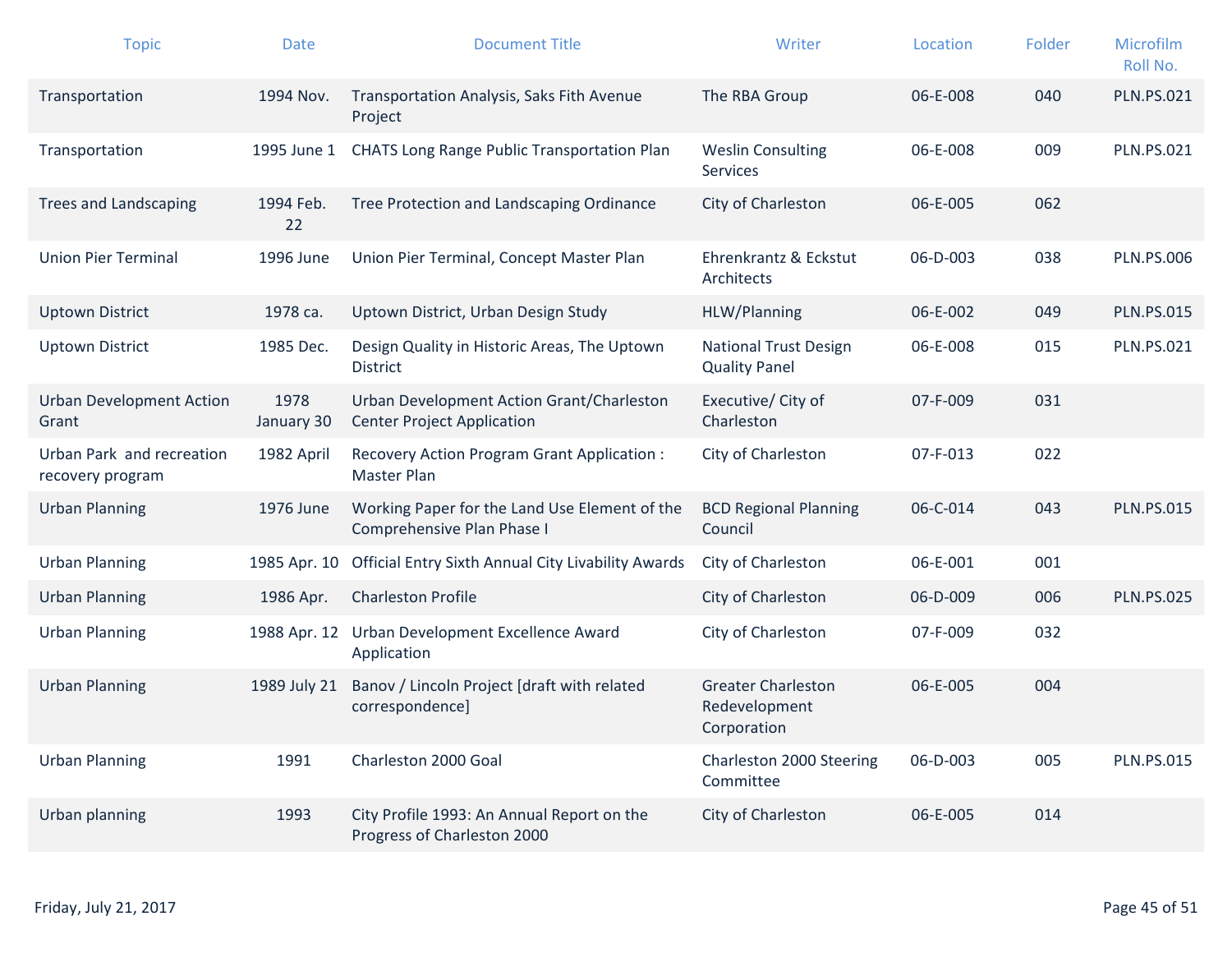| <b>Topic</b>                                                    | <b>Date</b>      | <b>Document Title</b>                                                                                                                                            | Writer                                                                                                                      | Location | Folder | Microfilm<br>Roll No. |
|-----------------------------------------------------------------|------------------|------------------------------------------------------------------------------------------------------------------------------------------------------------------|-----------------------------------------------------------------------------------------------------------------------------|----------|--------|-----------------------|
| <b>Urban Planning</b>                                           | 2000 July        | Century V City Plan                                                                                                                                              | City of Charleston                                                                                                          | 06-E-002 | 011    | <b>PLN.PS.015</b>     |
| <b>Urban Planning</b>                                           | nd               | Interim Report Urban Design Gateway District:<br>Working Graphics, Urban Design Regulations                                                                      | HLW/Planning                                                                                                                | 06-C-014 | 025    | <b>PLN.PS.015</b>     |
| Visitor Reception and<br><b>Transportation Center</b><br>(VRTC) | 1979 June        | Program for a Visitor Reception Center,<br>Charleston, South Carolina                                                                                            | Hardy, Holzman, Pfeiffer<br>Associates with<br><b>Economics Research</b><br>Associates and Alan M.<br>Voorhees & Associates | 06-E-007 | 023    | <b>PLN.PS.023</b>     |
| Visitor Reception and<br><b>Transportation Center</b><br>(VRTC) | 1981 Apr.        | Visitor Reception and Transportation Center:<br>Application for an Urban Development Action<br>Grant                                                             | City of Charleston                                                                                                          | 06-F-015 | 028    |                       |
| Visitor Reception and<br><b>Transportation Center</b><br>(VRTC) | 1981 са.         | Preliminary Case Report Visitor Reception and<br><b>Transportation Center</b>                                                                                    | <b>Urban Mass Transit</b><br>Administration                                                                                 | 06-E-007 | 021    | <b>PLN.PS.031</b>     |
| Visitor Reception and<br><b>Transportation Center</b><br>(VRTC) | 1981 June<br>15  | Visitor Reception and Transportation Center<br><b>Environmental Assessment Report</b>                                                                            | City of Charleston                                                                                                          | 06-F-015 | 029    | <b>PLN.PS.031</b>     |
| Visitor Reception and<br><b>Transportation Center</b><br>(VRTC) | 1987 Feb.        | Visitor Reception & Transportation Center<br><b>Traffic Impact Study</b>                                                                                         | Post, Buckley, Schuh &<br>Jernigan, Inc.                                                                                    | 06-F-015 | 030    | <b>PLN.PS.023</b>     |
| Visitor Reception and<br><b>Transportation Center</b><br>(VRTC) | 1987 Oct.        | Visitor Reception and Transportation Center Off- Davis & Floyd, Inc.<br><b>Site Drainage Analysis</b>                                                            |                                                                                                                             | 06-E-008 | 044    | <b>PLN.PS.014</b>     |
| Visitor Reception and<br><b>Transportation Center</b><br>(VRTC) | 1988 June        | Charleston Visitor Reception and Transportation Lyons/Zaremba Inc.<br>Center, Exhibition Program                                                                 |                                                                                                                             | 06-D-003 | 008    | <b>PLN.PS.023</b>     |
| Visitor Reception and<br><b>Transportation Center</b><br>(VRTC) | 1990 Sept.<br>26 | Phase I Assessment Plan for Soil and<br>Grounwater Investigations at Former<br>Underground Storage Tank Sites at Visitors<br>Reception and Transportation Center | <b>DSA Design Group</b>                                                                                                     | 06-F-015 | 019    | <b>PLN.PS.031</b>     |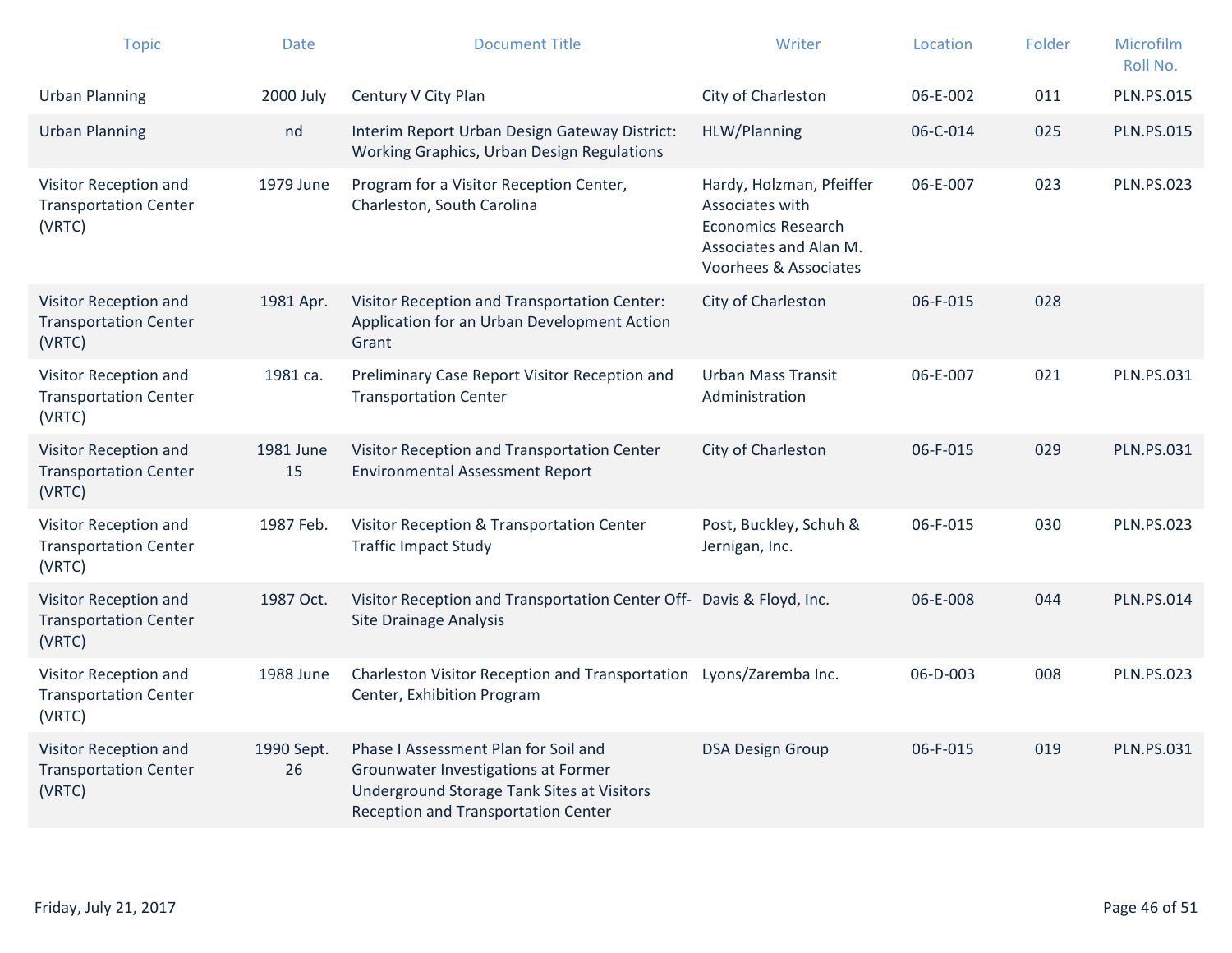| <b>Topic</b>                                                     | <b>Date</b>      | <b>Document Title</b>                                                                                                                                             | Writer                                  | Location | Folder | Microfilm<br>Roll No. |
|------------------------------------------------------------------|------------------|-------------------------------------------------------------------------------------------------------------------------------------------------------------------|-----------------------------------------|----------|--------|-----------------------|
| Visitor Reception and<br><b>Transportation Center</b><br>(VRTC)  | 1991 May 6       | Phase II Assessment Plan for Soil and<br>Grounwater Investigations at Former<br>Underground Storage Tank Sites at Visitors<br>Reception and Transportation Center | <b>DSA Design Group</b>                 | 06-F-015 | 020    | <b>PLN.PS.031</b>     |
| Visitor Reception and<br><b>Transportation Center</b><br>(VRTC)  | 1992 Oct. 19     | Report of Phase I Environmental Evaluation,<br><b>Visitors Center Parking Area</b>                                                                                | S&ME, Inc.                              | 06-F-015 | 023    | <b>PLN.PS.031</b>     |
| Visitors Reception and<br><b>Transportation Center</b><br>(VRTC) | 1995 Dec.        | Design for Transportation 1995 National Awards US Department of                                                                                                   | Transportation                          | 06-E-007 | 010    |                       |
| Park                                                             |                  | Wagener Terrace, Hampton 1978 Oct. 24 Land Use and Housing Plan: Planning Unit 4,<br>Hampton Park & Wagener Terrace                                               | City of Charleston                      | 06-E-006 | 022    |                       |
| Wagener Terrace, Hampton<br>Park                                 | 1986 ca.         | "the Wagener Terrace & North Central &<br><b>Hampton Park Rezoning</b>                                                                                            | City of Charleston                      | 06-E-001 | 052    |                       |
| <b>Ward Plan</b>                                                 | 1975 Sept.<br>17 | Description of 12 Ward Plan                                                                                                                                       | City of Charleston                      | 06-D-018 | 013    |                       |
| Water Front Development                                          | Unknown          | Cooper River Waterfront Development<br>Competition                                                                                                                | City of Charleston                      | 07-F-013 | 033    |                       |
| Water supply                                                     | 1922             | Sixth Annual Report, Managing Engineer,<br>Commissioners of Public Works, Water<br>Department, Charleston, SC                                                     | J. E. Gibson                            | 01-A-003 | 079    |                       |
| Water supply                                                     | 1922             | Sixth Annual Report, Treasurer, Commissioners<br>of Public Works, Charleston, SC                                                                                  | E. Earl Evans, City<br>Treasurer        | 01-A-003 | 079    |                       |
| Water supply                                                     | 1992 June        | Guidelines for the Construction of Water<br><b>Distribution Systems</b>                                                                                           | <b>Commissioners of Public</b><br>Works | 06-E-001 | 027    |                       |
| Waterfront                                                       | 1976-1977<br>ca. | Waterfront Recovery Development Program                                                                                                                           | James L. Wright                         | 06-D-018 | 053    |                       |
| Waterfront                                                       | 1984 ca.         | Charleston Peninsular Office Market Feasibility<br>Study for Charleston Waterfront Restoration<br>Associates                                                      | Realco International, Inc.              | 06-E-002 | 009    | <b>PLN.PS.030</b>     |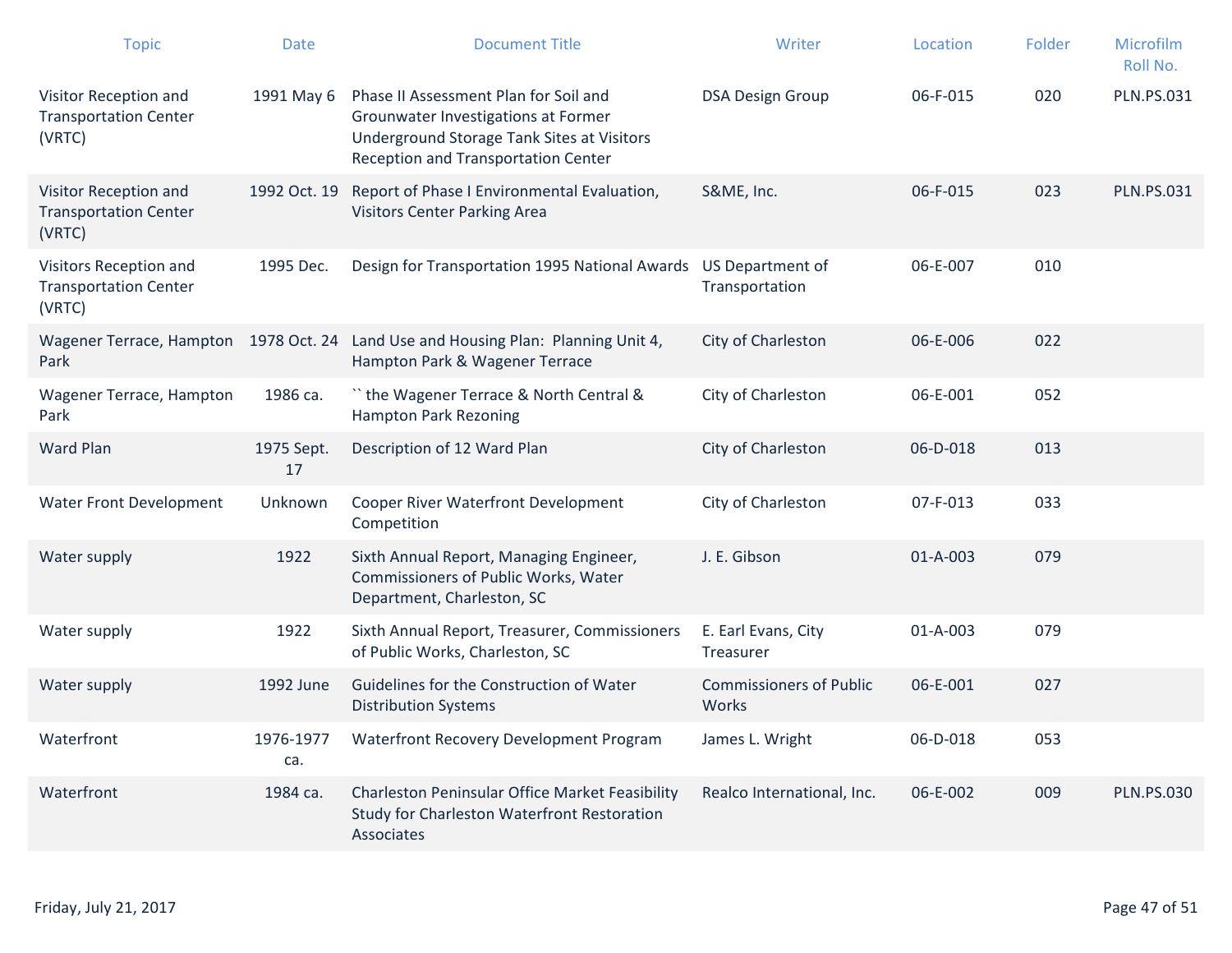| <b>Topic</b>           | <b>Date</b>     | <b>Document Title</b>                                                                                         | Writer                                   | Location | Folder | Microfilm<br>Roll No. |
|------------------------|-----------------|---------------------------------------------------------------------------------------------------------------|------------------------------------------|----------|--------|-----------------------|
| Waterfront             | 1985 May<br>28  | Charleston Peninsula Special Area Management<br>Plan [draft]                                                  | <b>City of Charleston</b>                | 06-E-002 | 010    | <b>PLN.PS.015</b>     |
| <b>Waterfront Park</b> | 1979 Aug        | <b>Waterfront Park Acquisition</b>                                                                            | City of Charleston                       | 07-F-013 | 030    |                       |
| <b>Waterfront Park</b> | 1979 Dec        | <b>Waterfront Park Design</b>                                                                                 | City of Charleston                       | 07-F-013 | 031    |                       |
| <b>Waterfront Park</b> | 1980 Apr.       | Inventory, Charleston Waterfront Park                                                                         | Sasaki Associates, Inc.                  | 06-D-009 | 017    |                       |
| <b>Waterfront Park</b> | 1980 Apr.       | Analysis And Alternatives, Charleston<br><b>Waterfront Park</b>                                               | Sasaki Associates, Inc.                  | 06-E-002 | 003    | <b>PLN.PS.025</b>     |
| <b>Waterfront Park</b> | 1980 June<br>30 | <b>Waterfront Park Application</b>                                                                            | Law Offices / Regan &<br><b>Williams</b> | 07-F-013 | 032    |                       |
| <b>Waterfront Park</b> | 1980 Sept.      | Charleston Waterfront Park Master Plan                                                                        | Sasaki Associates, Inc.                  | 06-E-007 | 007    | <b>PLN.PS.025</b>     |
| <b>Waterfront Park</b> | 1981 Feb.       | Waterfront Park Design - Phase II                                                                             | City of Charleston                       | 06-C-014 | 042    | <b>PLN.PS.023</b>     |
| <b>Waterfront Park</b> | 1981 Mar.       | Charleston Waterfront Park Water Edge Design:<br><b>Phase I Alternatives</b>                                  | Sasaki Associates, Inc.                  | 06-F-015 | 003    | <b>PLN.PS.023</b>     |
| <b>Waterfront Park</b> | 1981 Mar.       | Charleston Waterfront Park Phase I,<br><b>Environmental Study</b>                                             | Sasaki Associates, Inc.                  | 06-F-015 | 002    | <b>PLN.PS.029</b>     |
| <b>Waterfront Park</b> | 1982 July       | Charleston Waterfront Park Phase I Charleston,<br>South Carolina Design Memorandum /<br>Settlement Issues     | Sasaki Associates, Inc.                  | 06-D-009 | 007    | <b>PLN.PS.025</b>     |
| <b>Waterfront Park</b> | 1985 Dec.<br>20 | Report of Geotechnical Exploration Waterfront<br>Park and Adgers Wharf Phase II Charleston,<br>South Carolina | Law Engineering Testing<br>Company       | 06-D-009 | 031    | <b>PLN.PS.025</b>     |
| <b>Waterfront Park</b> | 1988 Mar. 7     | Report on Pre-Construction Survey, Waterfront<br>Park Project                                                 | S&ME, Inc.                               | 06-D-018 | 046    |                       |
| <b>Waterfront Park</b> | 1988 Mar. 7     | Contact Sheets of Photographs [to Accompany]<br>Report on Pre-Condition Survey, Waterfront<br>Park Project    | S&ME, Inc.                               | 06-D-018 | 007    |                       |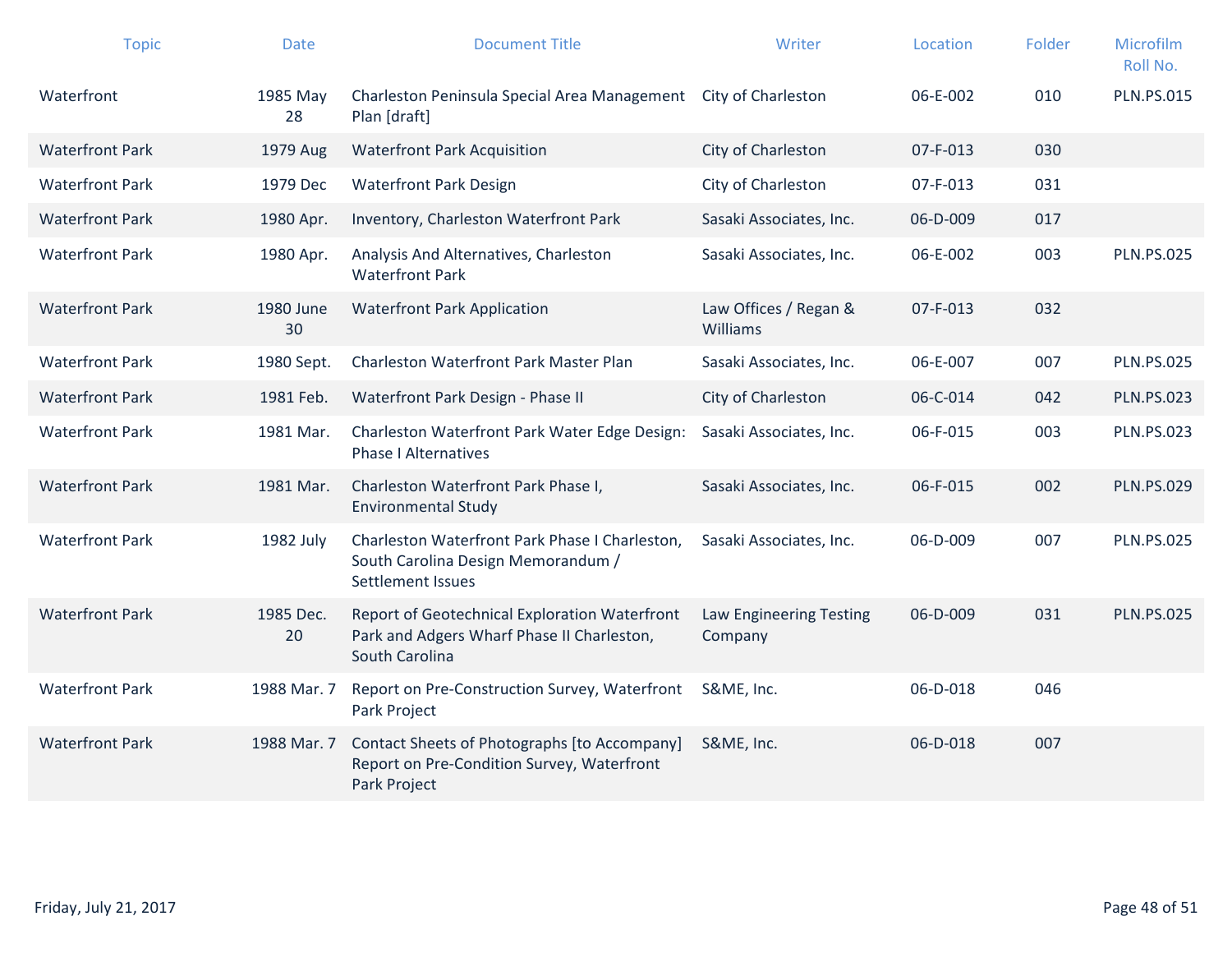| <b>Topic</b>                       | <b>Date</b>      | <b>Document Title</b>                                                                                                                                                                                                                                    | Writer                                                            | Location | Folder | Microfilm<br>Roll No. |
|------------------------------------|------------------|----------------------------------------------------------------------------------------------------------------------------------------------------------------------------------------------------------------------------------------------------------|-------------------------------------------------------------------|----------|--------|-----------------------|
| <b>Waterfront Park</b>             | 1990 Oct. 25     | Report of Post-Condition Survey, Charleston<br><b>Waterfront Park</b>                                                                                                                                                                                    | Westinghouse<br>Environmental &<br>Geotechnical Services,<br>Inc. | 06-D-018 | 054    |                       |
| Waterfront, Seawall                | 2003 Mar.<br>12  | Sea Wall Evaluation and Study, Phase I Report:<br><b>Condition Assessment and Phase II Report:</b><br><b>Historic Research</b>                                                                                                                           | <b>Cummings &amp; McCrady</b>                                     | 06-E-005 | 056    |                       |
| Waterfront, Seawall                | 2004 Sept.<br>22 | Seawall Evaluation and Study: Phase I Report<br>Condition Assessment, Phase II Report Historic<br>Research, and Phase III Report Detailed<br>Condition Investigation Phase IV Report<br>Comprehensive Engineering Analysis and Repair<br>Recommendations | Cummings & McCrady,<br>Inc.                                       | 06-E-007 | 029    |                       |
| Waterways, Alberta S. Long<br>Lake | 1986 Aug.        | Alberta S. Long Park, Land and Water<br><b>Conservation Fund Application</b>                                                                                                                                                                             | City of Charleston                                                | 07-F-013 | 002    |                       |
| Waterways, Cooper River            | 1973 June<br>12  | Report of the Special Committee to Study a<br>Portion of the Cooper River Waterfront,<br>Charleston, S.C.                                                                                                                                                | <b>Special Committee</b>                                          | 06-E-008 | 036    | <b>PLN.PS.014</b>     |
| Waterways, Cooper River            | 1978 Oct.        | Cooper River Rediversion Project Questions and<br>Answers                                                                                                                                                                                                | US Army Corps of<br>Engineers                                     | 06-E-005 | 019    |                       |
| Waterways, Cooper River            | 1985 ca.         | Cooper River Waterfront Redevelopment Area,<br><b>UDAG Application</b>                                                                                                                                                                                   | City of Charleston                                                | 07-F-013 | 013    |                       |
| Waterways, Dredging                | 1991 Apr. 24     | Cost Data Relative To The Handling And<br><b>Transportation Of Dredged Material From</b><br><b>Estuaries To Offshore Placement Areas</b>                                                                                                                 | Murden Marine, LTD                                                | 06-C-014 | 012    | <b>PLN.PS.026</b>     |
| Waterways, Dredging                | 1991 Apr. 8      | Alternative Methods For The Handling And<br>Placement Of Dredged Material In The<br>Charleston, SC Navigation Project                                                                                                                                    | Murden Marine, LTD                                                | 06-C-014 | 001    | <b>PLN.PS.026</b>     |
| <b>West Ashley</b>                 | 1978 Oct. 24     | Land Use and Housing Plan: Planning Unit 8,<br>West Ashley North of Highway 17                                                                                                                                                                           | City of Charleston                                                | 06-E-006 | 026    |                       |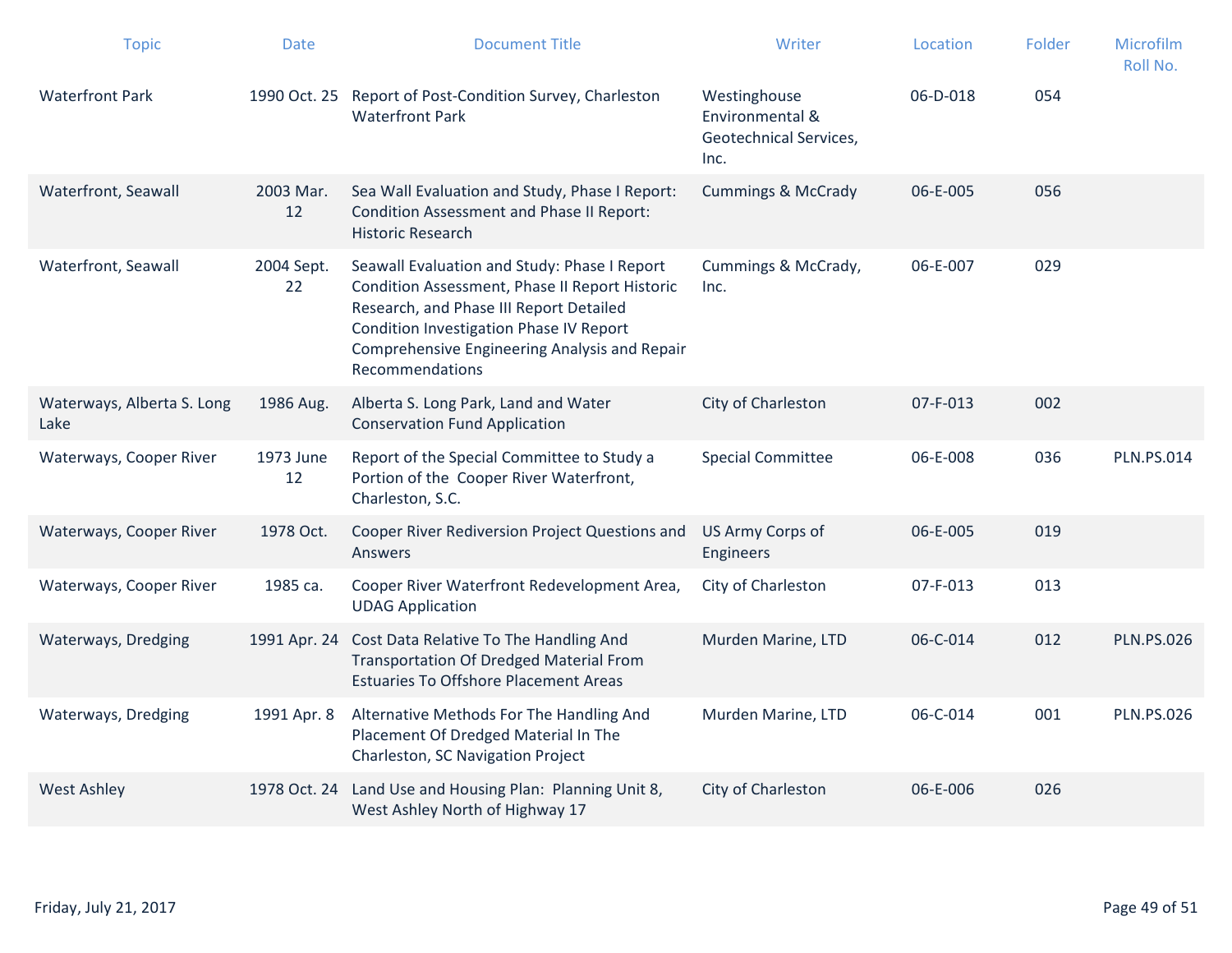| <b>Topic</b>          | <b>Date</b>     | <b>Document Title</b>                                                                                                                | Writer                                                                                                                           | Location       | Folder | Microfilm<br>Roll No. |
|-----------------------|-----------------|--------------------------------------------------------------------------------------------------------------------------------------|----------------------------------------------------------------------------------------------------------------------------------|----------------|--------|-----------------------|
| <b>West Ashley</b>    |                 | 1978 Oct. 24 Land Use and Housing Plan: Planning Unit 7,<br>West Ashley Highway 61                                                   | City of Charleston                                                                                                               | 06-E-006       | 025    |                       |
| <b>West Ashley</b>    |                 | 1978 Oct. 24 Land Use and Housing Plan: Planning Unit 6,<br>West Ashley Northern                                                     | City of Charleston                                                                                                               | 06-E-006       | 024    |                       |
| <b>West Ashley</b>    |                 | 1978 Oct. 24 Land Use and Housing Plan: Planning Unit 9,<br>West Ashley South of Highway 17                                          | City of Charleston                                                                                                               | 06-E-006       | 027    |                       |
| <b>West Ashley</b>    | 1979 Nov.<br>13 | Land Use and Housing Plan: Planning Unit 12,<br><b>Outer West Ashley</b>                                                             | City of Charleston                                                                                                               | 06-E-006       | 029    |                       |
| <b>West Ashley</b>    | 1986 Jan. 1     | Ashley River Historic District                                                                                                       | John Rahenkamp<br>Consultants, Inc.                                                                                              | 06-C-014       | 004    | <b>PLN.PS.006</b>     |
| <b>West Ashley</b>    | 1997 Jan. 28    | Ashley Bridge District The Emergence of a<br><b>Traditional Village</b>                                                              | Hanson, Taylor, Inc.;<br>Cooper Ross; Day<br>Wilburn Associates, Inc.;<br>The Wallace Company<br>and Computer Graphics<br>Studio | $06 - D - 002$ | 002    | <b>PLN.PS.015</b>     |
| <b>West Ashley</b>    | 1997 June<br>30 | Preliminary Tax Increment Finance Study: West<br>Ashley Mixed Use Corridor [preliminary draft<br>study]                              | Hoffman Lester Assoc.                                                                                                            | 06-D-003       | 028    | <b>PLN.PS.006</b>     |
| West Ashley, Drainage | 1974 Oct.       | <b>Engineering Report For Proposed Improvements</b><br>And Additions To The Storm Drainage System<br>West of The Ashley              | Davis & Floyd Engineers,<br>INC.                                                                                                 | 06-E-002       | 021    | <b>PLN.PS.014</b>     |
| West Ashley, Drainage | 1983 Jan.       | M-3 Drainage Area, West Ashley, Charleston,<br>South Carolina                                                                        | City of Charleston                                                                                                               | 06-E-002       | 030    | <b>PLN.PS.026</b>     |
| West Ashley, Sewage   | 1988 Aug.       | Comprehensive Wastewater Transportation<br>System Survey and Analysis of the West Ashley<br>Area Sewer System, Volume III Appendices | B.P. Barber & Assoc., Inc.                                                                                                       | 06-E-001       | 015    |                       |
| West Ashley, Sewage   | 1988 Aug.       | Comprehensive Wastewater Transportation<br>System Survey and Analysis of the West Ashley<br>Area Sewer System, Volume II Full Report | B.P. Barber & Assoc., Inc.                                                                                                       | 06-E-001       | 014    |                       |